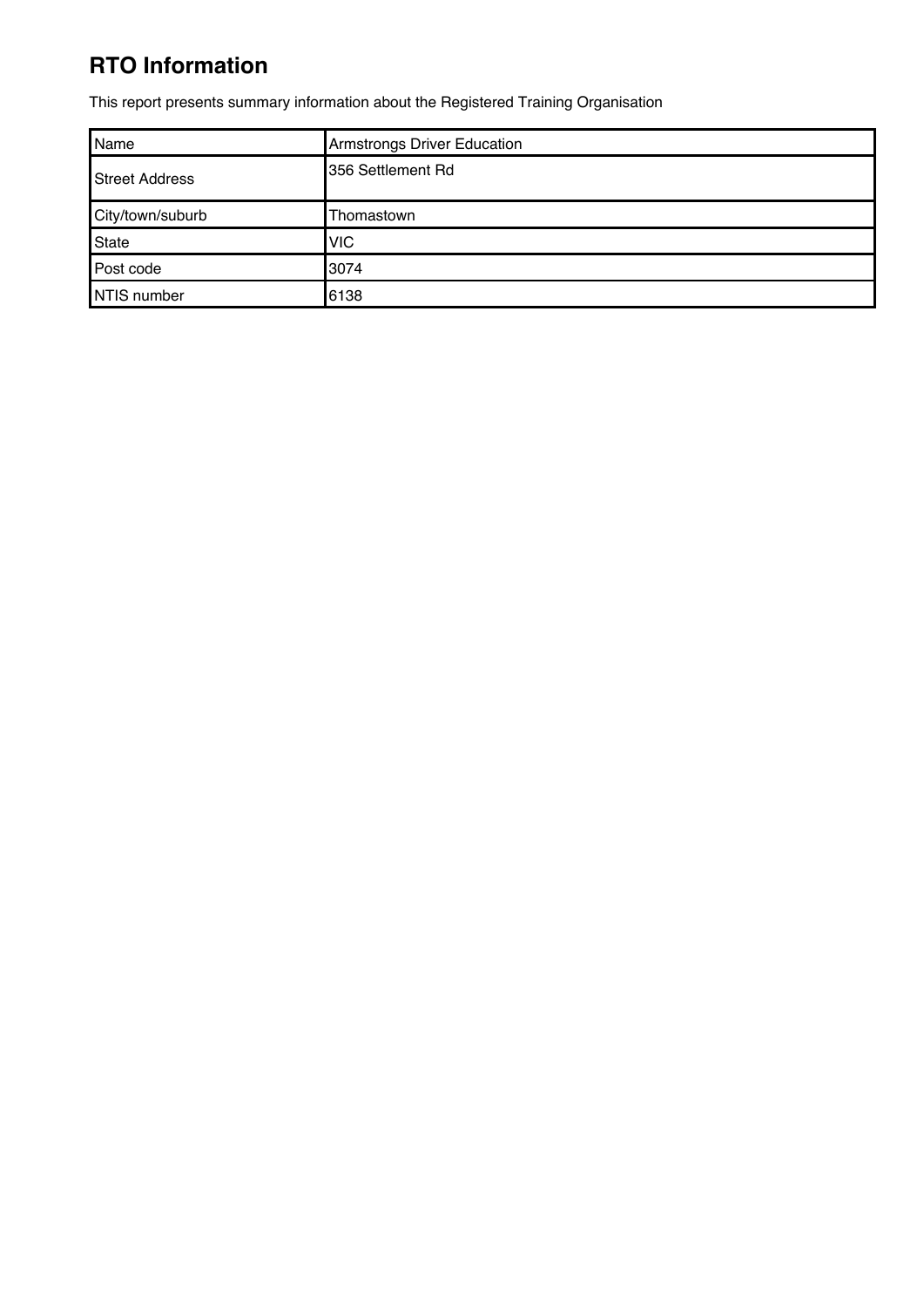# **Summary Report**

The Summary Report provides information about the RTO and a snapshot of results for the scales measured by the Learner Questionnaire (LQ) and Employer Questionnaire (EQ).

For each scale, the Summary Report presents information about the:

- count of responses used to calculate the scale score;
- average scale score; and
- variation in scale scores.

Scores are reported on the response scale of 0 to 100, where 0 means 'strongly disagree' and 100 means 'strongly agree'.

Results are provided for learners and/or employers depending on the data entered into SMART.

This Summary Report can be used to analyse the number, average and variation of the survey responses. Comparisons can be made across scales, to previous reports, or between learners and employers.

#### **Summary statistics**

|                               |                           | Learners |                      | <b>Employers</b>         |                         |                             |
|-------------------------------|---------------------------|----------|----------------------|--------------------------|-------------------------|-----------------------------|
| <b>Scale</b>                  | Response Average<br>count | score    | Average<br>variation | <b>Response</b><br>count | <b>Average</b><br>score | <b>Average</b><br>variation |
| <b>Trainer Quality</b>        | 72                        | 87.8     | 14.5                 |                          | 100.0                   | 0.0                         |
| <b>Effective Assessment</b>   | 72                        | 84.4     | 15.9                 |                          | 100.0                   | 0.0                         |
| <b>Clear Expectations</b>     | 72                        | 81.9     | 16.1                 |                          |                         |                             |
| <b>Learning Stimulation</b>   | 72                        | 80.4     | 17.3                 |                          |                         |                             |
| <b>Training Relevance</b>     | 72                        | 84.9     | 18.4                 |                          | 100.0                   | 0.0                         |
| <b>Competency Development</b> | 72                        | 81.5     | 14.3                 |                          | 93.3                    | 0.0                         |
| <b>Training Resources</b>     | 72                        | 81.6     | 17.5                 |                          | 100.0                   | 0.0                         |
| <b>Effective Support</b>      | 72                        | 83.2     | 18.7                 |                          | 77.8                    | 0.0                         |
| <b>Active Learning</b>        | 72                        | 79.7     | 11.9                 |                          |                         |                             |
| <b>Overall Satisfaction</b>   | 72                        | 86.3     | 21.6                 |                          | 100.0                   | 0.0                         |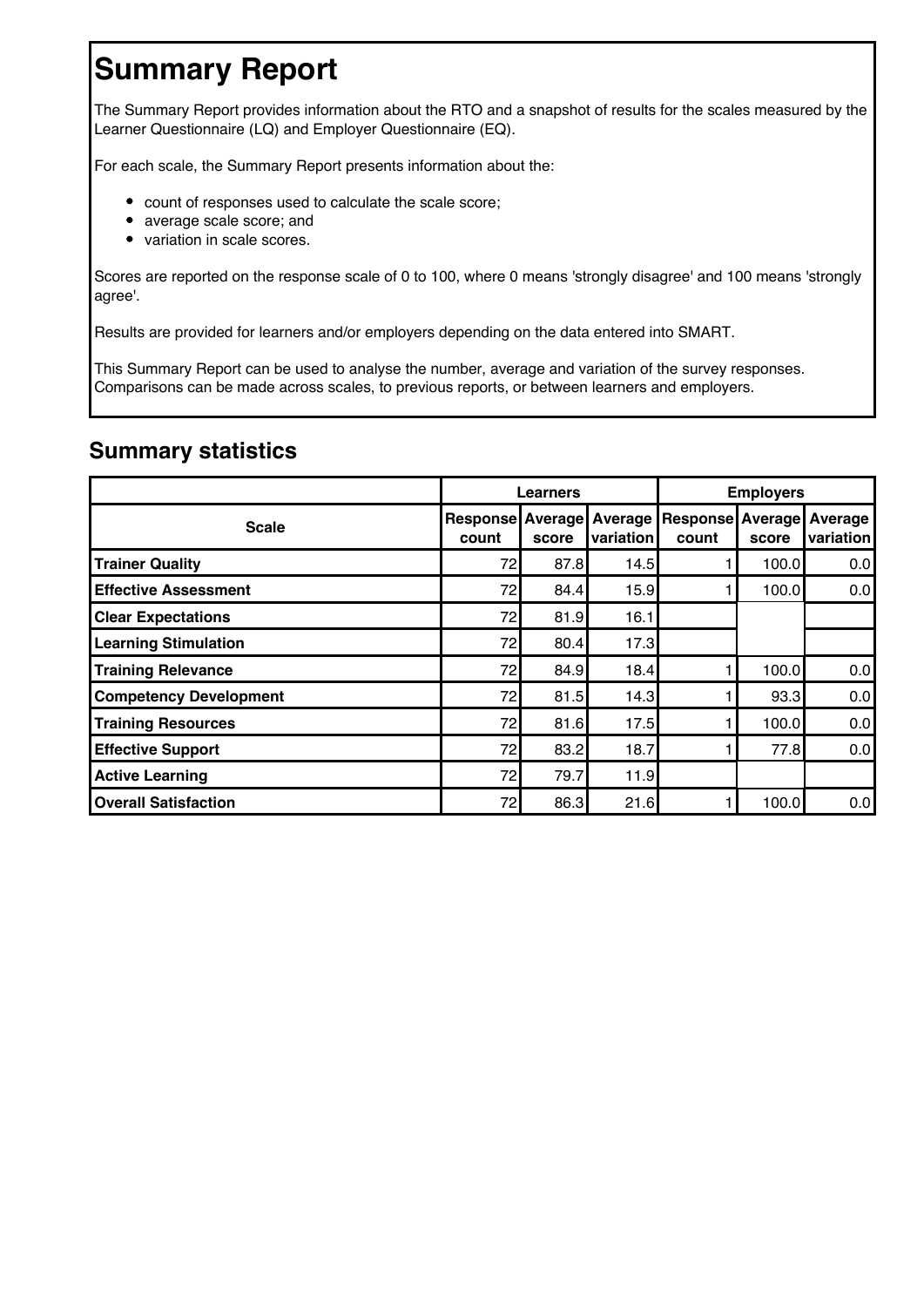# **Respondent Report**

The Respondent Report provides summary information about learner demographics and training characteristics.

For each characteristic, the Respondent Report presents the:

- number of learners/employers in the population;
- number of survey respondents; and
- percentage of respondents.

Results are provided for learners and/or employers depending on the data entered into SMART.

This Respondent Report can be used to analyse the distribution of survey respondents across the RTO learner and/or employer population. It provides information on the representativeness and hence generalisability of the survey responses.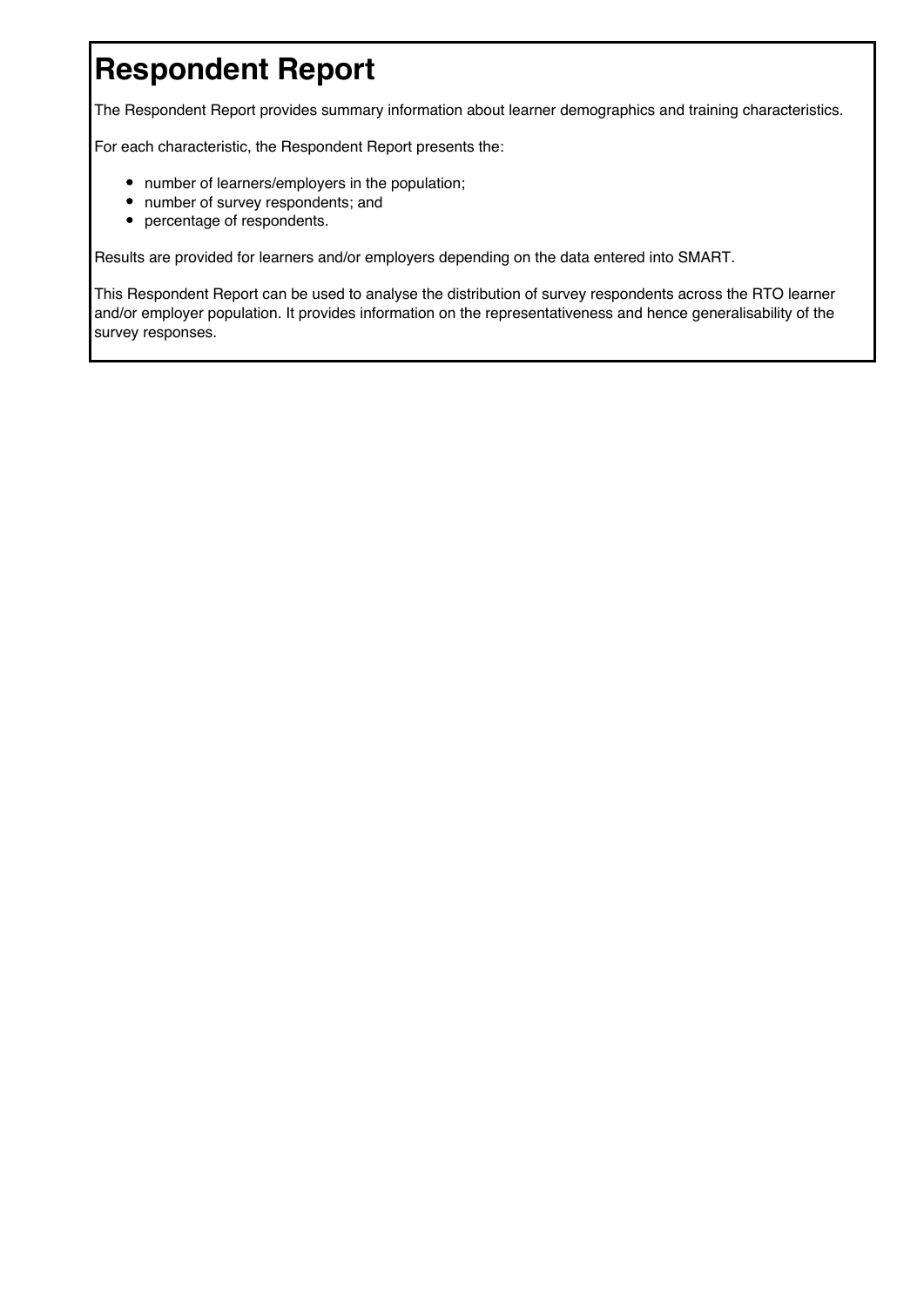|                        |                                                                |           | <b>Learners</b>              |          | <b>Employers</b>           |            |          |  |  |
|------------------------|----------------------------------------------------------------|-----------|------------------------------|----------|----------------------------|------------|----------|--|--|
|                        | <b>Characteristic</b>                                          |           | <b>Population Respondent</b> |          | <b>Response Population</b> | Respondent | Response |  |  |
|                        |                                                                | count     | count                        | per cent | count                      | count      | per cent |  |  |
|                        | <b>Natural and physical</b><br>sciences                        | 0         | $\pmb{0}$                    | 0.0      | $\pmb{0}$                  | 0          | 0.0      |  |  |
|                        | <b>Information</b><br>technology                               | 0         | 0                            | 0.0      | 0                          | 0          | 0.0      |  |  |
|                        | <b>Engineering and</b><br>related technologies                 | 0         | 0                            | 0.0      | 0                          | 0          | 0.0      |  |  |
|                        | <b>Architecture and</b><br>building                            | 0         | $\pmb{0}$                    | 0.0      | $\pmb{0}$                  | 0          | 0.0      |  |  |
| <b>Field of</b>        | Agriculture,<br>environmental and<br>related studies           | 0         | 0                            | 0.0      | 0                          | 0          | 0.0      |  |  |
| education              | <b>Health</b>                                                  | 0         | 0                            | 0.0      | $\pmb{0}$                  | 0          | 0.0      |  |  |
|                        | <b>Education</b>                                               | 0         | 0                            | 0.0      | $\pmb{0}$                  | $\pmb{0}$  | 0.0      |  |  |
|                        | <b>Management and</b><br>commerce                              | 0         | 0                            | 0.0      | $\pmb{0}$                  | 0          | 0.0      |  |  |
|                        | <b>Society and culture</b>                                     | $\pmb{0}$ | $\pmb{0}$                    | 0.0      | $\mathbf 0$                | 0          | 0.0      |  |  |
|                        | <b>Creative arts</b>                                           | 0         | 0                            | 0.0      | $\pmb{0}$                  | 0          | 0.0      |  |  |
|                        | Food, hospitality<br>and personal<br>services                  | 0         | 0                            | 0.0      | 0                          | 0          | 0.0      |  |  |
|                        | <b>Other</b>                                                   | 71        | 71                           | 100.0    | 5                          | 0          | 0.0      |  |  |
|                        | <b>TOTAL</b>                                                   | 71        | 71                           | 100.0    | 5                          | 0          | 0.0      |  |  |
|                        | <b>Certificate I</b>                                           | $\pmb{0}$ | 0                            | 0.0      |                            |            |          |  |  |
|                        | <b>Certificate II</b>                                          | 0         | $\pmb{0}$                    | 0.0      |                            |            |          |  |  |
|                        | <b>Certificate III</b>                                         | $\pmb{0}$ | $\pmb{0}$                    | 0.0      |                            |            |          |  |  |
|                        | <b>Certificate IV</b>                                          | 0         | 0                            | 0.0      |                            |            |          |  |  |
|                        | <b>Certificate level</b><br>unknown                            | 0         | $\pmb{0}$                    | 0.0      |                            |            |          |  |  |
|                        | <b>Diploma</b>                                                 | $\pmb{0}$ | $\overline{0}$               | 0.0      |                            |            |          |  |  |
|                        | <b>Advanced diploma</b>                                        | 0         | 0                            | 0.0      |                            |            |          |  |  |
|                        | Associate degree                                               | $\pmb{0}$ | 0                            | 0.0      |                            |            |          |  |  |
| Qualification<br>level | <b>Degree</b>                                                  | 0         | $\pmb{0}$                    | 0.0      |                            |            |          |  |  |
|                        | Short course or<br>statement of<br>attainment                  | 71        | 71                           | 100.0    |                            |            |          |  |  |
|                        | <b>VET Graduate</b><br><b>Certificate or</b><br><b>Diploma</b> | 0         | 0                            | 0.0      |                            |            |          |  |  |
|                        | Other qualification<br>or training                             | 0         | 0                            | 0.0      |                            |            |          |  |  |
|                        | Do not know                                                    | $\pmb{0}$ | $\pmb{0}$                    | 0.0      |                            |            |          |  |  |
|                        | <b>Total</b>                                                   | 71        | 71                           | 100.0    |                            |            |          |  |  |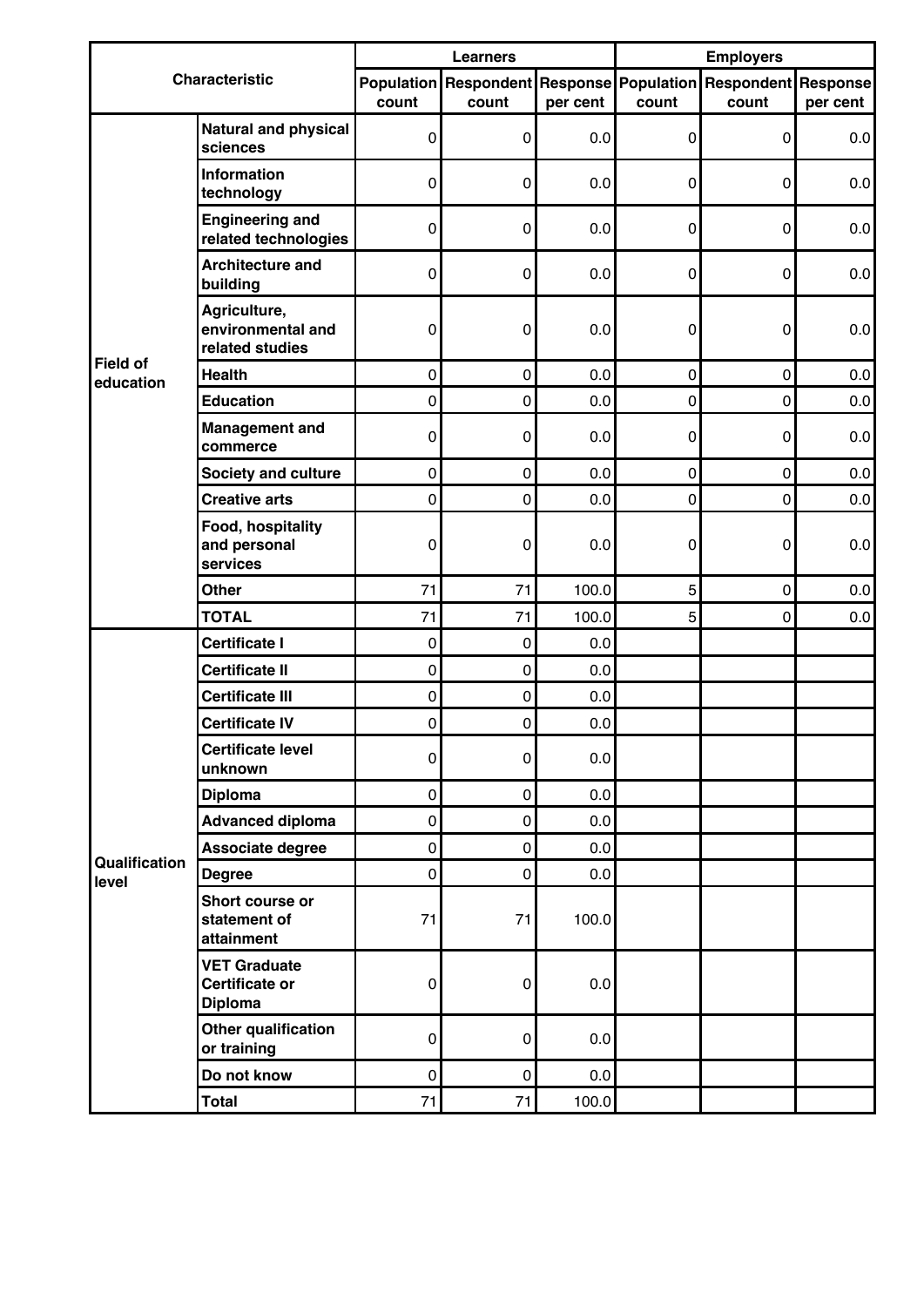# **Item Report**

The Item Report presents information about learner and employer responses to individual items on the Learner Questionnaire (LQ) and/or Employer Questionnaire (EQ).

For each item, the Item Report presents information on the:

- number of valid responses to each response category 'strongly disagree' (SD), 'disagree' (D), 'agree' (A), 'strongly agree' (SA), the number of 'agreement' (AG) responses, and the number of missing (MI) responses;
- percentage of valid responses to each response category 'strongly disagree' (SD), 'disagree' (D), 'agree' (A), 'strongly agree' (SA), the number of 'agreement' (AG) responses, and the number of missing (MI) responses;
- average score; and
- variation in scores.

Scores are reported on the response scale of 0 to 100, where 0 means 'strongly disagree' and 100 means 'strongly agree'.

Results are provided for learners and/or employers depending on the data entered into SMART.

This Item Report can be used to analyse feedback on phenomenon measured by each LQ and/or EQ item. It provides detailed information that can be used to address specific aaspects of education and training.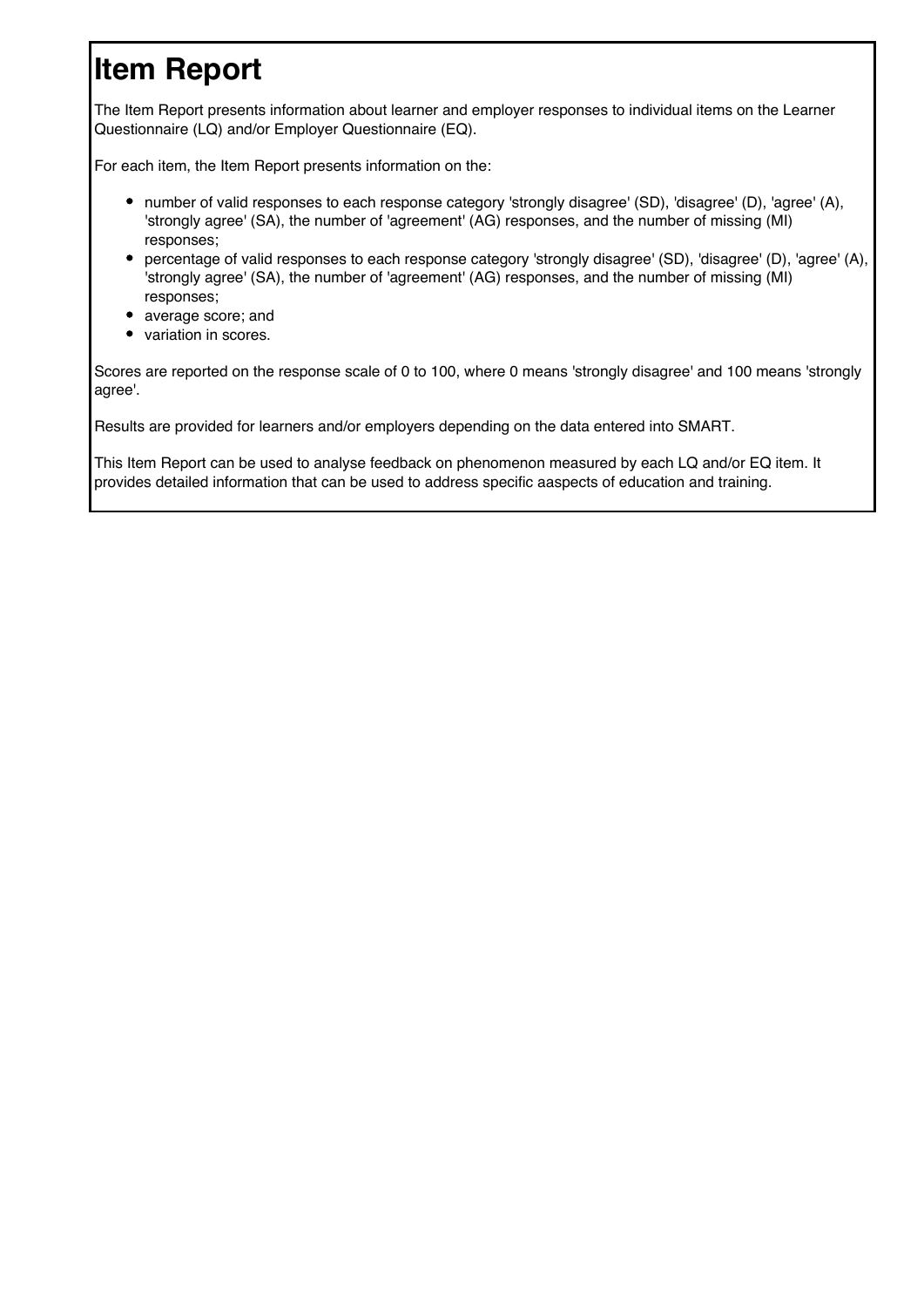# **LQ response category numbers**

|                 | <b>Item</b>                                                                                 | <b>SD</b>      | D                | A  | <b>SA</b> | AG | ΜI                          |
|-----------------|---------------------------------------------------------------------------------------------|----------------|------------------|----|-----------|----|-----------------------------|
| LQ1             | Trainers encouraged learners to ask questions.                                              | 0              | $\mathbf 0$      | 27 | 45        | 72 | $\overline{0}$              |
| LQ <sub>2</sub> | Trainers made the subject as interesting as possible.                                       | 1              | 1                | 29 | 41        | 70 | $\overline{0}$              |
| LQ3             | Trainers had an excellent knowledge of the subject content.                                 | 0              | 1                | 18 | 51        | 69 | $\mathbf{2}$                |
| LQ4             | Trainers explained things clearly.                                                          | 0              | 3                | 18 | 51        | 69 | $\mathsf{O}\hspace{0.02in}$ |
| LQ5             | Overall, I am satisfied with the training.                                                  | $\overline{c}$ | 1                | 24 | 45        | 69 | $\overline{0}$              |
| LQ6             | I would recommend the training to others.                                                   | 3              | $\mathbf 0$      | 21 | 48        | 69 | $\overline{0}$              |
| LQ7             | I would recommend the training organisation to others.                                      | $\overline{c}$ | 1                | 19 | 50        | 69 | $\overline{0}$              |
| LQ8             | I received useful feedback on my assessments.                                               | 0              | 3                | 24 | 45        | 69 | $\overline{0}$              |
| LQ9             | Assessments were based on realistic activities.                                             | 1              | $\Omega$         | 30 | 41        | 71 | $\overline{0}$              |
| LQ10            | The way I was assessed was a fair test of my skills and knowledge.                          | 0              | $\overline{c}$   | 28 | 42        | 70 | $\overline{0}$              |
| <b>LQ11</b>     | The training organisation gave appropriate recognition of existing<br>knowledge and skills. | 0              | $\overline{c}$   | 35 | 34        | 69 | 1                           |
|                 | $LQ12$ It was always easy to know the standards expected.                                   | 1              | 3                | 36 | 32        | 68 | $\overline{0}$              |
|                 | LQ13 I usually had a clear idea of what was expected of me.                                 | 0              | 1                | 39 | 32        | 71 | $\overline{0}$              |
|                 | LQ14 Trainers made it clear right from the start what they expected from me.                | 0              | 1                | 29 | 42        | 71 | $\overline{0}$              |
|                 | <b>LQ15</b> I was given enough material to keep up my interest.                             | 0              | 1                | 36 | 35        | 71 | $\overline{0}$              |
|                 | <b>LQ16</b> The amount of work I had to do was reasonable.                                  | 2              | $\Omega$         | 38 | 32        | 70 | $\overline{0}$              |
| <b>LQ17</b>     | The training was at the right level of difficulty for me.                                   | 1              | 1                | 40 | 30        | 70 | $\overline{0}$              |
|                 | LQ18 The training focused on relevant skills.                                               | 1              | $\mathbf 0$      | 19 | 52        | 71 | $\overline{0}$              |
|                 | LQ19 The training prepared me well for work.                                                | 1              | $\overline{c}$   | 31 | 38        | 69 | $\mathbf{0}$                |
|                 | LQ20 The training had a good mix of theory and practice.                                    | 1              | 3                | 29 | 39        | 68 | $\mathbf{0}$                |
|                 | LQ21  I developed the skills expected from this training.                                   | 0              | 1.               | 30 | 41        | 71 | $\overline{0}$              |
|                 | LQ22 I learned to work with people.                                                         | 0              | 3                | 46 | 23        | 69 | $\mathbf{0}$                |
|                 | LQ23 I identified ways to build on my current knowledge and skills.                         | 0              | $\Omega$         | 35 | 37        | 72 | $\pmb{0}$                   |
|                 | LQ24 I developed the knowledge expected from this training.                                 | 1              | 1                | 29 | 40        | 69 | 1                           |
|                 | LQ25   learned to plan and manage my work.                                                  | 0              | $\overline{c}$   | 43 | 27        | 70 | $\pmb{0}$                   |
|                 | LQ26 Training resources were available when I needed them.                                  | 0              | 0                | 38 | 33        | 71 | 1                           |
|                 | LQ27 The training used up-to-date equipment, facilities and materials.                      | 1              | $\overline{c}$   | 34 | 34        | 68 | 1                           |
|                 | <b>LQ28</b> Training facilities and materials were in good condition.                       | 2              | 0                | 33 | 37        | 70 | $\mathbf{0}$                |
|                 | LQ29 Training organisation staff respected my background and needs.                         | 3              | 0                | 23 | 46        | 69 | $\mathbf{0}$                |
| <b>LQ30</b>     | The training was flexible enough to meet my needs.                                          | 1              | 1.               | 34 | 36        | 70 | $\overline{0}$              |
| LQ31            | The training organisation had a range of services to support learners.                      | 0              | 3                | 32 | 37        | 69 | $\mathbf{0}$                |
|                 | <b>LQ32</b> I set high standards for myself in this training.                               | 0              | 1                | 29 | 42        | 71 | $\overline{0}$              |
| LQ33            | I pushed myself to understand things I found confusing.                                     | 0              | $\overline{4}$   | 37 | 31        | 68 | $\mathbf{0}$                |
|                 | <b>LQ34</b> I looked for my own resources to help me learn.                                 | 0              | $6 \overline{6}$ | 51 | 15        | 66 | $\overline{0}$              |
|                 | LQ35 I approached trainers if I needed help.                                                | 0              | $\overline{0}$   | 36 | 36        | 72 | $\vert 0 \vert$             |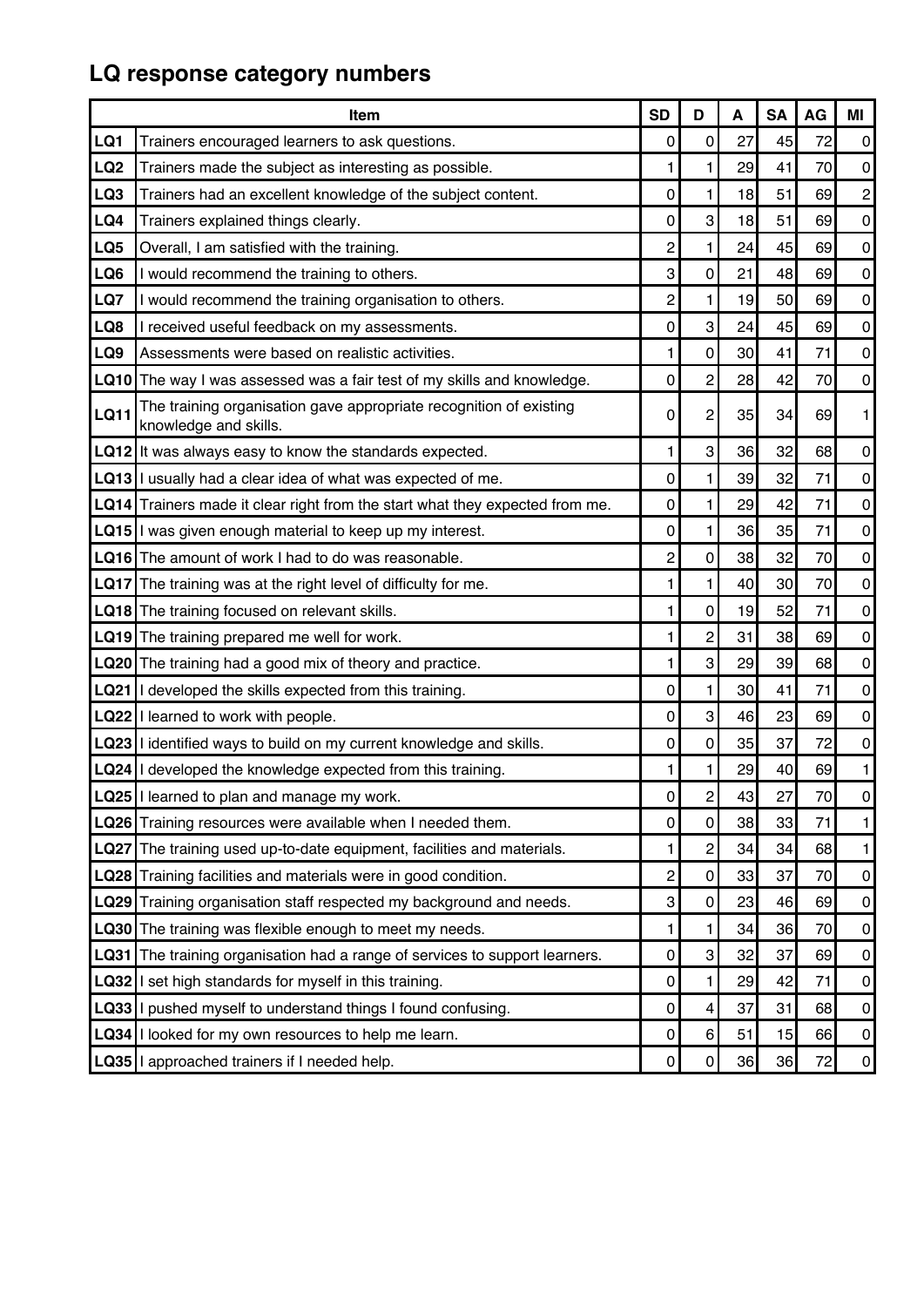# **LQ response category percentages**

|                 | Item                                                                                        | <b>SD</b> | D     | A               | <b>SA</b>   | <b>AG</b>         | ΜI      |
|-----------------|---------------------------------------------------------------------------------------------|-----------|-------|-----------------|-------------|-------------------|---------|
| LQ1             | Trainers encouraged learners to ask questions.                                              | 0.0       | 0.0   | 37.5            | 62.5        | 100.0             | $0.0\,$ |
| LQ <sub>2</sub> | Trainers made the subject as interesting as possible.                                       | 1.4       | 1.4   |                 | $40.3$ 57.0 | 97.2              | 0.0     |
| LQ3             | Trainers had an excellent knowledge of the subject content.                                 | 0.0       | 1.4   | 25.7            | 72.9        | 98.6              | 2.8     |
| LQ4             | Trainers explained things clearly.                                                          | 0.0       | 4.2   | 25.0            | 70.8        | 95.8              | 0.0     |
| LQ5             | Overall, I am satisfied with the training.                                                  | 2.8       | 1.4   |                 | $33.3$ 62.5 | 95.8              | $0.0\,$ |
| LQ6             | I would recommend the training to others.                                                   | 4.2       | 0.0   | 29.2            | 66.7        | 95.8              | 0.0     |
| LQ7             | I would recommend the training organisation to others.                                      | 2.8       | 1.4   | 26.4            | 69.5        | 95.8              | 0.0     |
| LQ8             | received useful feedback on my assessments.                                                 | 0.0       | 4.2   | 33.3            | 62.5        | 95.8              | 0.0     |
| LQ9             | Assessments were based on realistic activities.                                             | 1.4       | 0.0   | 41.7            | 57.0        | 98.6              | 0.0     |
|                 | LQ10 The way I was assessed was a fair test of my skills and knowledge.                     | 0.0       | 2.8   | 38.9            | 58.3        | 97.2              | 0.0     |
| <b>LQ11</b>     | The training organisation gave appropriate recognition of existing<br>knowledge and skills. | 0.0       | 2.8   |                 | 49.3 47.9   | 97.2              | 1.4     |
|                 | LQ12 It was always easy to know the standards expected.                                     | 1.4       | 4.2   | 50.0            | 44.5        | 94.5              | 0.0     |
|                 | LQ13 I usually had a clear idea of what was expected of me.                                 | 0.0       | 1.4   | 54.2            | 44.5        | 98.6              | 0.0     |
|                 | LQ14 Trainers made it clear right from the start what they expected from me.                | 0.0       | 1.4   | 40.3            | 58.3        | 98.6              | 0.0     |
|                 | LQ15 I was given enough material to keep up my interest.                                    | 0.0       | 1.4   | 50.0            | 48.6        | 98.6              | 0.0     |
|                 | LQ16 The amount of work I had to do was reasonable.                                         | 2.8       | 0.0   | 52.8            | 44.5        | 97.2              | 0.0     |
| <b>LQ17</b>     | The training was at the right level of difficulty for me.                                   | 1.4       | $1.4$ | 55.6            | 41.7        | 97.2              | 0.0     |
|                 | LQ18 The training focused on relevant skills.                                               | 1.4       | 0.0   | 26.4            | 72.2        | 98.6              | $0.0\,$ |
|                 | LQ19 The training prepared me well for work.                                                | 1.4       | 2.8   | 43.1            | 52.8        | 95.8              | 0.0     |
|                 | LQ20 The training had a good mix of theory and practice.                                    | 1.4       | 4.2   | 40.3            | 54.2        | 94.5              | 0.0     |
|                 | LQ21 I developed the skills expected from this training.                                    | 0.0       | 1.4   | 41.7            | 57.0        | 98.6              | 0.0     |
|                 | LQ22 I learned to work with people.                                                         | 0.0       | 4.2   | 63.9            | 32.0        | 95.8              | 0.0     |
|                 | LQ23 I identified ways to build on my current knowledge and skills.                         | 0.0       | 0.0   | 48.6            | 51.4        | 100.0             | 0.0     |
|                 | LQ24 I developed the knowledge expected from this training.                                 | 1.4       | 1.4   | 40.9            | 56.3        | 97.2              | 1.4     |
|                 | LQ25   learned to plan and manage my work.                                                  | 0.0       |       | $2.8$ 59.7 37.5 |             | 97.2              | 0.0     |
|                 | LQ26 Training resources were available when I needed them.                                  | 0.0       | 0.0   | 53.5            |             | 46.5 100.0        | 1.4     |
|                 | LQ27 The training used up-to-date equipment, facilities and materials.                      | 1.4       | 2.8   | 47.9            | 47.9        | 95.8              | 1.4     |
|                 | <b>LQ28</b> Training facilities and materials were in good condition.                       | 2.8       | 0.0   |                 | $45.8$ 51.4 | 97.2              | 0.0     |
|                 | LQ29 Training organisation staff respected my background and needs.                         | 4.2       | 0.0   |                 | $32.0$ 63.9 | 95.8              | 0.0     |
|                 | <b>LQ30</b> The training was flexible enough to meet my needs.                              | 1.4       | 1.4   | 47.2            | 50.0        | 97.2              | 0.0     |
| <b>LQ31</b>     | The training organisation had a range of services to support learners.                      | 0.0       | 4.2   | 44.5            | 51.4        | 95.8              | 0.0     |
| LQ32            | I set high standards for myself in this training.                                           | 0.0       | 1.4   |                 | $40.3$ 58.3 | 98.6              | 0.0     |
| LQ33            | I pushed myself to understand things I found confusing.                                     | 0.0       | 5.6   | 51.4            | 43.1        | 94.5              | 0.0     |
| LQ34            | I looked for my own resources to help me learn.                                             | 0.0       | 8.3   |                 | 70.8 20.8   | 91.7              | 0.0     |
|                 | LQ35 I approached trainers if I needed help.                                                | 0.0       | 0.0   |                 |             | $50.0$ 50.0 100.0 | 0.0     |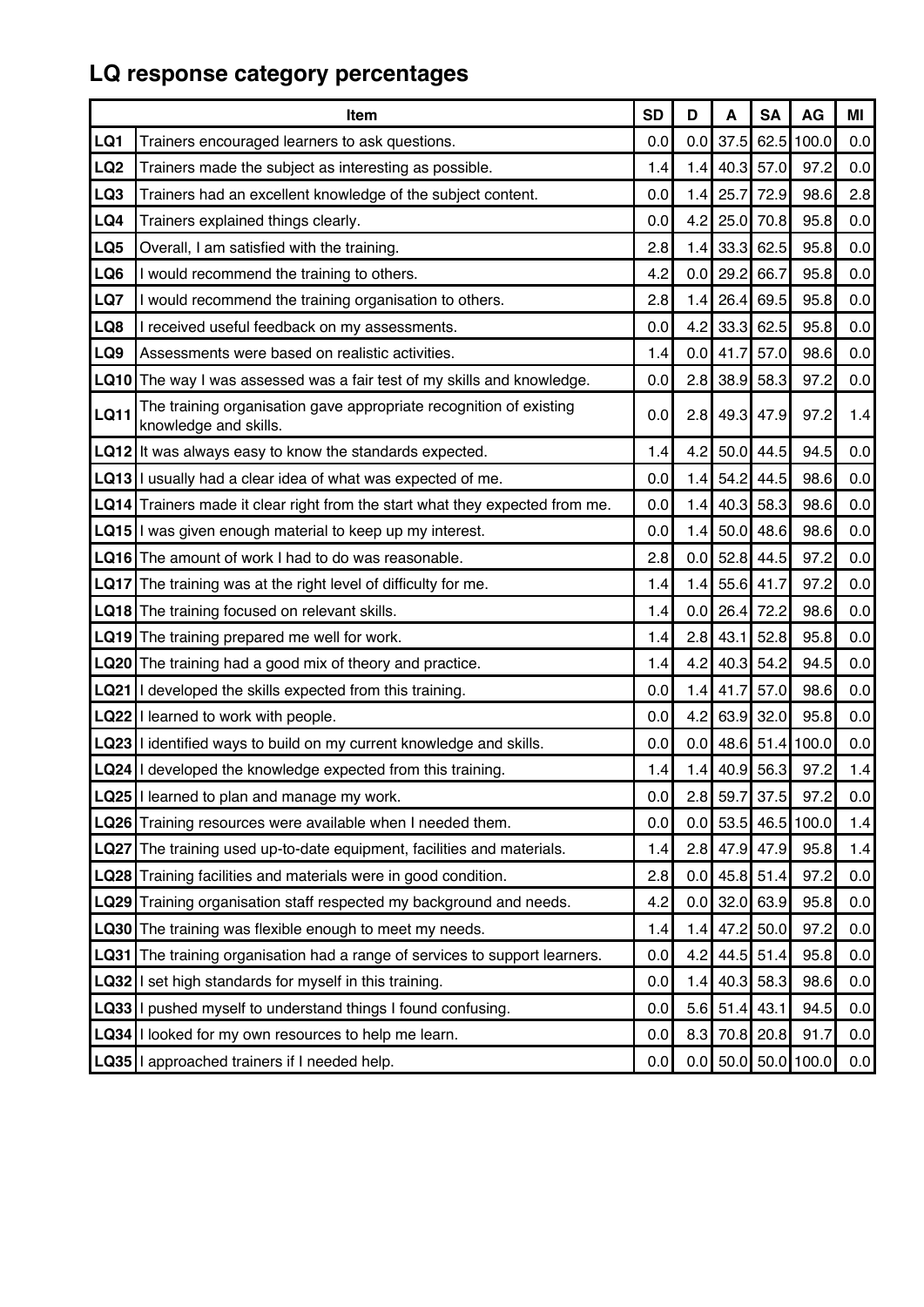# **LQ item averages and variations**

| Item            |                                                                                          | score | Average Average<br>variation |
|-----------------|------------------------------------------------------------------------------------------|-------|------------------------------|
| LQ1             | Trainers encouraged learners to ask questions.                                           | 87.5  | 16.3                         |
| LQ <sub>2</sub> | Trainers made the subject as interesting as possible.                                    | 84.3  | 20.1                         |
| LQ3             | Trainers had an excellent knowledge of the subject content.                              | 90.5  | 16.2                         |
| LQ4             | Trainers explained things clearly.                                                       | 88.9  | 18.6                         |
| LQ5             | Overall, I am satisfied with the training.                                               | 85.2  | 22.3                         |
| LQ6             | I would recommend the training to others.                                                | 86.1  | 23.6                         |
| LQ7             | I would recommend the training organisation to others.                                   | 87.5  | 22.0                         |
| LQ8             | I received useful feedback on my assessments.                                            | 86.1  | 19.2                         |
| LQ9             | Assessments were based on realistic activities.                                          | 84.7  | 19.3                         |
| LQ10            | The way I was assessed was a fair test of my skills and knowledge.                       | 85.2  | 18.5                         |
| <b>LQ11</b>     | The training organisation gave appropriate recognition of existing knowledge and skills. | 81.7  | 18.5                         |
|                 | LQ12 It was always easy to know the standards expected.                                  | 79.2  | 21.3                         |
|                 | LQ13 I usually had a clear idea of what was expected of me.                              | 81.0  | 17.5                         |
|                 | LQ14 Trainers made it clear right from the start what they expected from me.             | 85.6  | 17.5                         |
|                 | LQ15 I was given enough material to keep up my interest.                                 | 82.4  | 17.7                         |
|                 | <b>LQ16</b> The amount of work I had to do was reasonable.                               | 79.6  | 21.3                         |
|                 | LQ17 The training was at the right level of difficulty for me.                           | 79.2  | 19.7                         |
|                 | LQ18 The training focused on relevant skills.                                            | 89.8  | 18.2                         |
|                 | LQ19 The training prepared me well for work.                                             | 82.4  | 20.9                         |
|                 | <b>LQ20</b> The training had a good mix of theory and practice.                          | 82.4  | 21.6                         |
|                 | LQ21 I developed the skills expected from this training.                                 | 85.2  | 17.6                         |
|                 | LQ22 I learned to work with people.                                                      | 75.9  | 17.9                         |
|                 | LQ23 I identified ways to build on my current knowledge and skills.                      | 83.8  | 16.8                         |
|                 | LQ24 I developed the knowledge expected from this training.                              | 84.0  | 20.2                         |
|                 | LQ25 I learned to plan and manage my work.                                               | 78.2  | 17.8                         |
|                 | LQ26 Training resources were available when I needed them.                               | 82.2  | 16.7                         |
|                 | LQ27 The training used up-to-date equipment, facilities and materials.                   | 80.8  | 20.8                         |
|                 | <b>LQ28</b> Training facilities and materials were in good condition.                    | 81.9  | 21.6                         |
|                 | LQ29 Training organisation staff respected my background and needs.                      | 85.2  | 23.7                         |
|                 | <b>LQ30</b> The training was flexible enough to meet my needs.                           | 81.9  | 20.1                         |
| LQ31            | The training organisation had a range of services to support learners.                   | 82.4  | 19.4                         |
|                 | <b>LQ32</b> I set high standards for myself in this training.                            | 85.6  | 17.5                         |
|                 | LQ33 I pushed myself to understand things I found confusing.                             | 79.2  | 19.7                         |
|                 | LQ34 I looked for my own resources to help me learn.                                     | 70.8  | 17.6                         |
|                 | LQ35 I approached trainers if I needed help.                                             | 83.3  | 16.8                         |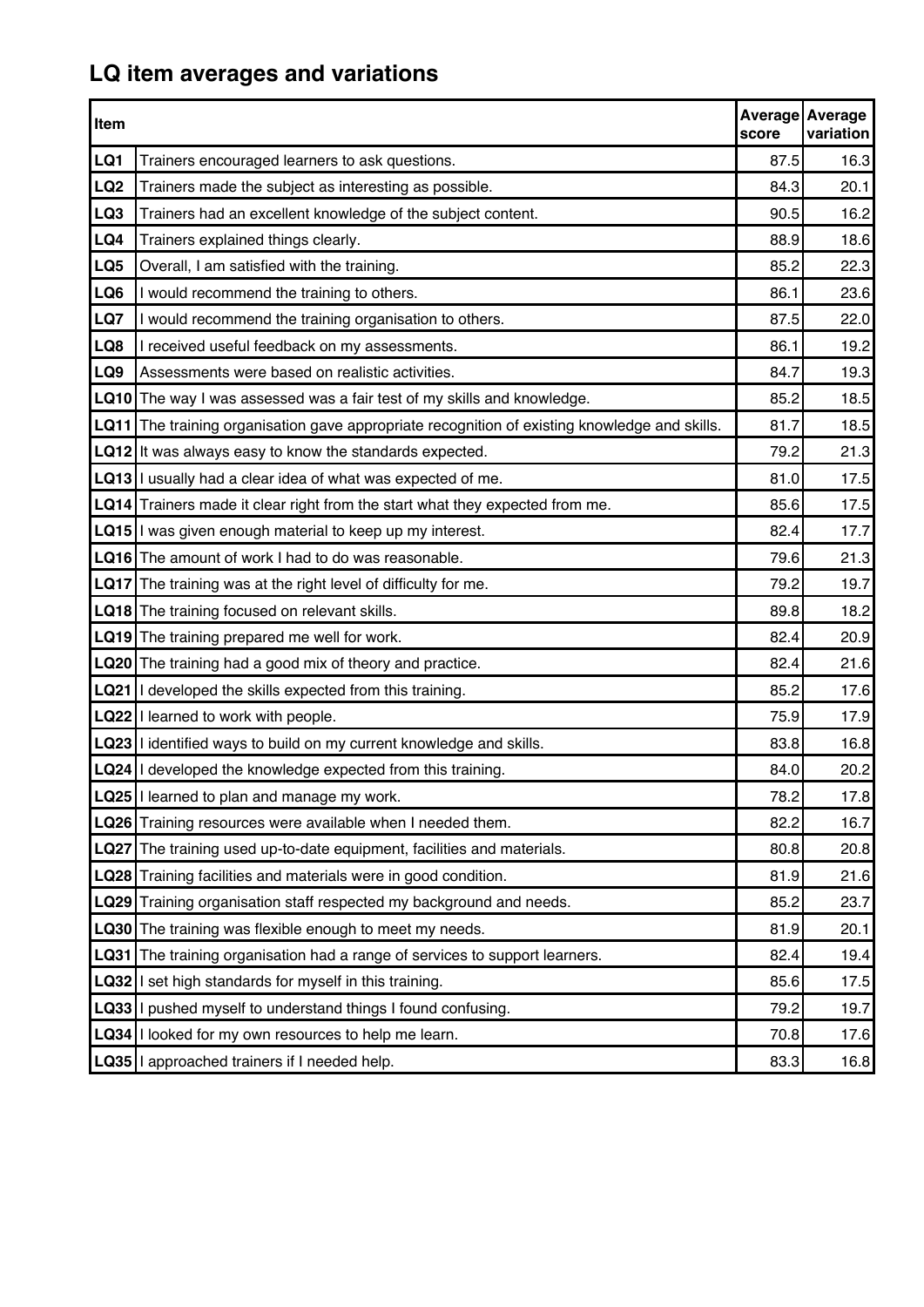# **EQ response category numbers**

|                 | <b>Item</b>                                                                                   | <b>SD</b>   | D | A           | <b>SA</b>   | AG | ΜI             |
|-----------------|-----------------------------------------------------------------------------------------------|-------------|---|-------------|-------------|----|----------------|
| EQ1             | The training used up-to-date equipment, facilities and materials.                             | 0           | 0 | 0           | 1           | 1  | 0              |
| EQ <sub>2</sub> | The training organisation dealt satisfactorily with any issues or complaints.                 | 0           | 0 | 1           | $\mathbf 0$ | 1  | $\pmb{0}$      |
| EQ3             | The training organisation was flexible enough to meet our needs.                              | 0           | 0 | 1           | 0           | 1  | 0              |
| EQ4             | Assessment was at an appropriate standard.                                                    | 0           | 0 | 0           | 1           | 1  | $\pmb{0}$      |
| EQ <sub>5</sub> | The training resources were appropriate for learner needs.                                    | $\mathbf 0$ | 0 | $\mathbf 0$ | 1           | 1  | $\overline{0}$ |
| EQ6             | The training reflected current practice.                                                      | 0           | 0 | $\mathbf 0$ | 1           | 1  | $\overline{0}$ |
| EQ7             | The training organisation developed customised programs.                                      | 0           | 0 | 1           | $\mathbf 0$ | 1  | $\pmb{0}$      |
| EQ8             | The training organisation provided good support for workplace training<br>and assessment.     | 0           | 0 | 1           | 0           | 1. | $\overline{0}$ |
| EQ9             | The training focused on relevant skills.                                                      | $\mathbf 0$ | 0 | 0           | 1           | 1  | $\overline{0}$ |
| <b>EQ10</b>     | Our employees gained the skills they needed from this training.                               | 0           | 0 | 0           | 1           | 1  | $\pmb{0}$      |
| <b>EQ11</b>     | The training was effectively integrated into our organisation.                                | 0           | 0 | 0           | 1           | 1  | $\pmb{0}$      |
| <b>EQ12</b>     | Overall, we are satisfied with the training.                                                  | $\mathbf 0$ | 0 | $\mathbf 0$ | 1           | 1  | $\overline{0}$ |
| EQ13            | We would recommend the training organisation to others.                                       | 0           | 0 | 0           | 1           | 1  | $\pmb{0}$      |
| EQ14            | We would recommend the training to others.                                                    | 0           | 0 | 0           | 1           | 1  | $\pmb{0}$      |
| <b>EQ15</b>     | The training organisation gave appropriate recognition of existing<br>knowledge and skills.   | 0           | 0 | 0           | 1           | 1. | $\overline{0}$ |
| <b>EQ16</b>     | The way employees were assessed was a fair test of their skills and<br>knowledge.             | 0           | 0 | 0           | 1           | 1  | 0              |
| <b>EQ17</b>     | Trainers had good knowledge and experience of the industry.                                   | 0           | 0 | 0           | 1           | 1  | 0              |
|                 | <b>EQ18</b> Assessments were based on realistic activities.                                   | 0           | 0 | $\mathbf 0$ | 1           | 1  | $\pmb{0}$      |
|                 | <b>EQ19</b> Trainers were effective in their teaching.                                        | $\mathbf 0$ | 0 | 0           | 1           | 1  | $\pmb{0}$      |
| <b>EQ20</b>     | The training was an effective investment.                                                     | 0           | 0 | 0           | 1           | 1  | $\pmb{0}$      |
| EQ21            | Trainers were able to relate material to the workplace.                                       | 0           | 0 | 0           | 1           | 1  | $\pmb{0}$      |
|                 | <b>EQ22</b> The training had a good mix of theory and practice.                               | 0           | 0 | 0           | 1           | 1  | 0              |
|                 | <b>EQ23</b> The training organisation acted on feedback from employers.                       | 0           | 0 | 0           | 1           | 1  | 0              |
|                 | <b>EQ24</b> The training has helped our employees work with people.                           | 0           | 0 | 1           | 0           | 1  | $\overline{0}$ |
|                 | <b>EQ25</b> Training resources and equipment were in good condition.                          | 0           | 0 | 0           | 1           | 1  | 0              |
| <b>EQ26</b>     | The training helped employees identify how to build on their current<br>knowledge and skills. | 0           | 0 | 0           | 1           | 1. | $\overline{0}$ |
| <b>EQ27</b>     | The training prepared employees well for work.                                                | 0           | 0 | 0           | 1           | 1  | $\overline{0}$ |
| <b>EQ28</b>     | Our employees gained the knowledge they needed from this training.                            | 0           | 0 | $\mathbf 0$ | 1           | 1  | 0              |
| <b>EQ29</b>     | The training prepared our employees for the demands of work.                                  | 0           | 0 | 0           | 1           | 1  | $\overline{0}$ |
| <b>EQ30</b>     | The training organisation clearly explained what was expected from<br>employers.              | 0           | 0 | 0           | 1           | 1  | $\mathbf{0}$   |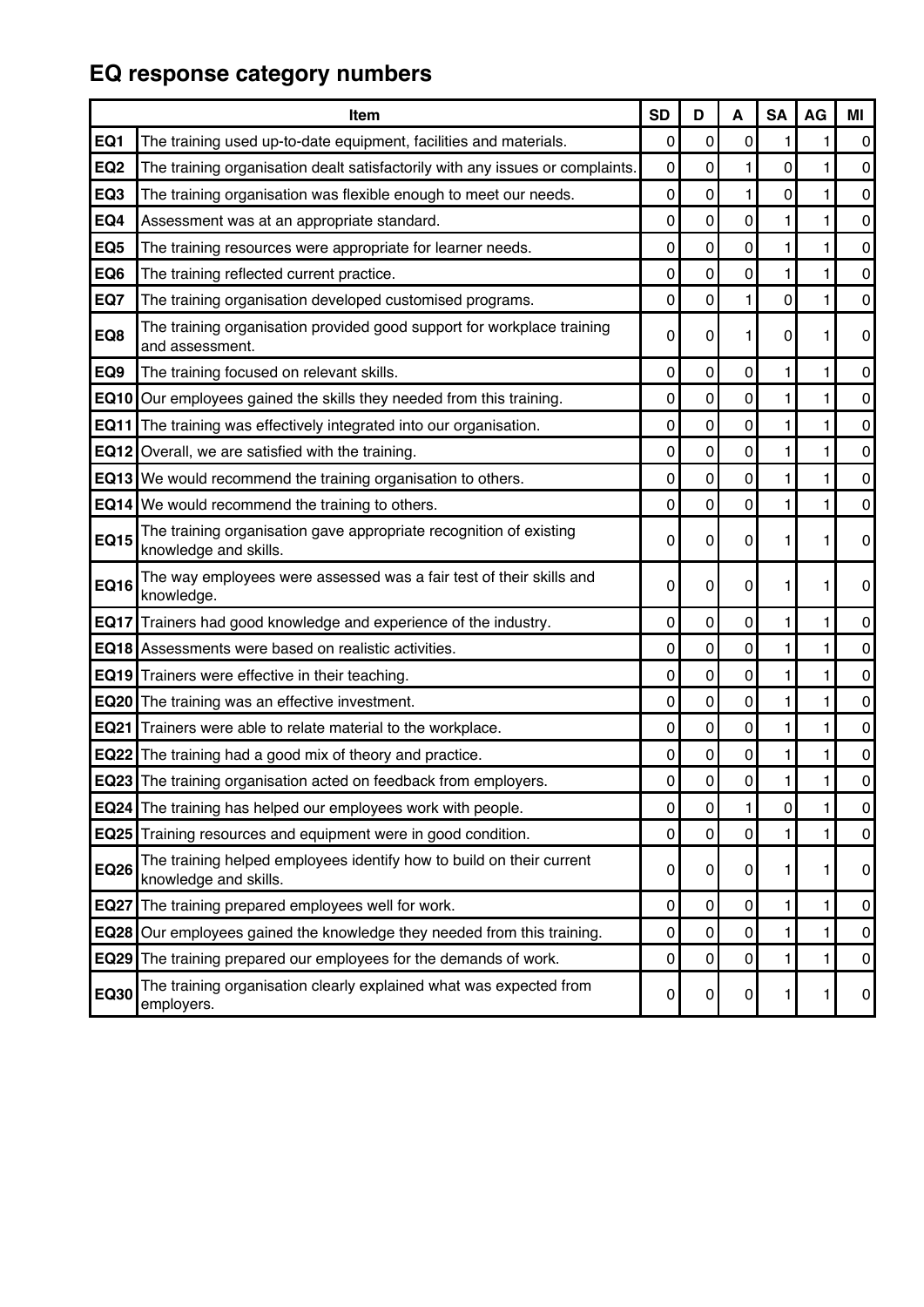# **EQ response category percentages**

|                 | Item                                                                                          | <b>SD</b> | D                | A           | <b>SA</b>             | AG          | ΜI      |
|-----------------|-----------------------------------------------------------------------------------------------|-----------|------------------|-------------|-----------------------|-------------|---------|
| EQ1             | The training used up-to-date equipment, facilities and materials.                             | 0.0       | 0.0              |             | $0.0$ 100.0           | 100.0       | 0.0     |
| EQ <sub>2</sub> | The training organisation dealt satisfactorily with any issues or<br>complaints.              | 0.0       |                  | $0.0$ 100.0 | 0.0                   | 100.0       | 0.0     |
| EQ <sub>3</sub> | The training organisation was flexible enough to meet our needs.                              | 0.0       | 0.0 <sub>1</sub> | 100.0       |                       | $0.0$ 100.0 | 0.0     |
| EQ4             | Assessment was at an appropriate standard.                                                    | 0.0       | 0.0              |             | $0.0$ 100.0 100.0     |             | 0.0     |
| EQ <sub>5</sub> | The training resources were appropriate for learner needs.                                    | 0.0       | 0.0              |             | $0.0$ 100.0 100.0     |             | $0.0\,$ |
| EQ6             | The training reflected current practice.                                                      | 0.0       | 0.0              |             | $0.0$ 100.0 100.0     |             | 0.0     |
| EQ7             | The training organisation developed customised programs.                                      | 0.0       | 0.0              | 100.0       | 0.0                   | 100.0       | $0.0\,$ |
| EQ8             | The training organisation provided good support for workplace training<br>and assessment.     | 0.0       | 0.0              | 100.0       |                       | $0.0$ 100.0 | $0.0\,$ |
| EQ9             | The training focused on relevant skills.                                                      | 0.0       | 0.0              |             | $0.0$  100.0 100.0    |             | 0.0     |
| EQ10            | Our employees gained the skills they needed from this training.                               | 0.0       | 0.0              |             | $0.0$  100.0 100.0    |             | 0.0     |
| EQ11            | The training was effectively integrated into our organisation.                                | 0.0       | 0.0              |             | $0.0$ 100.0 100.0     |             | $0.0\,$ |
|                 | <b>EQ12</b> Overall, we are satisfied with the training.                                      | 0.0       | 0.0              |             | $0.0$ 100.0 100.0     |             | $0.0\,$ |
| EQ13            | We would recommend the training organisation to others.                                       | 0.0       | 0.0              |             | $0.0$ 100.0 100.0     |             | 0.0     |
| <b>EQ14</b>     | We would recommend the training to others.                                                    | 0.0       | 0.0              |             | $0.0$ 100.0 100.0     |             | $0.0\,$ |
| <b>EQ15</b>     | The training organisation gave appropriate recognition of existing<br>knowledge and skills.   | 0.0       | 0.0              |             | $0.0$  100.0 100.0    |             | 0.0     |
| <b>EQ16</b>     | The way employees were assessed was a fair test of their skills and<br>knowledge.             | 0.0       | 0.0              |             | $0.0$  100.0 100.0    |             | $0.0\,$ |
| <b>EQ17</b>     | Trainers had good knowledge and experience of the industry.                                   | 0.0       | 0.0              |             | $0.0$  100.0 100.0    |             | 0.0     |
|                 | <b>EQ18</b> Assessments were based on realistic activities.                                   | 0.0       | 0.0              |             | $0.0$ 100.0 100.0     |             | $0.0\,$ |
|                 | <b>EQ19</b> Trainers were effective in their teaching.                                        | 0.0       | 0.0              |             | $0.0$ 100.0 100.0     |             | $0.0\,$ |
| <b>EQ20</b>     | The training was an effective investment.                                                     | 0.0       | 0.0              |             | $0.0$ 100.0 100.0     |             | 0.0     |
|                 | <b>EQ21</b> Trainers were able to relate material to the workplace.                           | 0.0       | 0.0              |             | $0.0$ 100.0 100.0     |             | $0.0\,$ |
|                 | <b>EQ22</b> The training had a good mix of theory and practice.                               | 0.0       | 0.0              |             | $0.0$  100.0 100.0    |             | $0.0\,$ |
|                 | EQ23 The training organisation acted on feedback from employers.                              | 0.0       | 0.0              |             | $0.0$ 100.0 100.0     |             | 0.0     |
|                 | <b>EQ24</b> The training has helped our employees work with people.                           | 0.0       | 0.0              | 100.0       |                       | $0.0$ 100.0 | 0.0     |
|                 | <b>EQ25</b> Training resources and equipment were in good condition.                          | 0.0       | 0.0              |             | $0.0$   100.0   100.0 |             | $0.0\,$ |
| <b>EQ26</b>     | The training helped employees identify how to build on their current<br>knowledge and skills. | 0.0       | 0.0              |             | $0.0$  100.0 100.0    |             | $0.0\,$ |
| <b>EQ27</b>     | The training prepared employees well for work.                                                | 0.0       | 0.0              |             | $0.0$ 100.0 100.0     |             | 0.0     |
| <b>EQ28</b>     | Our employees gained the knowledge they needed from this training.                            | 0.0       | 0.0              |             | $0.0$ 100.0 100.0     |             | $0.0\,$ |
|                 | <b>EQ29</b> The training prepared our employees for the demands of work.                      | 0.0       | 0.0              |             | $0.0$  100.0 100.0    |             | 0.0     |
| EQ30            | The training organisation clearly explained what was expected from<br>employers.              | 0.0       | 0.0              |             | $0.0$  100.0 100.0    |             | 0.0     |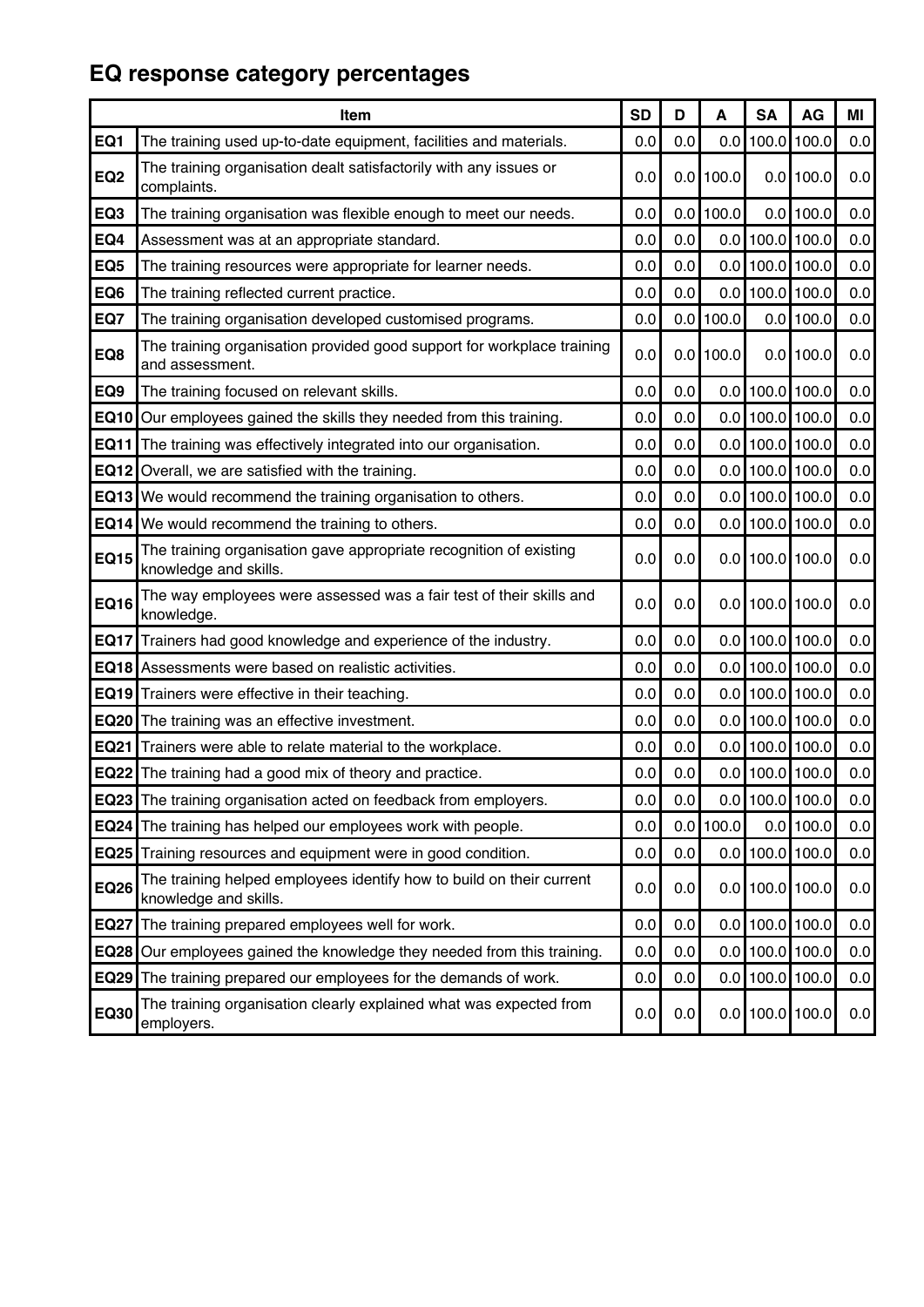# **EQ item averages and variations**

|                 | Item                                                                                          | score | Average Average<br>variation |
|-----------------|-----------------------------------------------------------------------------------------------|-------|------------------------------|
| EQ1             | The training used up-to-date equipment, facilities and materials.                             | 100.0 | 0.0                          |
| EQ <sub>2</sub> | The training organisation dealt satisfactorily with any issues or complaints.                 | 66.7  | 0.0                          |
| EQ3             | The training organisation was flexible enough to meet our needs.                              | 66.7  | 0.0                          |
| EQ4             | Assessment was at an appropriate standard.                                                    | 100.0 | 0.0                          |
| EQ <sub>5</sub> | The training resources were appropriate for learner needs.                                    | 100.0 | 0.0                          |
| EQ6             | The training reflected current practice.                                                      | 100.0 | 0.0                          |
| EQ7             | The training organisation developed customised programs.                                      | 66.7  | 0.0                          |
| EQ8             | The training organisation provided good support for workplace training and assessment.        | 66.7  | 0.0                          |
| EQ9             | The training focused on relevant skills.                                                      | 100.0 | 0.0                          |
|                 | <b>EQ10</b> Our employees gained the skills they needed from this training.                   | 100.0 | 0.0                          |
| <b>EQ11</b>     | The training was effectively integrated into our organisation.                                | 100.0 | 0.0                          |
|                 | EQ12 Overall, we are satisfied with the training.                                             | 100.0 | 0.0                          |
|                 | <b>EQ13</b> We would recommend the training organisation to others.                           | 100.0 | 0.0                          |
|                 | <b>EQ14</b> We would recommend the training to others.                                        | 100.0 | 0.0                          |
|                 | EQ15 The training organisation gave appropriate recognition of existing knowledge and skills. | 100.0 | 0.0                          |
|                 | <b>EQ16</b> The way employees were assessed was a fair test of their skills and knowledge.    | 100.0 | 0.0                          |
| <b>EQ17</b>     | Trainers had good knowledge and experience of the industry.                                   | 100.0 | 0.0                          |
|                 | <b>EQ18</b> Assessments were based on realistic activities.                                   | 100.0 | 0.0                          |
|                 | <b>EQ19</b> Trainers were effective in their teaching.                                        | 100.0 | 0.0                          |
|                 | <b>EQ20</b> The training was an effective investment.                                         | 100.0 | 0.0                          |
|                 | <b>EQ21</b> Trainers were able to relate material to the workplace.                           | 100.0 | 0.0                          |
|                 | <b>EQ22</b> The training had a good mix of theory and practice.                               | 100.0 | 0.0                          |
|                 | <b>EQ23</b> The training organisation acted on feedback from employers.                       | 100.0 | 0.0                          |
|                 | <b>EQ24</b> The training has helped our employees work with people.                           | 66.7  | 0.0                          |
|                 | EQ25 Training resources and equipment were in good condition.                                 | 100.0 | $0.0\,$                      |
| <b>EQ26</b>     | The training helped employees identify how to build on their current knowledge and<br>skills. | 100.0 | 0.0                          |
| <b>EQ27</b>     | The training prepared employees well for work.                                                | 100.0 | 0.0                          |
| EQ28            | Our employees gained the knowledge they needed from this training.                            | 100.0 | 0.0                          |
| EQ29            | The training prepared our employees for the demands of work.                                  | 100.0 | 0.0                          |
|                 | <b>EQ30</b> The training organisation clearly explained what was expected from employers.     | 100.0 | 0.0                          |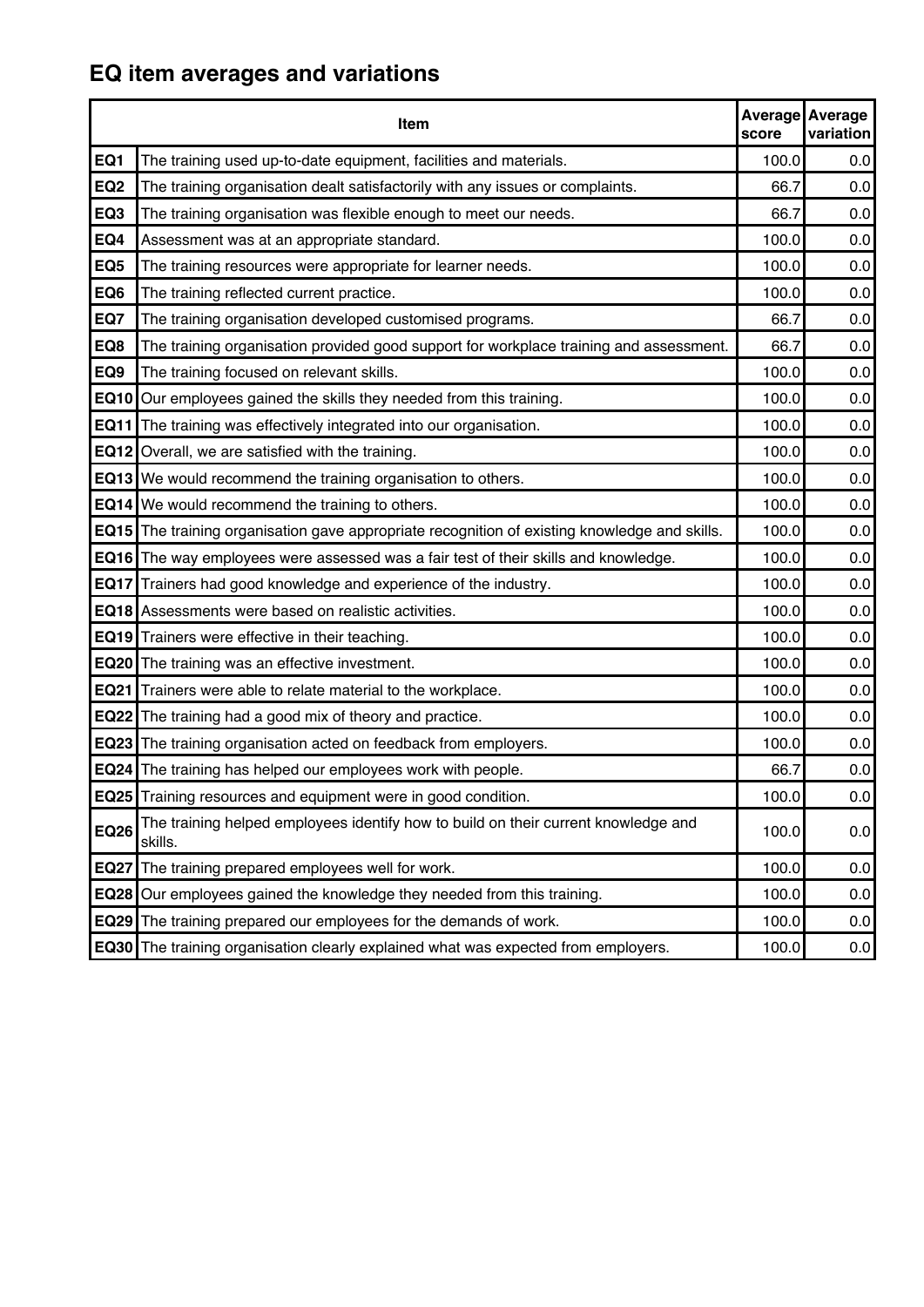# **Characteristics Report**

The Characteristics Report presents information about learner responses to the scales measured by the Learner Questionnaire (LQ).

For each scale, the Characteristics Report presents information on the:

- number of valid responses;
- average scale score; and
- average variation in scores.

Scores are reported on the response scale of 0 to 100, where 0 means 'strongly disagree' and 100 means 'strongly agree'.

A separate Characteristics Report is provided for each of the scales measured by the LQ.

Scale scores are only computed for respondents who provided valid responses to all but two of the items in each scale.

Results are shown at the organisation level, and then broken down by any training or demographic characteristics that were entered along with survey data.

The Characteristics Report can be used to analyse feedback on each of the targeted scales measured by the LQ. This information is more reliable than results for individual items.

### **Trainer Quality**

| <b>Characteristic</b>      |                                                      |       | <b>Learners</b> |           |  |  |  |  |
|----------------------------|------------------------------------------------------|-------|-----------------|-----------|--|--|--|--|
|                            |                                                      | Count | Average         | Variation |  |  |  |  |
| Provider                   | <b>Total</b>                                         | 72    | 87.8            | 14.5      |  |  |  |  |
|                            | <b>Certificate I</b>                                 |       |                 |           |  |  |  |  |
|                            | <b>Certificate II</b>                                |       |                 |           |  |  |  |  |
|                            | <b>Certificate III</b>                               |       |                 |           |  |  |  |  |
|                            | <b>Certificate IV</b>                                |       |                 |           |  |  |  |  |
|                            | Certificate level unknown                            |       |                 |           |  |  |  |  |
|                            | <b>Diploma</b>                                       |       |                 |           |  |  |  |  |
|                            | <b>Advanced diploma</b>                              |       |                 |           |  |  |  |  |
| <b>Qualification Level</b> | Associate degree                                     |       |                 |           |  |  |  |  |
|                            | <b>Degree</b>                                        |       |                 |           |  |  |  |  |
|                            | Short course or statement of<br>attainment           | 71    | 87.8            | 14.5      |  |  |  |  |
|                            | <b>VET Graduate Certificate or</b><br><b>Diploma</b> |       |                 |           |  |  |  |  |
|                            | Other qualification or training                      |       |                 |           |  |  |  |  |
|                            | Do not know                                          |       |                 |           |  |  |  |  |
|                            | <b>Total</b>                                         | 71    | 87.8            | 14.5      |  |  |  |  |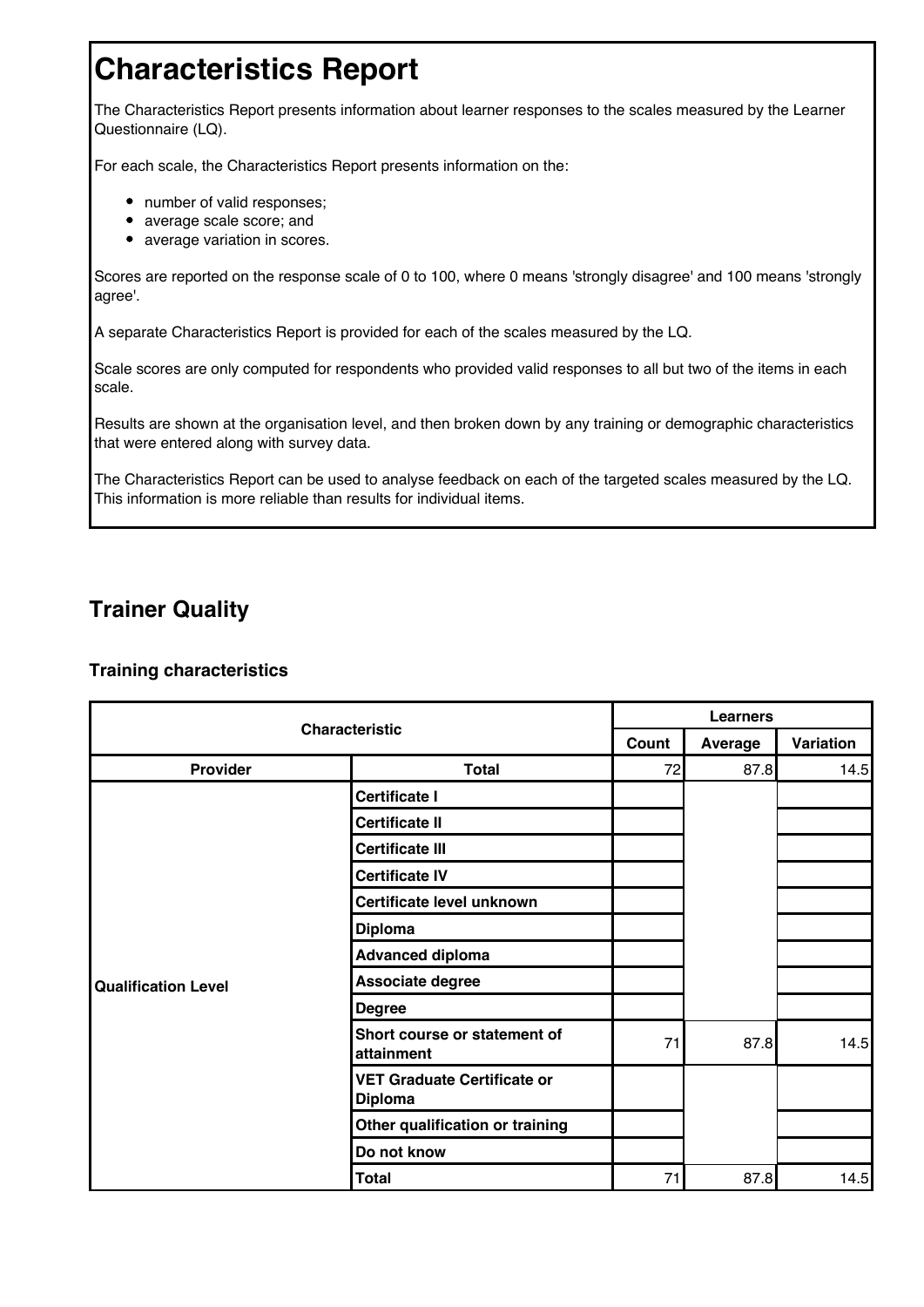|                       |                                                   |    | <b>Learners</b> |           |  |  |  |  |  |
|-----------------------|---------------------------------------------------|----|-----------------|-----------|--|--|--|--|--|
| <b>Characteristic</b> |                                                   |    | Average         | Variation |  |  |  |  |  |
| Provider              | <b>Total</b>                                      | 72 | 87.8            | 14.5      |  |  |  |  |  |
|                       | Natural and physical sciences                     |    |                 |           |  |  |  |  |  |
|                       | <b>Information technology</b>                     |    |                 |           |  |  |  |  |  |
|                       | <b>Engineering and related</b><br>technologies    |    |                 |           |  |  |  |  |  |
|                       | <b>Architecture and building</b>                  |    |                 |           |  |  |  |  |  |
|                       | Agriculture, environmental and<br>related studies |    |                 |           |  |  |  |  |  |
|                       | <b>Health</b>                                     |    |                 |           |  |  |  |  |  |
| Field of education    | <b>Education</b>                                  |    |                 |           |  |  |  |  |  |
|                       | <b>Management and commerce</b>                    |    |                 |           |  |  |  |  |  |
|                       | <b>Society and culture</b>                        |    |                 |           |  |  |  |  |  |
|                       | <b>Creative arts</b>                              |    |                 |           |  |  |  |  |  |
|                       | Food, hospitality and personal<br>services        |    |                 |           |  |  |  |  |  |
|                       | <b>Other</b>                                      | 71 | 87.8            | 14.5      |  |  |  |  |  |
|                       | <b>Total</b>                                      | 71 | 87.8            | 14.5      |  |  |  |  |  |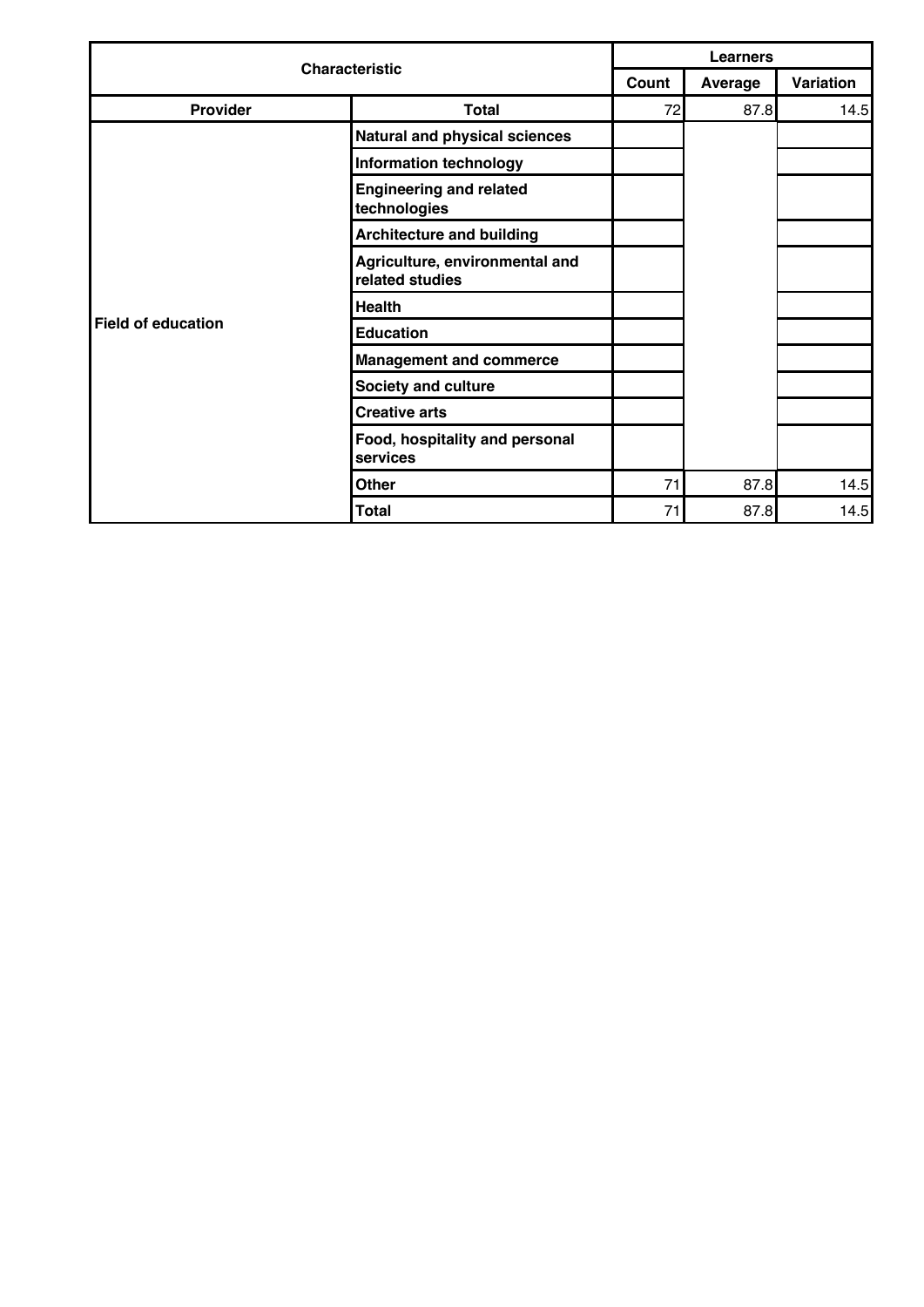| <b>Characteristic</b>                |                                      | <b>Learners</b>         |         |           |  |  |
|--------------------------------------|--------------------------------------|-------------------------|---------|-----------|--|--|
|                                      |                                      | Count                   | Average | Variation |  |  |
|                                      | January                              | $\overline{\mathbf{4}}$ | 91.7    | 16.7      |  |  |
|                                      | February                             | $\overline{c}$          | 83.3    | 23.6      |  |  |
|                                      | <b>March</b>                         |                         |         |           |  |  |
|                                      | <b>April</b>                         |                         |         |           |  |  |
|                                      | <b>May</b>                           | 1                       | 91.7    | $0.0\,$   |  |  |
|                                      | June                                 | 6                       | 90.3    | 9.7       |  |  |
| Training start month                 | July                                 | $\overline{\mathbf{4}}$ | 91.7    | 16.7      |  |  |
|                                      | <b>August</b>                        | 5                       | 83.3    | 25.7      |  |  |
|                                      | September                            | $\overline{\mathbf{4}}$ | 78.5    | 9.7       |  |  |
|                                      | October                              | 6                       | 84.3    | 23.1      |  |  |
|                                      | <b>November</b>                      | 5                       | 91.7    | 10.2      |  |  |
|                                      | <b>December</b>                      | 8                       | 86.5    | 10.9      |  |  |
|                                      | Do not know                          |                         |         |           |  |  |
|                                      | 2018                                 |                         |         |           |  |  |
|                                      | 2017                                 | 44                      | 87.0    | 15.5      |  |  |
|                                      | 2016                                 | 1                       | 91.7    | $0.0\,$   |  |  |
|                                      | 2015                                 |                         |         |           |  |  |
|                                      | 2014                                 |                         |         |           |  |  |
|                                      | 2013                                 |                         |         |           |  |  |
|                                      | 2012                                 |                         |         |           |  |  |
|                                      | 2011                                 |                         |         |           |  |  |
|                                      | 2010                                 |                         |         |           |  |  |
|                                      | 2009                                 |                         |         |           |  |  |
| <b>Training start year</b>           | 2008                                 |                         |         |           |  |  |
|                                      | 2007                                 |                         |         |           |  |  |
|                                      | 2006                                 |                         |         |           |  |  |
|                                      | 2005                                 |                         |         |           |  |  |
|                                      | 2004                                 |                         |         |           |  |  |
|                                      | 2003                                 |                         |         |           |  |  |
|                                      | 2002                                 |                         |         |           |  |  |
|                                      | 2001                                 |                         |         |           |  |  |
|                                      | 2000                                 |                         |         |           |  |  |
|                                      | 1999                                 |                         |         |           |  |  |
|                                      | Apprenticeship or traineeship        | 71                      | 87.6    | 14.5      |  |  |
| Apprenticeship or traineeship        | Not apprenticeship or traineeship    |                         |         |           |  |  |
|                                      | <b>Recognition of prior learning</b> | 71                      | 87.6    | 14.5      |  |  |
| <b>Recognition of prior learning</b> | No recognition of prior learning     |                         |         |           |  |  |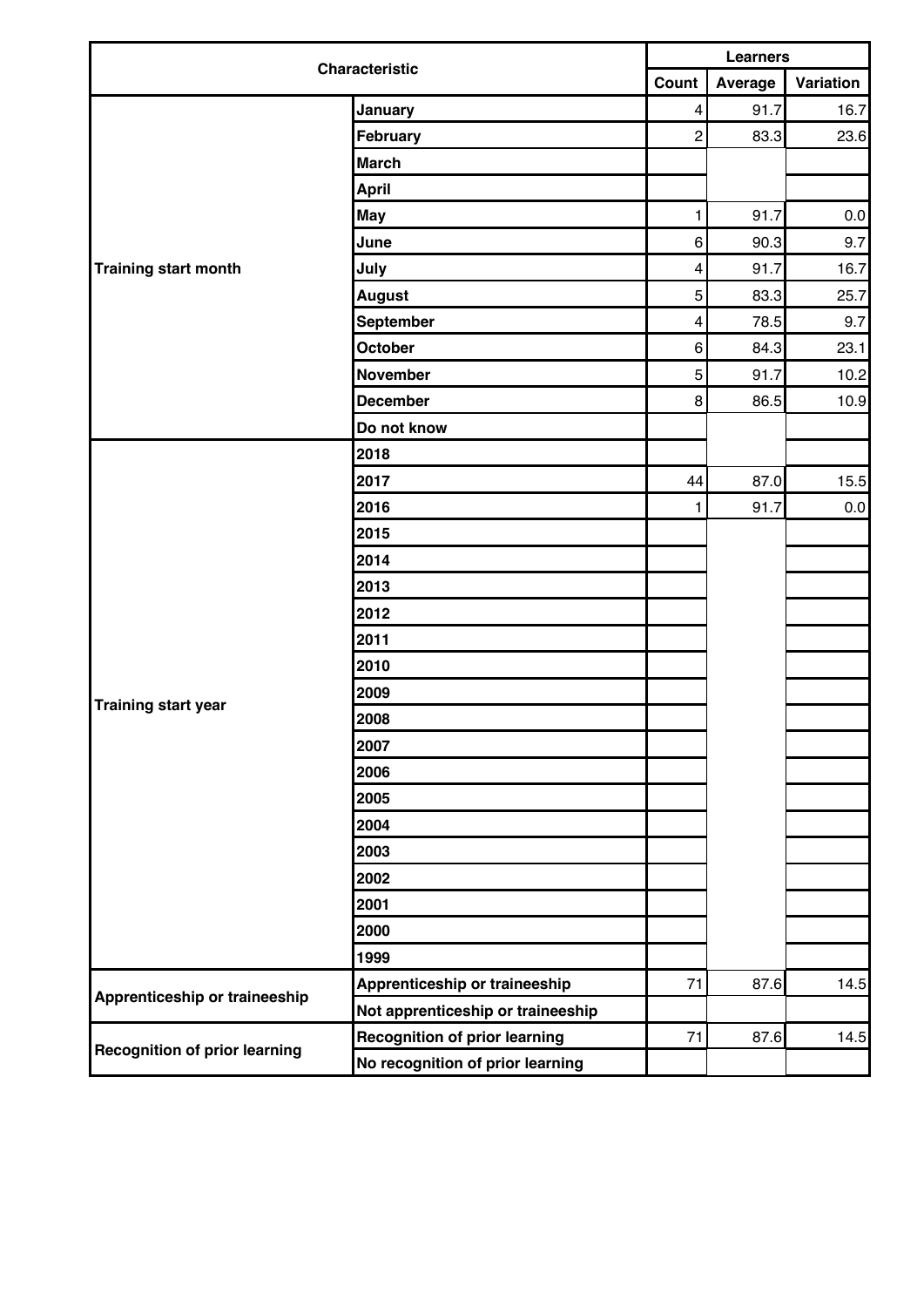| <b>Characteristic</b>                 |                                                           | <b>Learners</b>  |         |           |  |
|---------------------------------------|-----------------------------------------------------------|------------------|---------|-----------|--|
|                                       |                                                           | Count            | Average | Variation |  |
|                                       | Female                                                    | 11               | 78.0    | 17.6      |  |
| Learner sex                           | <b>Male</b>                                               | 60               | 89.4    | 13.3      |  |
|                                       | <b>Total</b>                                              | 71               | 87.6    | 14.5      |  |
|                                       | Under 15                                                  |                  |         |           |  |
|                                       | 15 to 19                                                  |                  |         |           |  |
|                                       | 20 to 24                                                  | 5                | 90.0    | 13.7      |  |
|                                       | 25 to 34                                                  | 26               | 89.1    | 15.0      |  |
| Learner age                           | 35 to 44                                                  | 15               | 86.5    | 15.3      |  |
|                                       | 45 to 54                                                  | 12               | 84.7    | 18.1      |  |
|                                       | 55 to 64                                                  | 11               | 88.4    | 10.7      |  |
|                                       | 65 or over                                                | $\overline{2}$   | 83.3    | 0.0       |  |
|                                       | <b>Total</b>                                              | 71               | 87.6    | 14.5      |  |
|                                       | <b>No</b>                                                 | 70               | 87.8    | 14.5      |  |
|                                       | Yes, Aboriginal                                           |                  |         |           |  |
| Aboriginal or Torres Strait Islander  | Yes, Torres Strait Islander                               |                  |         |           |  |
| origin                                | Yes, both Aboriginal and Torres<br><b>Strait Islander</b> |                  |         |           |  |
|                                       | Total                                                     | 70               | 87.8    | 14.5      |  |
|                                       | <b>English</b>                                            | 26               | 83.1    | 16.2      |  |
| Home language                         | Language other than English                               | 44               | 90.5    | 12.8      |  |
|                                       | <b>Total</b>                                              | 70               | 87.8    | 14.5      |  |
|                                       | <b>Australian</b>                                         | $\boldsymbol{9}$ | 87.0    | 13.9      |  |
| Permanent residency or<br>citizenship | <b>Not Australian</b>                                     | 61               | 87.9    | 14.7      |  |
|                                       | <b>Total</b>                                              | 70               | 87.8    | 14.5      |  |
|                                       | <b>Disability identified</b>                              | 64               | 87.4    | 14.6      |  |
| <b>Disability status</b>              | No disability identified                                  | 6 <sup>1</sup>   | 91.7    | 13.9      |  |
|                                       | <b>Total</b>                                              | 70               | 87.8    | 14.5      |  |
|                                       | $\blacksquare$                                            | 72               | 87.8    | 14.5      |  |
| <b>Groups</b>                         | <b>Total</b>                                              | 72               | 87.8    | 14.5      |  |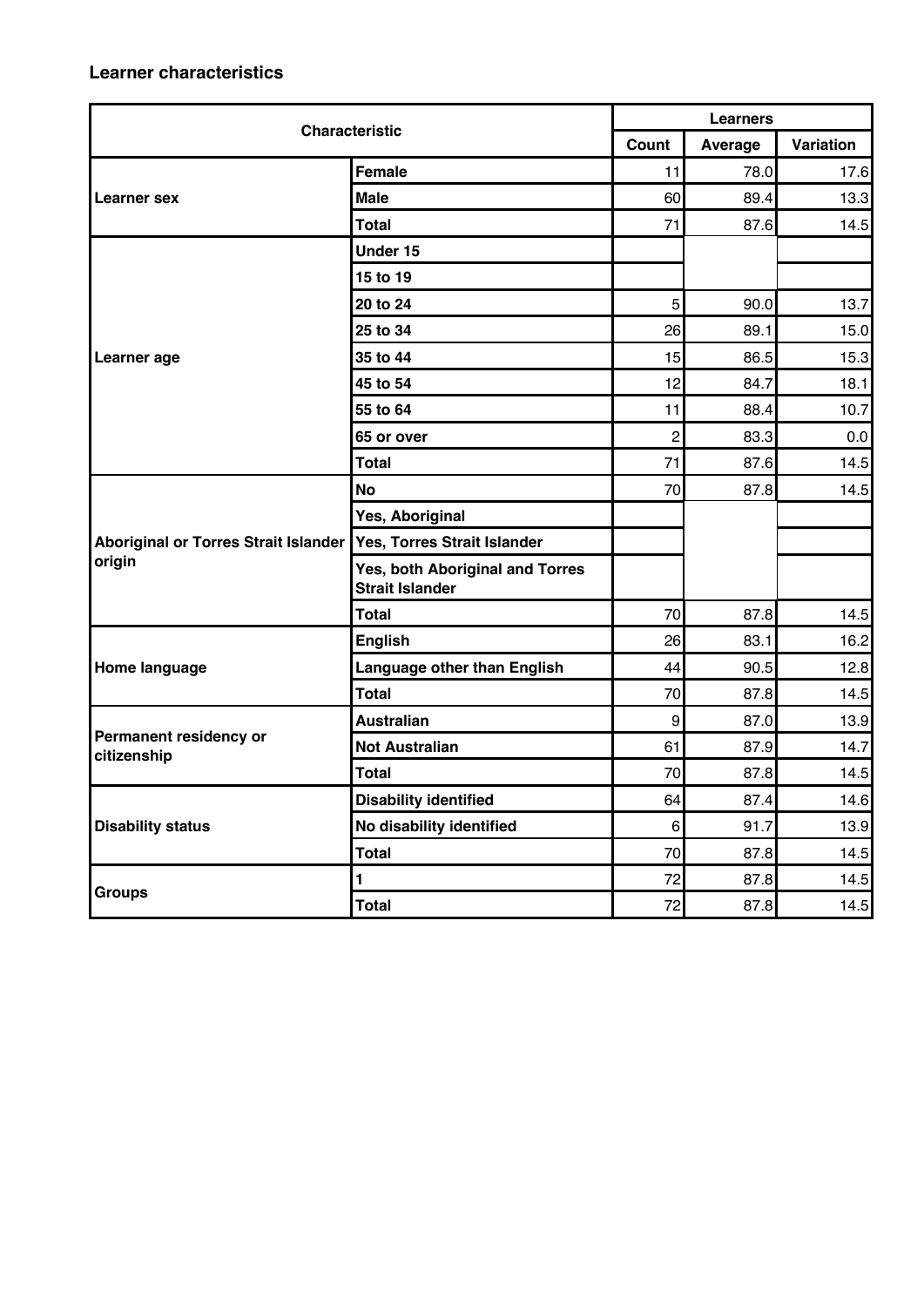### **Effective Assessment**

| <b>Characteristic</b>      |                                                      | <b>Learners</b> |         |           |  |
|----------------------------|------------------------------------------------------|-----------------|---------|-----------|--|
|                            |                                                      | Count           | Average | Variation |  |
| Provider                   | <b>Total</b>                                         | 72              | 84.4    | 15.9      |  |
|                            | <b>Certificate I</b>                                 |                 |         |           |  |
|                            | <b>Certificate II</b>                                |                 |         |           |  |
|                            | <b>Certificate III</b>                               |                 |         |           |  |
|                            | <b>Certificate IV</b>                                |                 |         |           |  |
|                            | Certificate level unknown                            |                 |         |           |  |
|                            | <b>Diploma</b>                                       |                 |         |           |  |
|                            | <b>Advanced diploma</b>                              |                 |         |           |  |
| <b>Qualification Level</b> | Associate degree                                     |                 |         |           |  |
|                            | <b>Degree</b>                                        |                 |         |           |  |
|                            | Short course or statement of<br>attainment           | 71              | 84.5    | 15.9      |  |
|                            | <b>VET Graduate Certificate or</b><br><b>Diploma</b> |                 |         |           |  |
|                            | Other qualification or training                      |                 |         |           |  |
|                            | Do not know                                          |                 |         |           |  |
|                            | <b>Total</b>                                         | 71              | 84.5    | 15.9      |  |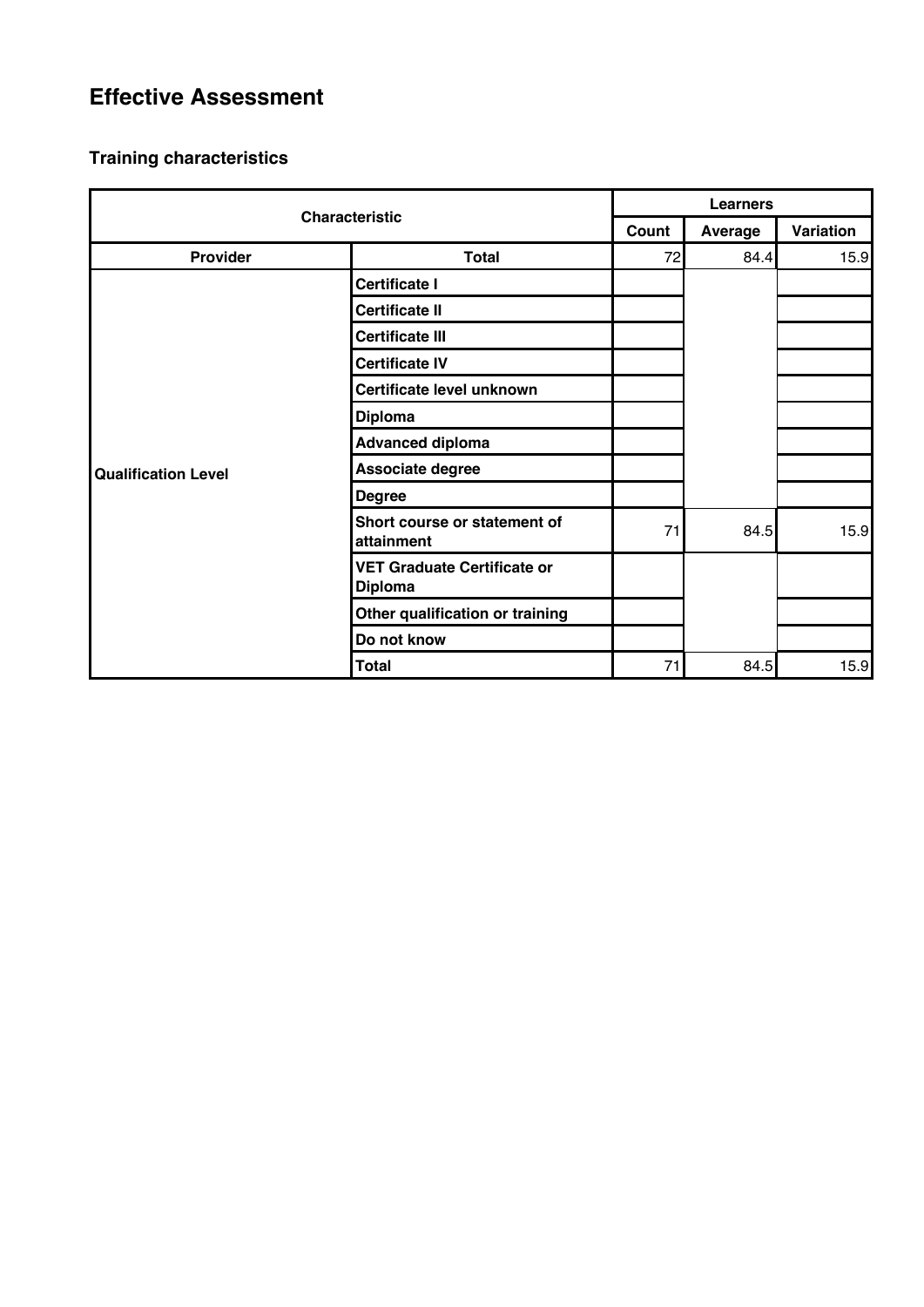| <b>Characteristic</b> |                                                   | <b>Learners</b> |         |           |  |
|-----------------------|---------------------------------------------------|-----------------|---------|-----------|--|
|                       |                                                   | Count           | Average | Variation |  |
| Provider              | <b>Total</b>                                      | 72              | 84.4    | 15.9      |  |
|                       | <b>Natural and physical sciences</b>              |                 |         |           |  |
|                       | <b>Information technology</b>                     |                 |         |           |  |
|                       | <b>Engineering and related</b><br>technologies    |                 |         |           |  |
|                       | <b>Architecture and building</b>                  |                 |         |           |  |
|                       | Agriculture, environmental and<br>related studies |                 |         |           |  |
|                       | <b>Health</b>                                     |                 |         |           |  |
| Field of education    | <b>Education</b>                                  |                 |         |           |  |
|                       | <b>Management and commerce</b>                    |                 |         |           |  |
|                       | <b>Society and culture</b>                        |                 |         |           |  |
|                       | <b>Creative arts</b>                              |                 |         |           |  |
|                       | Food, hospitality and personal<br>services        |                 |         |           |  |
|                       | <b>Other</b>                                      | 71              | 84.5    | 15.9      |  |
|                       | <b>Total</b>                                      | 71              | 84.5    | 15.9      |  |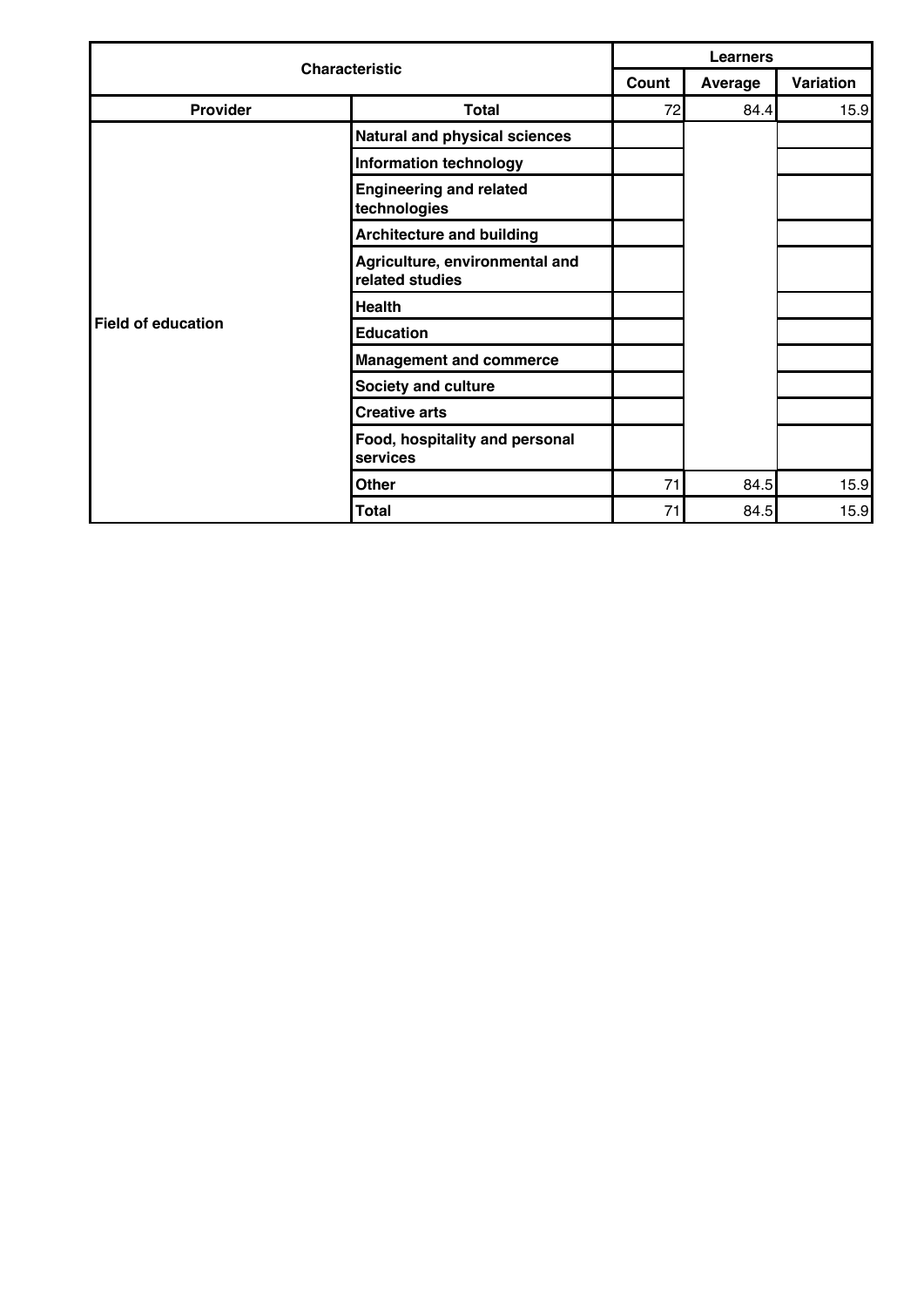| <b>Characteristic</b>                | <b>Learners</b>                      |                         |         |           |
|--------------------------------------|--------------------------------------|-------------------------|---------|-----------|
|                                      | Count                                |                         | Average | Variation |
|                                      | January                              | $\overline{\mathbf{4}}$ | 91.7    | 16.7      |
|                                      | February                             | $\overline{c}$          | 83.3    | 23.6      |
|                                      | <b>March</b>                         |                         |         |           |
|                                      | <b>April</b>                         |                         |         |           |
|                                      | <b>May</b>                           | 1                       | 75.0    | $0.0\,$   |
|                                      | June                                 | 6                       | 81.9    | 13.4      |
| Training start month                 | July                                 | $\overline{\mathbf{4}}$ | 91.7    | 16.7      |
|                                      | <b>August</b>                        | 5                       | 75.0    | 17.7      |
|                                      | September                            | $\overline{\mathbf{4}}$ | 77.1    | 15.8      |
|                                      | October                              | 6                       | 84.7    | 21.4      |
|                                      | <b>November</b>                      | 5                       | 86.7    | 13.9      |
|                                      | <b>December</b>                      | 8                       | 79.2    | 21.8      |
|                                      | Do not know                          |                         |         |           |
|                                      | 2018                                 |                         |         |           |
|                                      | 2017                                 | 44                      | 82.8    | 17.3      |
|                                      | 2016                                 | 1                       | 83.3    | $0.0\,$   |
|                                      | 2015                                 |                         |         |           |
|                                      | 2014                                 |                         |         |           |
|                                      | 2013                                 |                         |         |           |
|                                      | 2012                                 |                         |         |           |
|                                      | 2011                                 |                         |         |           |
|                                      | 2010                                 |                         |         |           |
|                                      | 2009                                 |                         |         |           |
| <b>Training start year</b>           | 2008                                 |                         |         |           |
|                                      | 2007                                 |                         |         |           |
|                                      | 2006                                 |                         |         |           |
|                                      | 2005                                 |                         |         |           |
|                                      | 2004                                 |                         |         |           |
|                                      | 2003                                 |                         |         |           |
|                                      | 2002                                 |                         |         |           |
|                                      | 2001                                 |                         |         |           |
|                                      | 2000                                 |                         |         |           |
|                                      | 1999                                 |                         |         |           |
|                                      | Apprenticeship or traineeship        | 71                      | 84.2    | 15.9      |
| Apprenticeship or traineeship        | Not apprenticeship or traineeship    |                         |         |           |
|                                      | <b>Recognition of prior learning</b> | 71                      | 84.2    | 15.9      |
| <b>Recognition of prior learning</b> | No recognition of prior learning     |                         |         |           |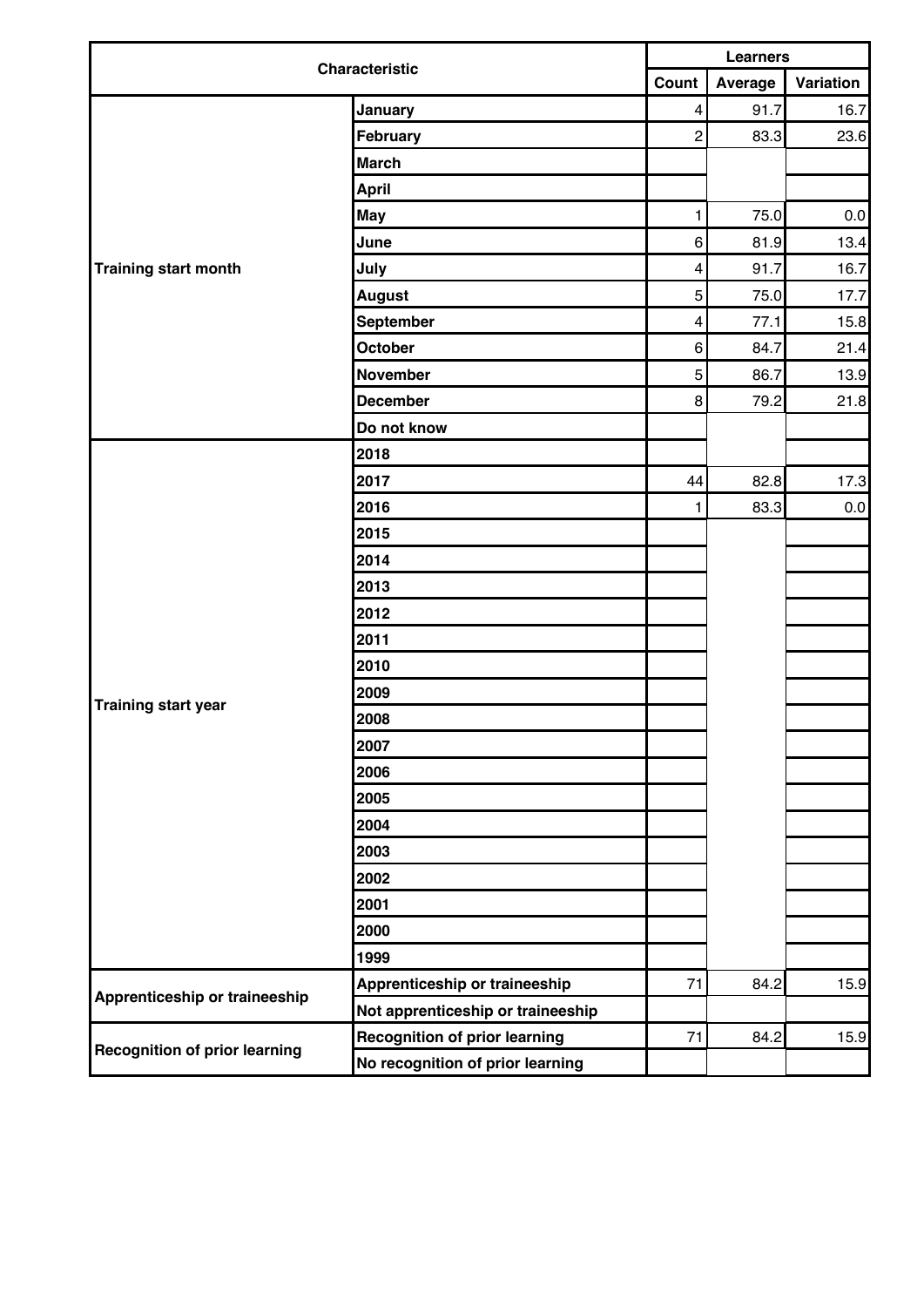| <b>Characteristic</b>                       |                                                           | <b>Learners</b>  |         |           |  |
|---------------------------------------------|-----------------------------------------------------------|------------------|---------|-----------|--|
|                                             |                                                           | Count            | Average | Variation |  |
|                                             | <b>Female</b>                                             | 11               | 77.3    | 17.5      |  |
| Learner sex                                 | <b>Male</b>                                               | 60               | 85.5    | 15.4      |  |
|                                             | <b>Total</b>                                              | 71               | 84.2    | 15.9      |  |
|                                             | Under 15                                                  |                  |         |           |  |
|                                             | 15 to 19                                                  |                  |         |           |  |
|                                             | 20 to 24                                                  | 5                | 86.7    | 12.6      |  |
|                                             | 25 to 34                                                  | 26               | 86.3    | 14.8      |  |
| Learner age                                 | 35 to 44                                                  | 15               | 86.1    | 16.0      |  |
|                                             | 45 to 54                                                  | 12               | 74.3    | 19.3      |  |
|                                             | 55 to 64                                                  | 11               | 87.1    | 14.1      |  |
|                                             | 65 or over                                                | $\overline{2}$   | 79.2    | 17.7      |  |
|                                             | <b>Total</b>                                              | 71               | 84.2    | 15.9      |  |
|                                             | <b>No</b>                                                 | 70               | 84.3    | 16.0      |  |
|                                             | Yes, Aboriginal                                           |                  |         |           |  |
| <b>Aboriginal or Torres Strait Islander</b> | Yes, Torres Strait Islander                               |                  |         |           |  |
| origin                                      | Yes, both Aboriginal and Torres<br><b>Strait Islander</b> |                  |         |           |  |
|                                             | <b>Total</b>                                              | 70               | 84.3    | 16.0      |  |
|                                             | <b>English</b>                                            | 26               | 80.8    | 17.1      |  |
| Home language                               | Language other than English                               | 44               | 86.4    | 15.0      |  |
|                                             | <b>Total</b>                                              | 70               | 84.3    | 16.0      |  |
|                                             | <b>Australian</b>                                         | $\boldsymbol{9}$ | 83.3    | 15.0      |  |
| Permanent residency or<br>citizenship       | <b>Not Australian</b>                                     | 61               | 84.4    | 16.2      |  |
|                                             | <b>Total</b>                                              | 70               | 84.3    | 16.0      |  |
|                                             | <b>Disability identified</b>                              | 64               | 84.0    | 16.0      |  |
| <b>Disability status</b>                    | No disability identified                                  | 6                | 87.5    | 16.5      |  |
|                                             | <b>Total</b>                                              | 70               | 84.3    | 16.0      |  |
|                                             | $\blacksquare$                                            | 72               | 84.4    | 15.9      |  |
| <b>Groups</b>                               | <b>Total</b>                                              | 72               | 84.4    | 15.9      |  |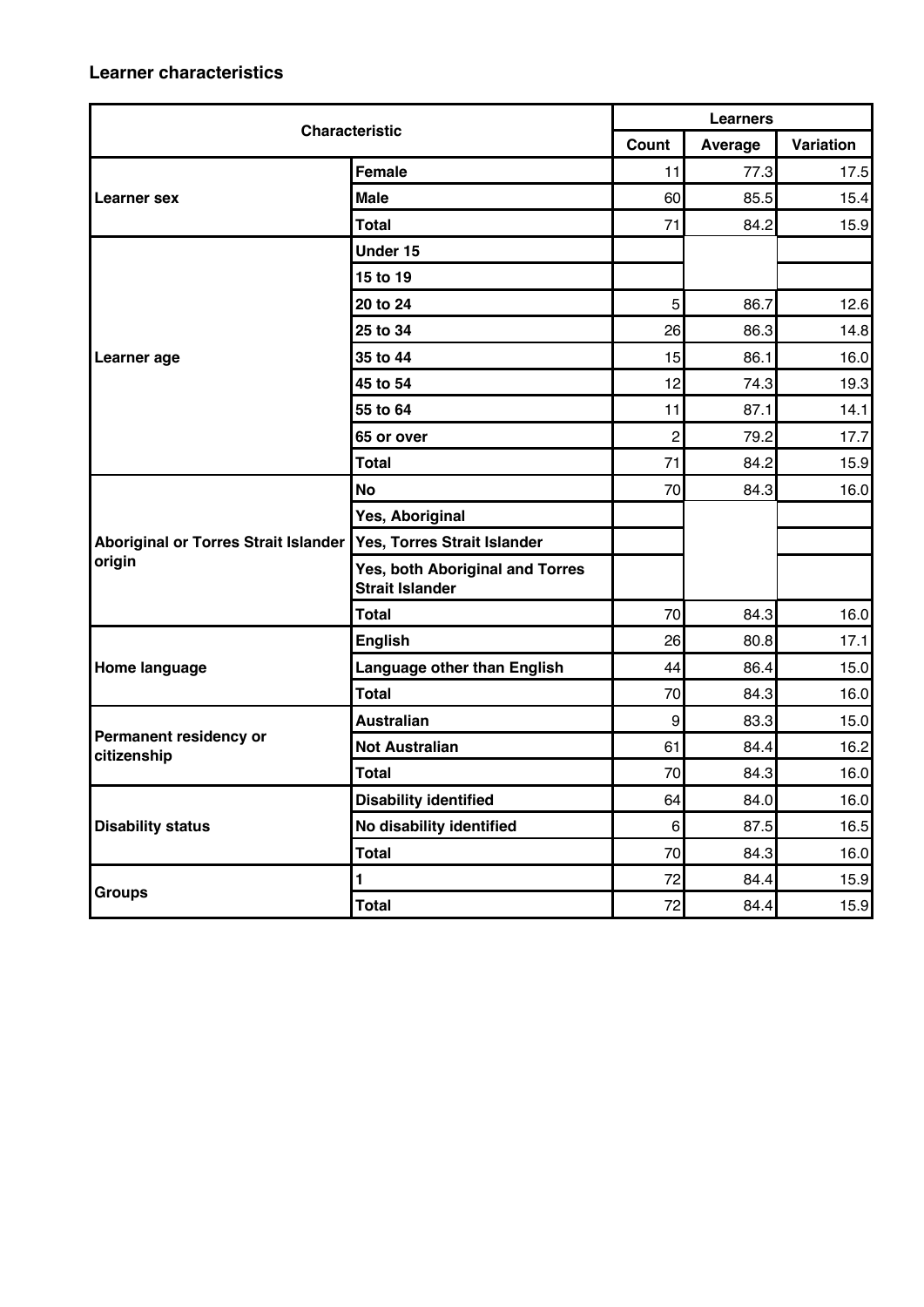# **Clear Expectations**

| <b>Characteristic</b>      |                                                      | <b>Learners</b> |         |           |  |
|----------------------------|------------------------------------------------------|-----------------|---------|-----------|--|
|                            |                                                      | Count           | Average | Variation |  |
| Provider                   | <b>Total</b>                                         | 72              | 81.9    | 16.1      |  |
|                            | <b>Certificate I</b>                                 |                 |         |           |  |
|                            | <b>Certificate II</b>                                |                 |         |           |  |
|                            | <b>Certificate III</b>                               |                 |         |           |  |
|                            | <b>Certificate IV</b>                                |                 |         |           |  |
|                            | Certificate level unknown                            |                 |         |           |  |
|                            | <b>Diploma</b>                                       |                 |         |           |  |
|                            | <b>Advanced diploma</b>                              |                 |         |           |  |
| <b>Qualification Level</b> | Associate degree                                     |                 |         |           |  |
|                            | <b>Degree</b>                                        |                 |         |           |  |
|                            | Short course or statement of<br>attainment           | 71              | 82.2    | 16.1      |  |
|                            | <b>VET Graduate Certificate or</b><br><b>Diploma</b> |                 |         |           |  |
|                            | Other qualification or training                      |                 |         |           |  |
|                            | Do not know                                          |                 |         |           |  |
|                            | <b>Total</b>                                         | 71              | 82.2    | 16.1      |  |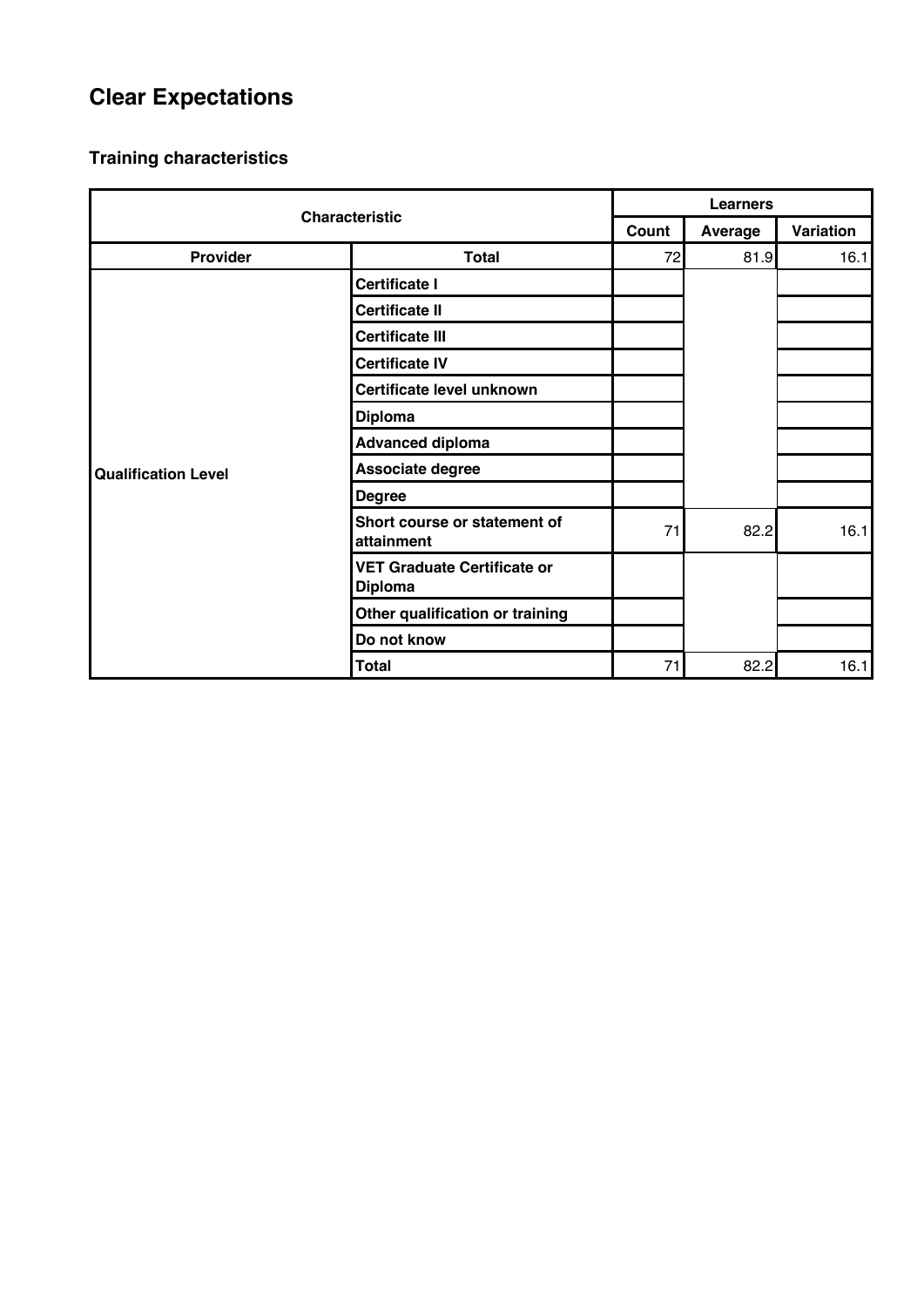| <b>Characteristic</b> |                                                   | <b>Learners</b> |         |           |  |
|-----------------------|---------------------------------------------------|-----------------|---------|-----------|--|
|                       |                                                   | Count           | Average | Variation |  |
| Provider              | <b>Total</b>                                      | 72              | 81.9    | 16.1      |  |
|                       | Natural and physical sciences                     |                 |         |           |  |
|                       | <b>Information technology</b>                     |                 |         |           |  |
|                       | <b>Engineering and related</b><br>technologies    |                 |         |           |  |
|                       | <b>Architecture and building</b>                  |                 |         |           |  |
|                       | Agriculture, environmental and<br>related studies |                 |         |           |  |
|                       | <b>Health</b>                                     |                 |         |           |  |
| Field of education    | <b>Education</b>                                  |                 |         |           |  |
|                       | <b>Management and commerce</b>                    |                 |         |           |  |
|                       | <b>Society and culture</b>                        |                 |         |           |  |
|                       | <b>Creative arts</b>                              |                 |         |           |  |
|                       | Food, hospitality and personal<br>services        |                 |         |           |  |
|                       | <b>Other</b>                                      | 71              | 82.2    | 16.1      |  |
|                       | <b>Total</b>                                      | 71              | 82.2    | 16.1      |  |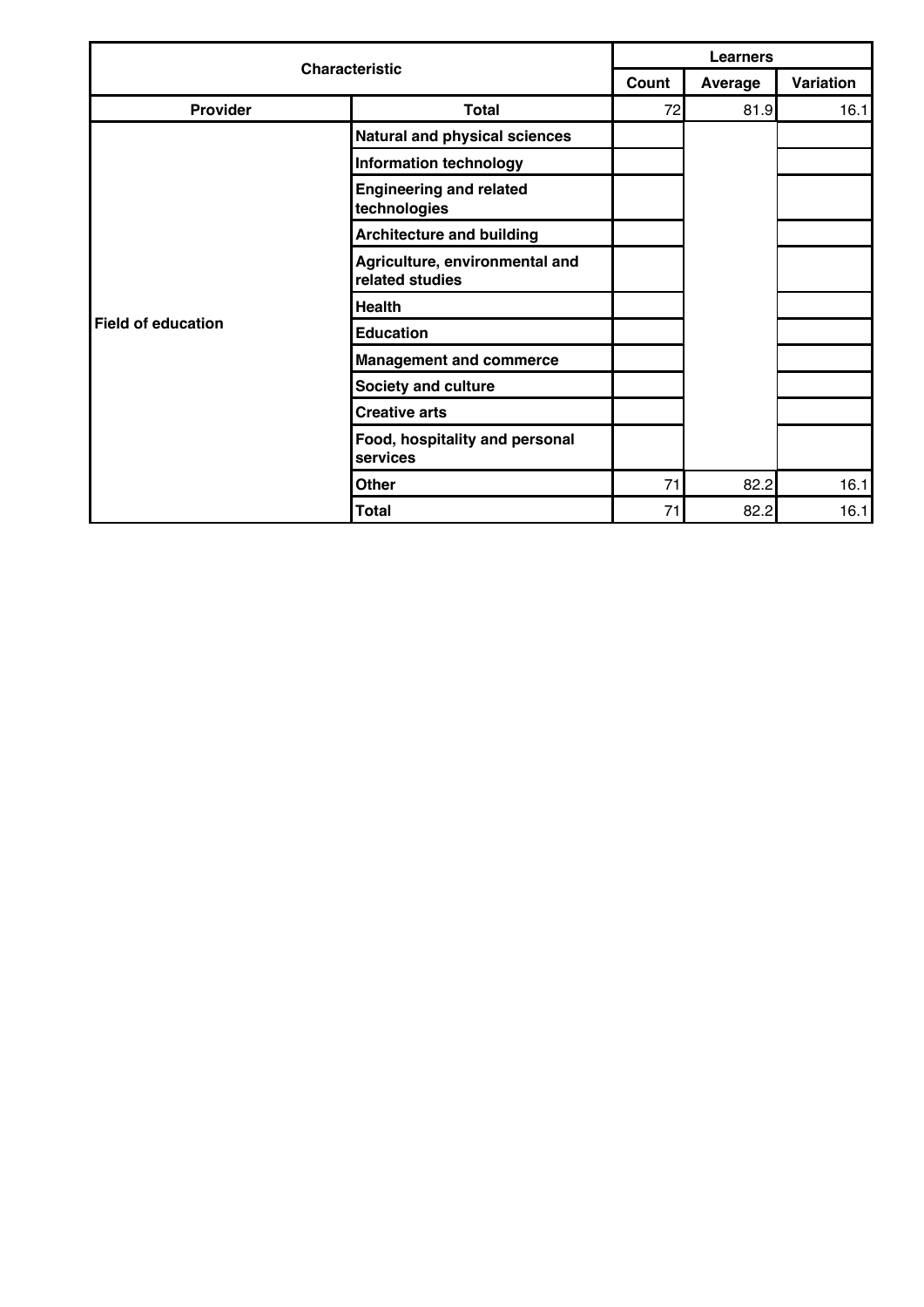| <b>Characteristic</b>                | <b>Learners</b>                      |                         |         |           |
|--------------------------------------|--------------------------------------|-------------------------|---------|-----------|
|                                      | Count                                |                         | Average | Variation |
|                                      | January                              | $\overline{\mathbf{4}}$ | 91.7    | 16.7      |
|                                      | February                             | $\overline{c}$          | 83.3    | 23.6      |
|                                      | <b>March</b>                         |                         |         |           |
|                                      | <b>April</b>                         |                         |         |           |
|                                      | <b>May</b>                           | 1                       | 77.8    | $0.0\,$   |
|                                      | June                                 | 6                       | 79.6    | 13.0      |
| Training start month                 | July                                 | $\overline{\mathbf{4}}$ | 91.7    | 16.7      |
|                                      | <b>August</b>                        | 5                       | 75.6    | 9.3       |
|                                      | September                            | $\overline{\mathbf{4}}$ | 75.0    | 10.6      |
|                                      | October                              | 6                       | 74.1    | 18.1      |
|                                      | <b>November</b>                      | 5                       | 86.7    | 19.9      |
|                                      | <b>December</b>                      | 8                       | 76.4    | 20.9      |
|                                      | Do not know                          |                         |         |           |
|                                      | 2018                                 |                         |         |           |
|                                      | 2017                                 | 44                      | 80.8    | 16.5      |
|                                      | 2016                                 | 1                       | 66.7    | 0.0       |
|                                      | 2015                                 |                         |         |           |
|                                      | 2014                                 |                         |         |           |
|                                      | 2013                                 |                         |         |           |
|                                      | 2012                                 |                         |         |           |
|                                      | 2011                                 |                         |         |           |
|                                      | 2010                                 |                         |         |           |
|                                      | 2009                                 |                         |         |           |
| <b>Training start year</b>           | 2008                                 |                         |         |           |
|                                      | 2007                                 |                         |         |           |
|                                      | 2006                                 |                         |         |           |
|                                      | 2005                                 |                         |         |           |
|                                      | 2004                                 |                         |         |           |
|                                      | 2003                                 |                         |         |           |
|                                      | 2002                                 |                         |         |           |
|                                      | 2001                                 |                         |         |           |
|                                      | 2000                                 |                         |         |           |
|                                      | 1999                                 |                         |         |           |
|                                      | Apprenticeship or traineeship        | 71                      | 81.7    | 16.1      |
| Apprenticeship or traineeship        | Not apprenticeship or traineeship    |                         |         |           |
|                                      | <b>Recognition of prior learning</b> | 71                      | 81.7    | 16.1      |
| <b>Recognition of prior learning</b> | No recognition of prior learning     |                         |         |           |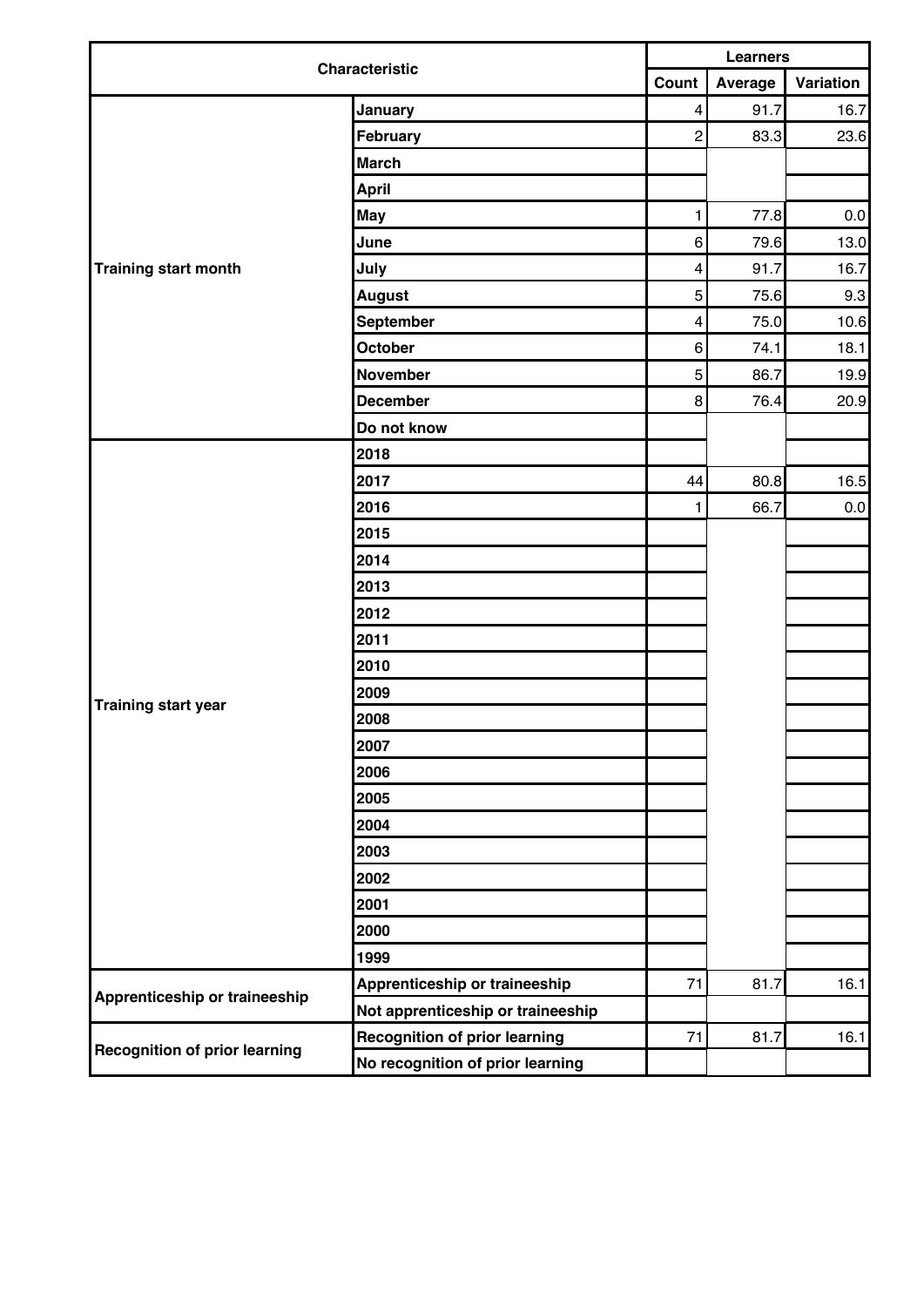| <b>Characteristic</b>                 |                                                           | <b>Learners</b>  |         |           |  |
|---------------------------------------|-----------------------------------------------------------|------------------|---------|-----------|--|
|                                       |                                                           | Count            | Average | Variation |  |
|                                       | Female                                                    | 11               | 74.7    | 19.9      |  |
| Learner sex                           | <b>Male</b>                                               | 60               | 83.0    | 15.1      |  |
|                                       | <b>Total</b>                                              | 71               | 81.7    | 16.1      |  |
|                                       | Under 15                                                  |                  |         |           |  |
|                                       | 15 to 19                                                  |                  |         |           |  |
|                                       | 20 to 24                                                  | 5                | 80.0    | 14.5      |  |
|                                       | 25 to 34                                                  | 26               | 82.9    | 16.4      |  |
| Learner age                           | 35 to 44                                                  | 15               | 85.2    | 15.5      |  |
|                                       | 45 to 54                                                  | 12               | 77.8    | 19.5      |  |
|                                       | 55 to 64                                                  | 11               | 78.8    | 15.3      |  |
|                                       | 65 or over                                                | $\overline{2}$   | 83.3    | 7.9       |  |
|                                       | <b>Total</b>                                              | 71               | 81.7    | 16.1      |  |
|                                       | <b>No</b>                                                 | 70               | 81.9    | 16.1      |  |
|                                       | Yes, Aboriginal                                           |                  |         |           |  |
| Aboriginal or Torres Strait Islander  | Yes, Torres Strait Islander                               |                  |         |           |  |
| origin                                | Yes, both Aboriginal and Torres<br><b>Strait Islander</b> |                  |         |           |  |
|                                       | Total                                                     | 70               | 81.9    | 16.1      |  |
|                                       | <b>English</b>                                            | 26               | 76.5    | 14.5      |  |
| Home language                         | Language other than English                               | 44               | 85.1    | 16.2      |  |
|                                       | <b>Total</b>                                              | 70               | 81.9    | 16.1      |  |
|                                       | <b>Australian</b>                                         | $\boldsymbol{9}$ | 75.3    | 9.3       |  |
| Permanent residency or<br>citizenship | <b>Not Australian</b>                                     | 61               | 82.9    | 16.7      |  |
|                                       | <b>Total</b>                                              | 70               | 81.9    | 16.1      |  |
|                                       | <b>Disability identified</b>                              | 64               | 81.9    | 16.5      |  |
| <b>Disability status</b>              | No disability identified                                  | 6 <sup>1</sup>   | 81.5    | 11.5      |  |
|                                       | <b>Total</b>                                              | 70               | 81.9    | 16.1      |  |
|                                       | $\blacksquare$                                            | 72               | 81.9    | 16.1      |  |
| <b>Groups</b>                         | <b>Total</b>                                              | 72               | 81.9    | 16.1      |  |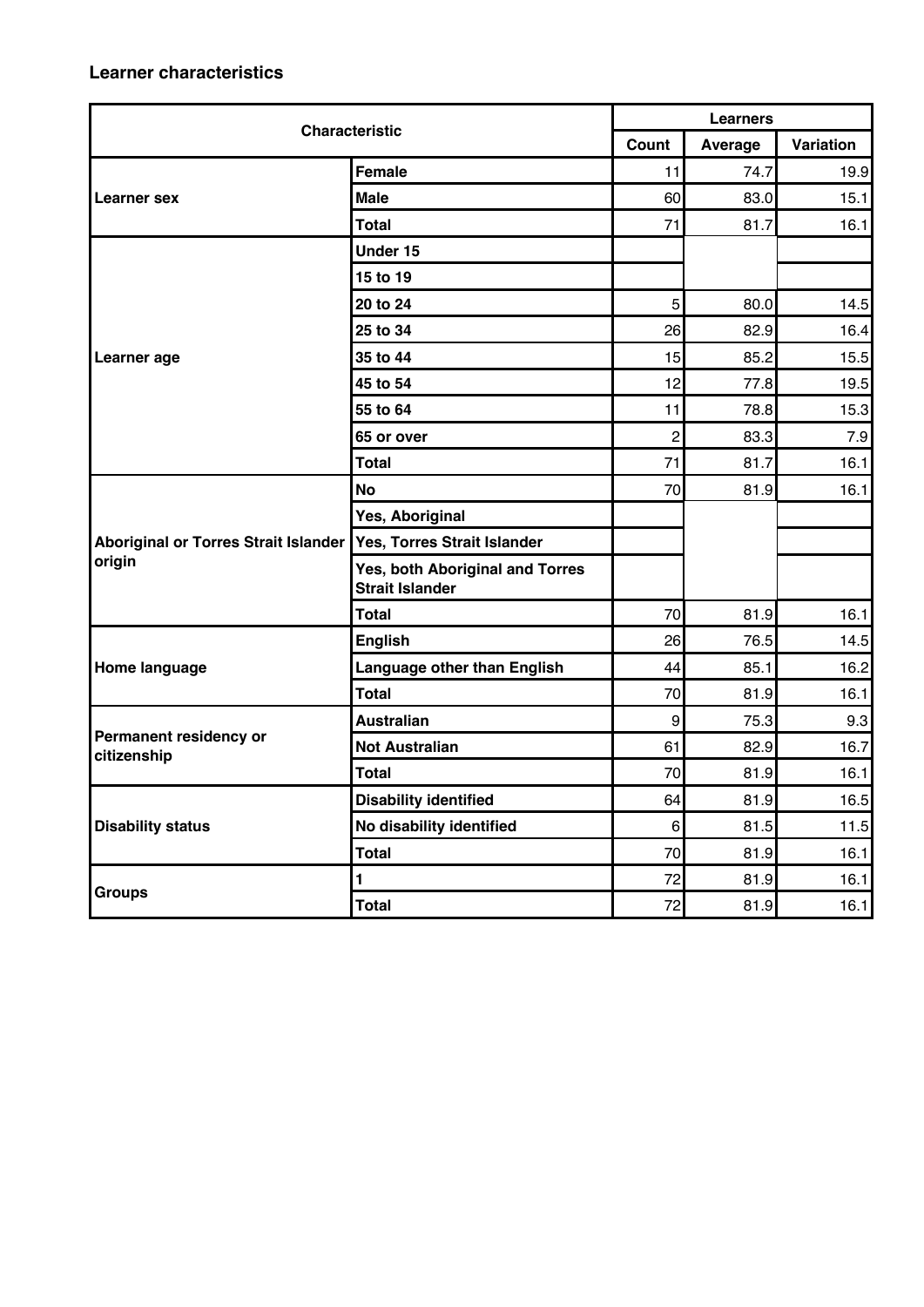# **Learning Stimulation**

| <b>Characteristic</b>      |                                                      | <b>Learners</b> |                |           |  |
|----------------------------|------------------------------------------------------|-----------------|----------------|-----------|--|
|                            |                                                      | Count           | <b>Average</b> | Variation |  |
| <b>Provider</b>            | <b>Total</b>                                         | 72              | 80.4           | 17.3      |  |
|                            | <b>Certificate I</b>                                 |                 |                |           |  |
|                            | <b>Certificate II</b>                                |                 |                |           |  |
|                            | <b>Certificate III</b>                               |                 |                |           |  |
|                            | <b>Certificate IV</b>                                |                 |                |           |  |
|                            | Certificate level unknown                            |                 |                |           |  |
|                            | <b>Diploma</b>                                       |                 |                |           |  |
|                            | <b>Advanced diploma</b>                              |                 |                |           |  |
| <b>Qualification Level</b> | Associate degree                                     |                 |                |           |  |
|                            | <b>Degree</b>                                        |                 |                |           |  |
|                            | Short course or statement of<br>attainment           | 71              | 80.6           | 17.4      |  |
|                            | <b>VET Graduate Certificate or</b><br><b>Diploma</b> |                 |                |           |  |
|                            | Other qualification or training                      |                 |                |           |  |
|                            | Do not know                                          |                 |                |           |  |
|                            | <b>Total</b>                                         | 71              | 80.6           | 17.4      |  |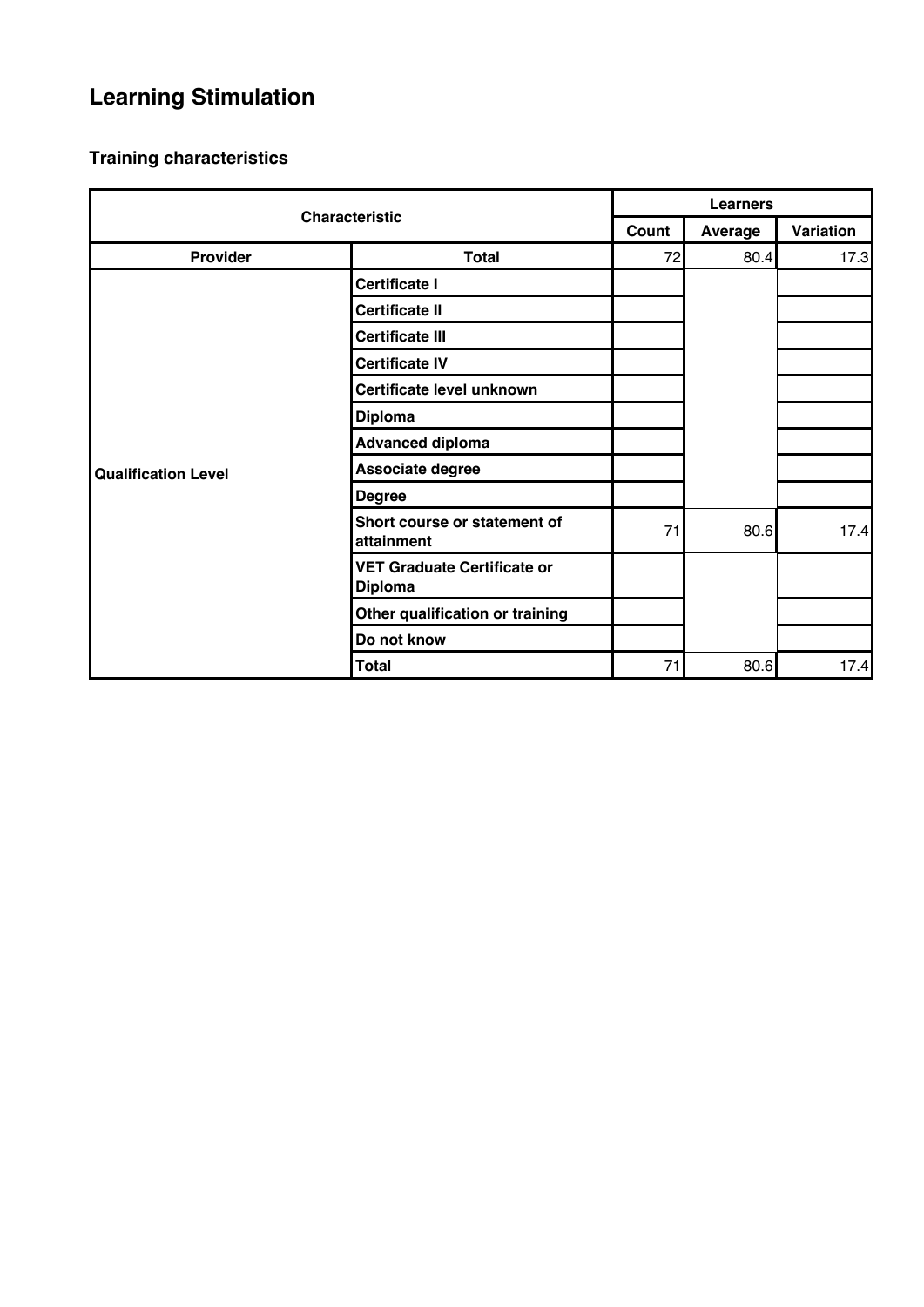| <b>Characteristic</b> |                                                   | <b>Learners</b> |         |           |  |
|-----------------------|---------------------------------------------------|-----------------|---------|-----------|--|
|                       |                                                   | Count           | Average | Variation |  |
| Provider              | <b>Total</b>                                      | 72              | 80.4    | 17.3      |  |
|                       | Natural and physical sciences                     |                 |         |           |  |
|                       | <b>Information technology</b>                     |                 |         |           |  |
|                       | <b>Engineering and related</b><br>technologies    |                 |         |           |  |
|                       | <b>Architecture and building</b>                  |                 |         |           |  |
|                       | Agriculture, environmental and<br>related studies |                 |         |           |  |
|                       | <b>Health</b>                                     |                 |         |           |  |
| Field of education    | <b>Education</b>                                  |                 |         |           |  |
|                       | <b>Management and commerce</b>                    |                 |         |           |  |
|                       | <b>Society and culture</b>                        |                 |         |           |  |
|                       | <b>Creative arts</b>                              |                 |         |           |  |
|                       | Food, hospitality and personal<br>services        |                 |         |           |  |
|                       | <b>Other</b>                                      | 71              | 80.6    | 17.4      |  |
|                       | <b>Total</b>                                      | 71              | 80.6    | 17.4      |  |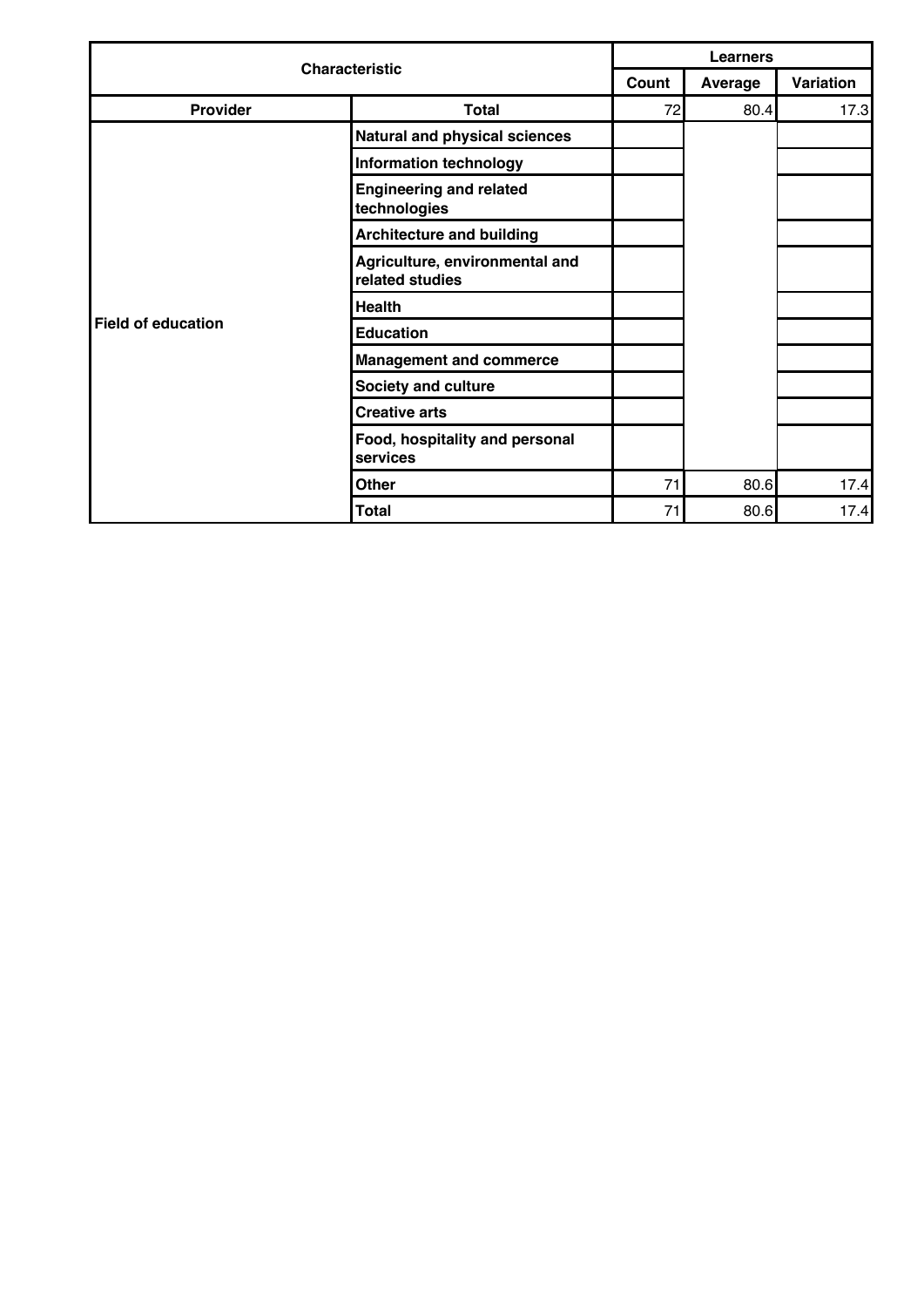| <b>Characteristic</b>                | <b>Learners</b>                      |                         |         |           |
|--------------------------------------|--------------------------------------|-------------------------|---------|-----------|
|                                      |                                      |                         | Average | Variation |
|                                      | January                              | $\overline{\mathbf{4}}$ | 86.1    | 16.7      |
|                                      | February                             | $\overline{c}$          | 83.3    | 23.6      |
|                                      | <b>March</b>                         |                         |         |           |
|                                      | <b>April</b>                         |                         |         |           |
|                                      | <b>May</b>                           | 1                       | 66.7    | $0.0\,$   |
|                                      | June                                 | 6                       | 75.9    | 14.8      |
| <b>Training start month</b>          | July                                 | $\overline{\mathbf{4}}$ | 91.7    | 16.7      |
|                                      | <b>August</b>                        | 5                       | 71.1    | 6.1       |
|                                      | September                            | $\overline{\mathbf{4}}$ | 72.2    | 11.1      |
|                                      | October                              | 6                       | 79.6    | 25.7      |
|                                      | <b>November</b>                      | 5                       | 91.1    | 14.5      |
|                                      | <b>December</b>                      | 8                       | 73.6    | 24.4      |
|                                      | Do not know                          |                         |         |           |
|                                      | 2018                                 |                         |         |           |
|                                      | 2017                                 | 44                      | 79.3    | 18.5      |
|                                      | 2016                                 | 1                       | 77.8    | 0.0       |
|                                      | 2015                                 |                         |         |           |
|                                      | 2014                                 |                         |         |           |
|                                      | 2013                                 |                         |         |           |
|                                      | 2012                                 |                         |         |           |
|                                      | 2011                                 |                         |         |           |
|                                      | 2010                                 |                         |         |           |
|                                      | 2009                                 |                         |         |           |
| <b>Training start year</b>           | 2008                                 |                         |         |           |
|                                      | 2007                                 |                         |         |           |
|                                      | 2006                                 |                         |         |           |
|                                      | 2005                                 |                         |         |           |
|                                      | 2004                                 |                         |         |           |
|                                      | 2003                                 |                         |         |           |
|                                      | 2002                                 |                         |         |           |
|                                      | 2001                                 |                         |         |           |
|                                      | 2000                                 |                         |         |           |
|                                      | 1999                                 |                         |         |           |
|                                      | Apprenticeship or traineeship        | 71                      | 80.1    | 17.3      |
| Apprenticeship or traineeship        | Not apprenticeship or traineeship    |                         |         |           |
|                                      | <b>Recognition of prior learning</b> | 71                      | 80.1    | 17.3      |
| <b>Recognition of prior learning</b> | No recognition of prior learning     |                         |         |           |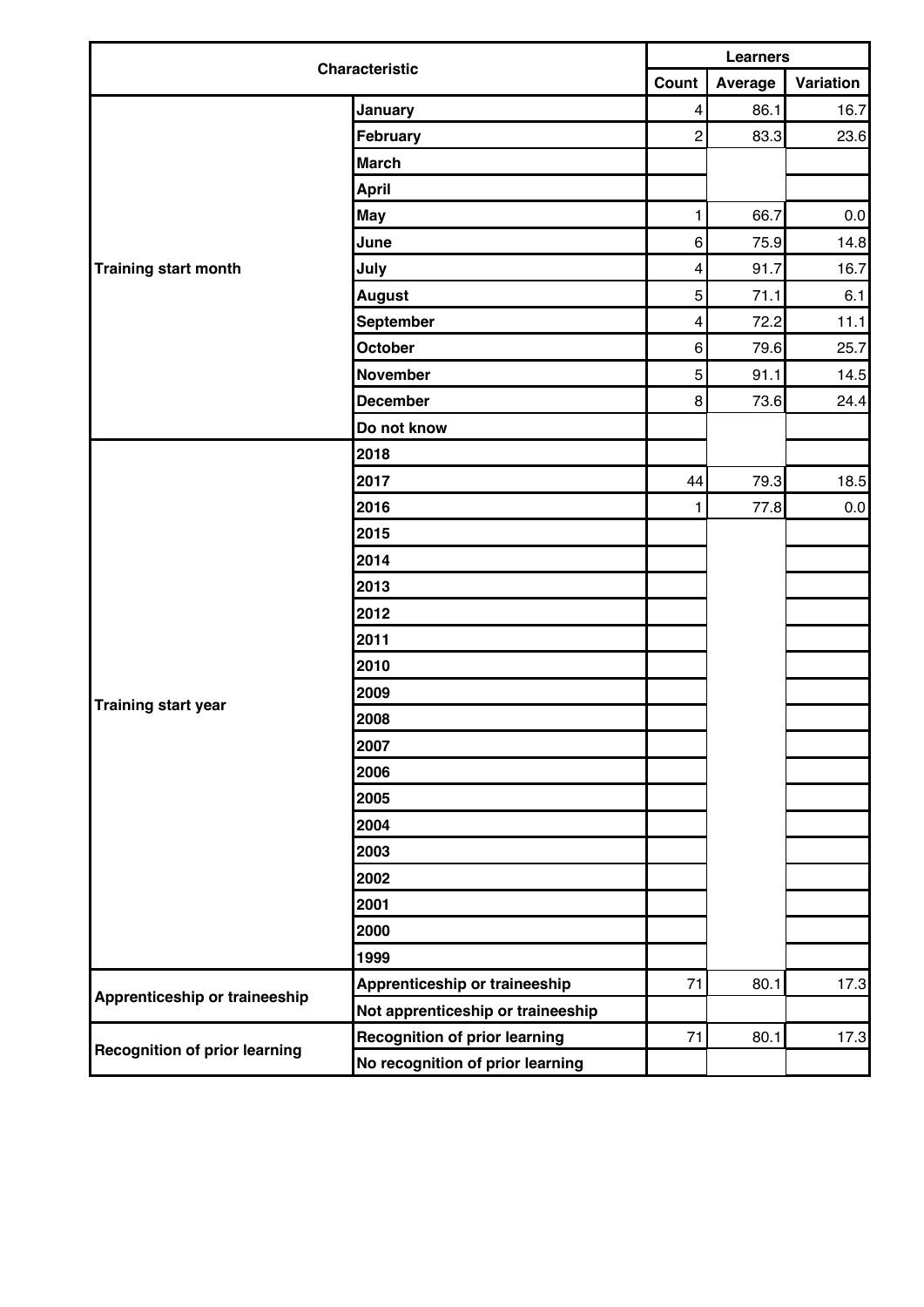| <b>Characteristic</b>                 |                                                           | <b>Learners</b>  |         |           |  |
|---------------------------------------|-----------------------------------------------------------|------------------|---------|-----------|--|
|                                       |                                                           | Count            | Average | Variation |  |
|                                       | Female                                                    | 11               | 70.7    | 18.1      |  |
| Learner sex                           | <b>Male</b>                                               | 60               | 81.9    | 16.7      |  |
|                                       | <b>Total</b>                                              | 71               | 80.1    | 17.3      |  |
|                                       | Under 15                                                  |                  |         |           |  |
|                                       | 15 to 19                                                  |                  |         |           |  |
|                                       | 20 to 24                                                  | 5                | 75.6    | 14.5      |  |
|                                       | 25 to 34                                                  | 26               | 83.8    | 15.5      |  |
| Learner age                           | 35 to 44                                                  | 15               | 83.0    | 15.6      |  |
|                                       | 45 to 54                                                  | 12               | 69.4    | 23.3      |  |
|                                       | 55 to 64                                                  | 11               | 83.8    | 15.2      |  |
|                                       | 65 or over                                                | $\overline{2}$   | 66.7    | 0.0       |  |
|                                       | <b>Total</b>                                              | 71               | 80.1    | 17.3      |  |
|                                       | <b>No</b>                                                 | 70               | 80.3    | 17.4      |  |
|                                       | Yes, Aboriginal                                           |                  |         |           |  |
| Aboriginal or Torres Strait Islander  | Yes, Torres Strait Islander                               |                  |         |           |  |
| origin                                | Yes, both Aboriginal and Torres<br><b>Strait Islander</b> |                  |         |           |  |
|                                       | Total                                                     | 70               | 80.3    | 17.4      |  |
|                                       | <b>English</b>                                            | 26               | 75.2    | 17.3      |  |
| Home language                         | Language other than English                               | 44               | 83.3    | 16.9      |  |
|                                       | <b>Total</b>                                              | 70               | 80.3    | 17.4      |  |
|                                       | <b>Australian</b>                                         | $\boldsymbol{9}$ | 75.3    | 10.8      |  |
| Permanent residency or<br>citizenship | <b>Not Australian</b>                                     | 61               | 81.1    | 18.1      |  |
|                                       | <b>Total</b>                                              | 70               | 80.3    | 17.4      |  |
|                                       | <b>Disability identified</b>                              | 64               | 80.4    | 17.7      |  |
| <b>Disability status</b>              | No disability identified                                  | 6 <sup>1</sup>   | 79.6    | 14.8      |  |
|                                       | <b>Total</b>                                              | 70               | 80.3    | 17.4      |  |
|                                       | $\blacksquare$                                            | 72               | 80.4    | 17.3      |  |
| <b>Groups</b>                         | <b>Total</b>                                              | 72               | 80.4    | 17.3      |  |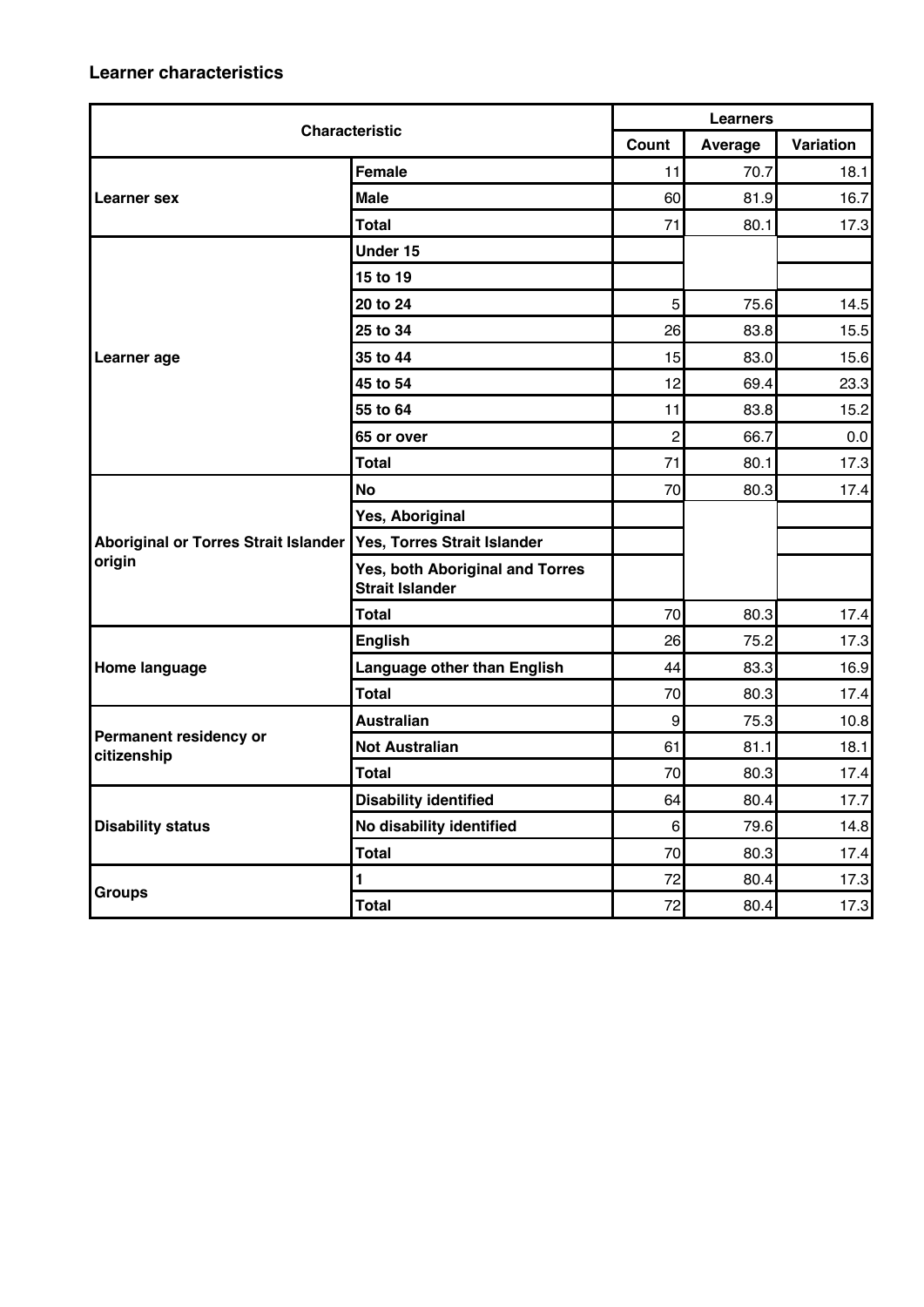# **Training Relevance**

| <b>Characteristic</b>      |                                                      | <b>Learners</b> |         |           |  |
|----------------------------|------------------------------------------------------|-----------------|---------|-----------|--|
|                            |                                                      | Count           | Average | Variation |  |
| Provider                   | <b>Total</b>                                         | 72              | 84.9    | 18.4      |  |
|                            | <b>Certificate I</b>                                 |                 |         |           |  |
|                            | <b>Certificate II</b>                                |                 |         |           |  |
|                            | <b>Certificate III</b>                               |                 |         |           |  |
|                            | <b>Certificate IV</b>                                |                 |         |           |  |
|                            | Certificate level unknown                            |                 |         |           |  |
|                            | <b>Diploma</b>                                       |                 |         |           |  |
|                            | <b>Advanced diploma</b>                              |                 |         |           |  |
| <b>Qualification Level</b> | Associate degree                                     |                 |         |           |  |
|                            | <b>Degree</b>                                        |                 |         |           |  |
|                            | Short course or statement of<br>attainment           | 71              | 84.7    | 18.4      |  |
|                            | <b>VET Graduate Certificate or</b><br><b>Diploma</b> |                 |         |           |  |
|                            | Other qualification or training                      |                 |         |           |  |
|                            | Do not know                                          |                 |         |           |  |
|                            | <b>Total</b>                                         | 71              | 84.7    | 18.4      |  |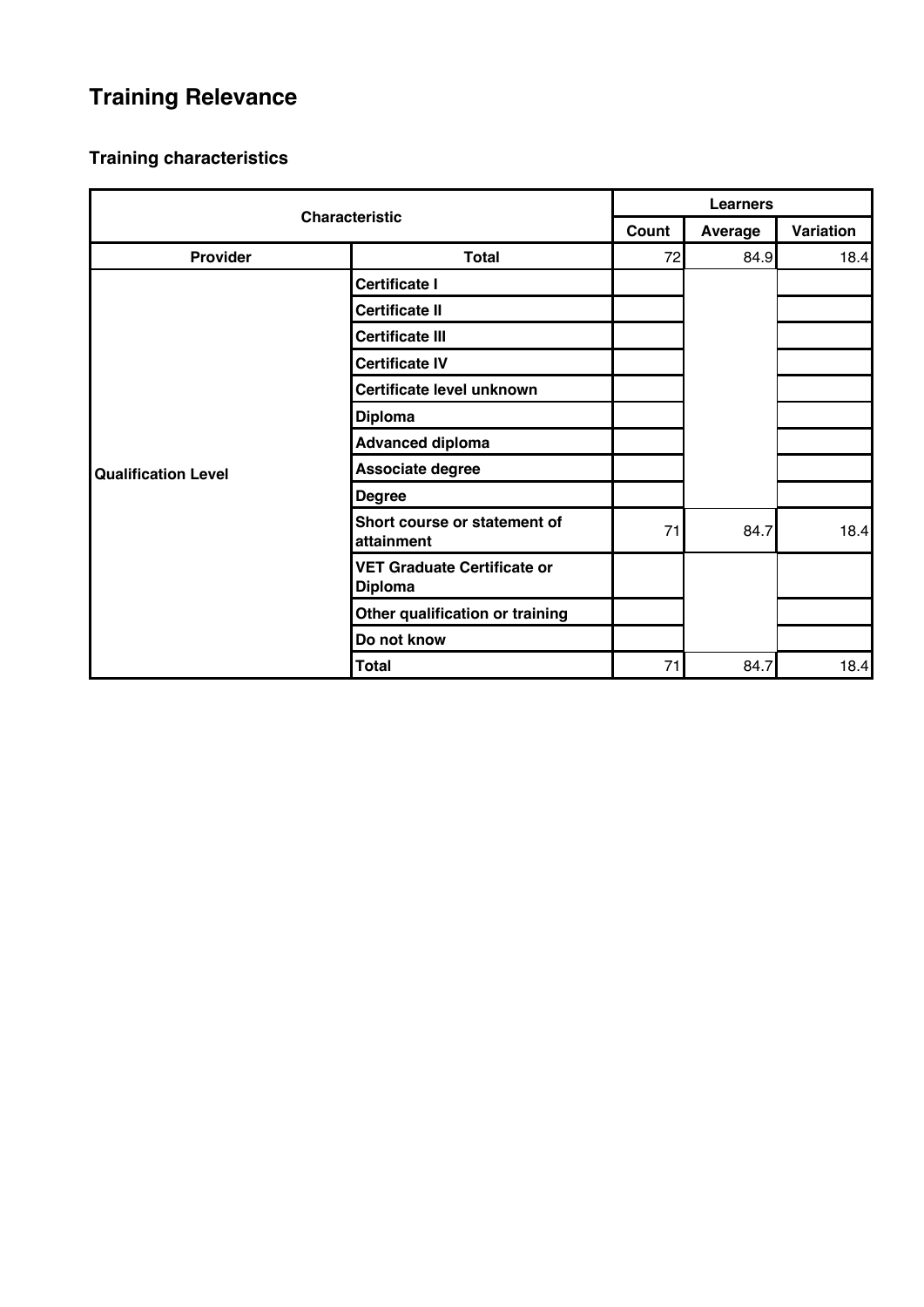| <b>Characteristic</b> |                                                   | <b>Learners</b> |         |           |  |
|-----------------------|---------------------------------------------------|-----------------|---------|-----------|--|
|                       |                                                   | Count           | Average | Variation |  |
| Provider              | <b>Total</b>                                      | 72              | 84.9    | 18.4      |  |
|                       | Natural and physical sciences                     |                 |         |           |  |
|                       | <b>Information technology</b>                     |                 |         |           |  |
|                       | <b>Engineering and related</b><br>technologies    |                 |         |           |  |
|                       | <b>Architecture and building</b>                  |                 |         |           |  |
|                       | Agriculture, environmental and<br>related studies |                 |         |           |  |
|                       | <b>Health</b>                                     |                 |         |           |  |
| Field of education    | <b>Education</b>                                  |                 |         |           |  |
|                       | <b>Management and commerce</b>                    |                 |         |           |  |
|                       | <b>Society and culture</b>                        |                 |         |           |  |
|                       | <b>Creative arts</b>                              |                 |         |           |  |
|                       | Food, hospitality and personal<br>services        |                 |         |           |  |
|                       | <b>Other</b>                                      | 71              | 84.7    | 18.4      |  |
|                       | <b>Total</b>                                      | 71              | 84.7    | 18.4      |  |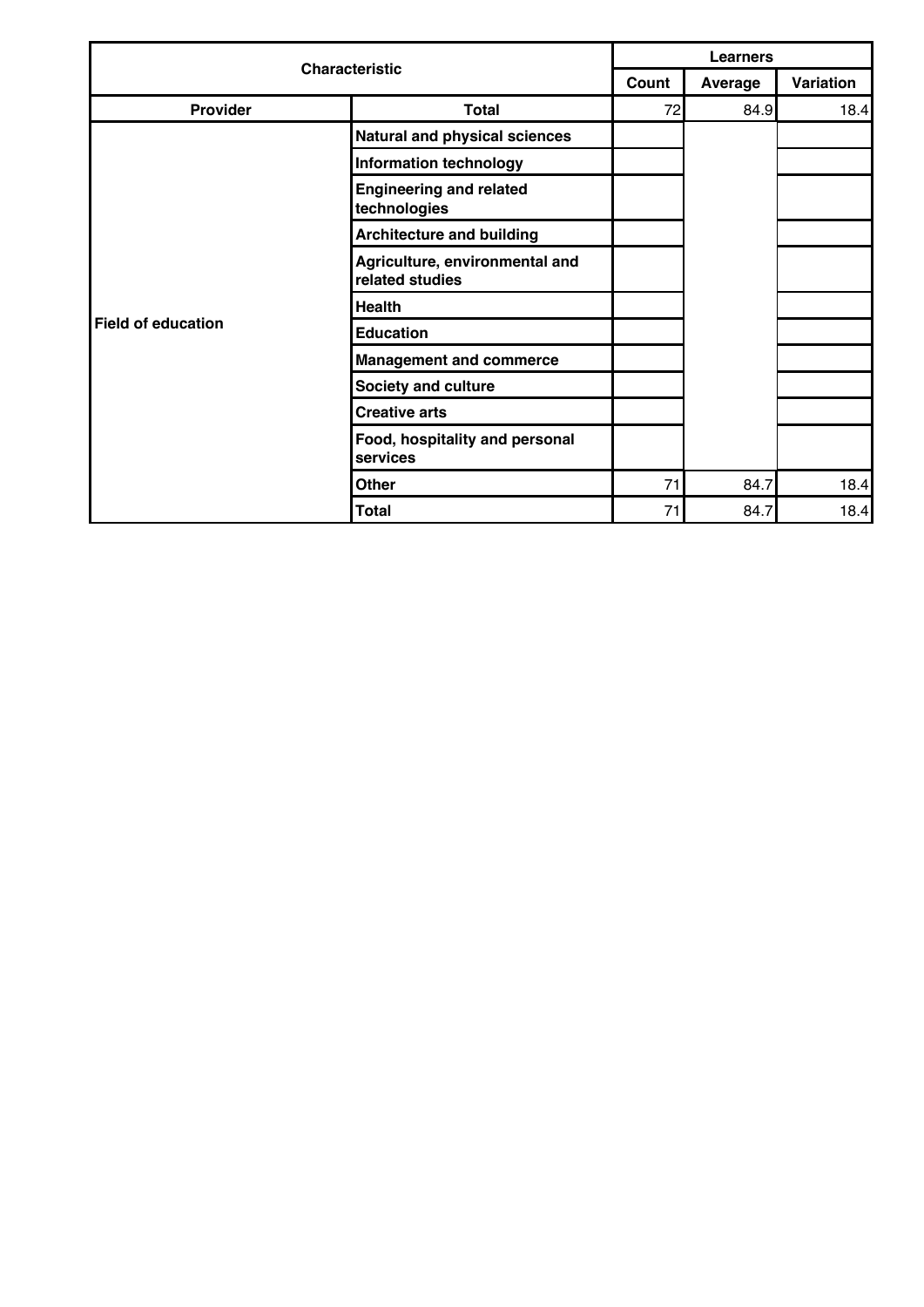| <b>Characteristic</b>                | <b>Learners</b>                      |                         |         |           |
|--------------------------------------|--------------------------------------|-------------------------|---------|-----------|
|                                      | Count                                |                         | Average | Variation |
|                                      | January                              | $\overline{\mathbf{4}}$ | 94.4    | 11.1      |
|                                      | February                             | $\overline{c}$          | 83.3    | 23.6      |
|                                      | <b>March</b>                         |                         |         |           |
|                                      | <b>April</b>                         |                         |         |           |
|                                      | <b>May</b>                           | 1                       | 66.7    | $0.0\,$   |
|                                      | June                                 | 6                       | 81.5    | 13.5      |
| Training start month                 | July                                 | $\overline{\mathbf{4}}$ | 88.9    | 15.7      |
|                                      | <b>August</b>                        | 5                       | 71.1    | 20.2      |
|                                      | September                            | $\overline{\mathbf{4}}$ | 77.8    | 15.7      |
|                                      | October                              | 6                       | 87.0    | 22.7      |
|                                      | <b>November</b>                      | 5                       | 84.4    | 14.9      |
|                                      | <b>December</b>                      | 8                       | 73.6    | 32.5      |
|                                      | Do not know                          |                         |         |           |
|                                      | 2018                                 |                         |         |           |
|                                      | 2017                                 | 44                      | 81.1    | 20.6      |
|                                      | 2016                                 | 1                       | 88.9    | 0.0       |
|                                      | 2015                                 |                         |         |           |
|                                      | 2014                                 |                         |         |           |
|                                      | 2013                                 |                         |         |           |
|                                      | 2012                                 |                         |         |           |
|                                      | 2011                                 |                         |         |           |
|                                      | 2010                                 |                         |         |           |
|                                      | 2009                                 |                         |         |           |
| <b>Training start year</b>           | 2008                                 |                         |         |           |
|                                      | 2007                                 |                         |         |           |
|                                      | 2006                                 |                         |         |           |
|                                      | 2005                                 |                         |         |           |
|                                      | 2004                                 |                         |         |           |
|                                      | 2003                                 |                         |         |           |
|                                      | 2002                                 |                         |         |           |
|                                      | 2001                                 |                         |         |           |
|                                      | 2000                                 |                         |         |           |
|                                      | 1999                                 |                         |         |           |
|                                      | Apprenticeship or traineeship        | 71                      | 84.7    | 18.4      |
| Apprenticeship or traineeship        | Not apprenticeship or traineeship    |                         |         |           |
|                                      | <b>Recognition of prior learning</b> | 71                      | 84.7    | 18.4      |
| <b>Recognition of prior learning</b> | No recognition of prior learning     |                         |         |           |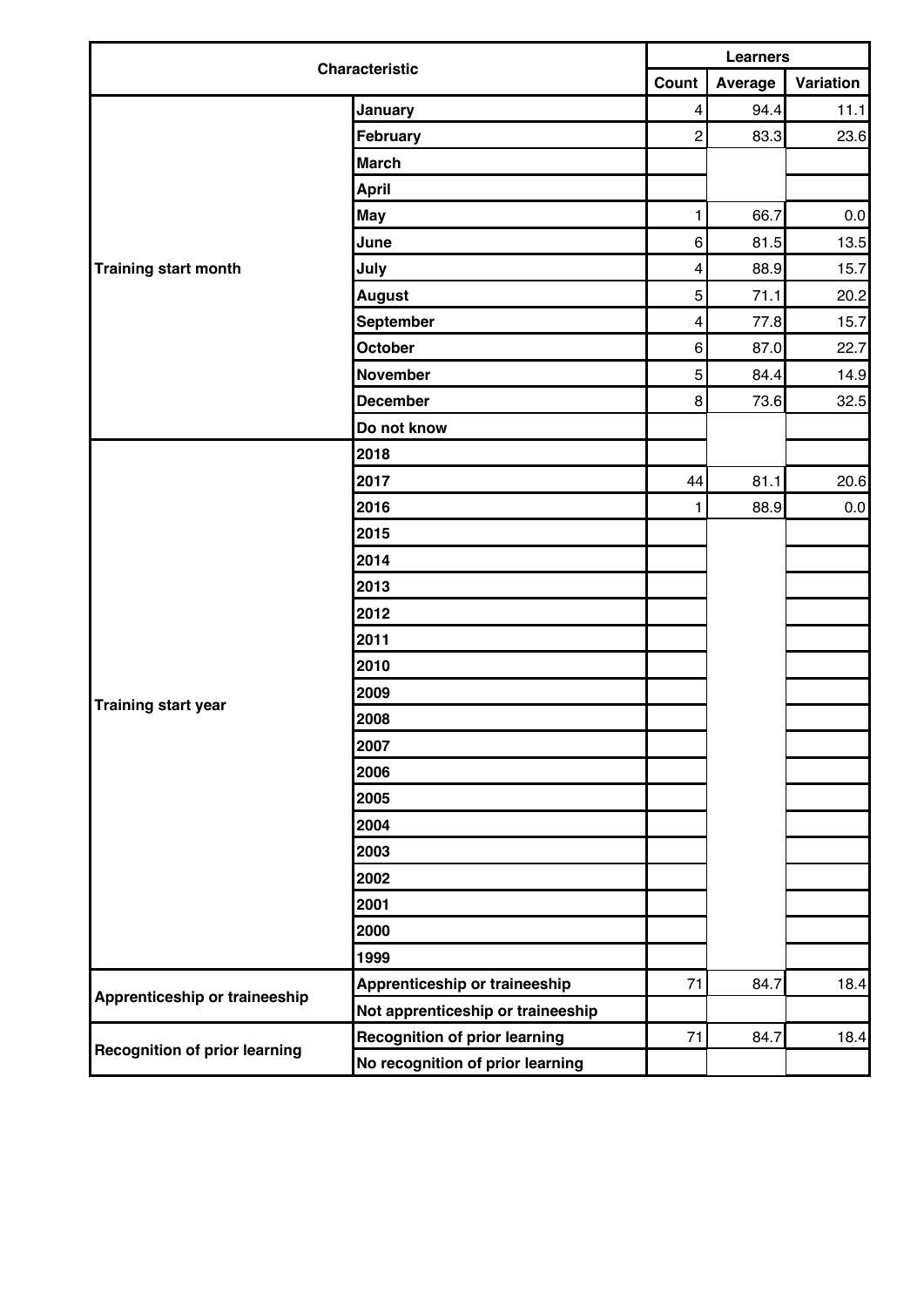| <b>Characteristic</b>                       |                                                           | <b>Learners</b>  |         |           |  |
|---------------------------------------------|-----------------------------------------------------------|------------------|---------|-----------|--|
|                                             |                                                           | Count            | Average | Variation |  |
|                                             | <b>Female</b>                                             | 11               | 75.8    | 17.8      |  |
| Learner sex                                 | <b>Male</b>                                               | 60               | 86.3    | 18.2      |  |
|                                             | <b>Total</b>                                              | 71               | 84.7    | 18.4      |  |
|                                             | Under 15                                                  |                  |         |           |  |
|                                             | 15 to 19                                                  |                  |         |           |  |
|                                             | 20 to 24                                                  | 5                | 82.2    | 12.7      |  |
|                                             | 25 to 34                                                  | 26               | 88.5    | 14.9      |  |
| Learner age                                 | 35 to 44                                                  | 15               | 88.1    | 15.4      |  |
|                                             | 45 to 54                                                  | 12               | 72.2    | 29.8      |  |
|                                             | 55 to 64                                                  | 11               | 84.8    | 13.4      |  |
|                                             | 65 or over                                                | $\overline{2}$   | 88.9    | 15.7      |  |
|                                             | <b>Total</b>                                              | 71               | 84.7    | 18.4      |  |
|                                             | <b>No</b>                                                 | 70               | 84.6    | 18.6      |  |
|                                             | Yes, Aboriginal                                           |                  |         |           |  |
| <b>Aboriginal or Torres Strait Islander</b> | Yes, Torres Strait Islander                               |                  |         |           |  |
| origin                                      | Yes, both Aboriginal and Torres<br><b>Strait Islander</b> |                  |         |           |  |
|                                             | <b>Total</b>                                              | 70               | 84.6    | 18.6      |  |
|                                             | <b>English</b>                                            | 26               | 82.1    | 22.5      |  |
| Home language                               | Language other than English                               | 44               | 86.1    | 15.9      |  |
|                                             | <b>Total</b>                                              | 70               | 84.6    | 18.6      |  |
|                                             | <b>Australian</b>                                         | $\boldsymbol{9}$ | 85.2    | 12.4      |  |
| Permanent residency or<br>citizenship       | <b>Not Australian</b>                                     | 61               | 84.5    | 19.4      |  |
|                                             | <b>Total</b>                                              | 70               | 84.6    | 18.6      |  |
|                                             | <b>Disability identified</b>                              | 64               | 84.4    | 18.9      |  |
| <b>Disability status</b>                    | No disability identified                                  | 6                | 87.0    | 16.4      |  |
|                                             | <b>Total</b>                                              | 70               | 84.6    | 18.6      |  |
|                                             | $\mathbf{1}$                                              | 72               | 84.9    | 18.4      |  |
| <b>Groups</b>                               | <b>Total</b>                                              | 72               | 84.9    | 18.4      |  |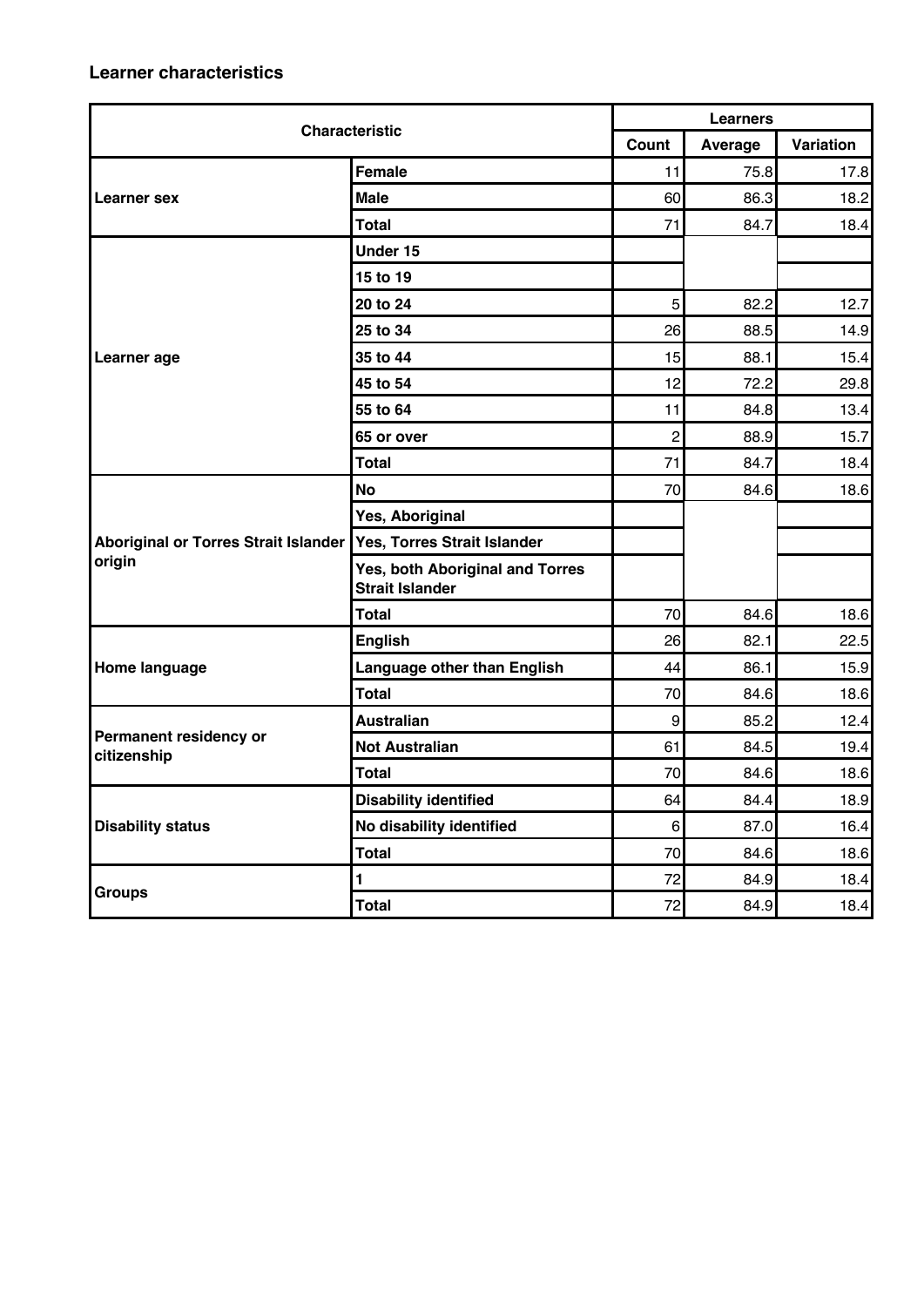# **Competency Development**

| <b>Characteristic</b>      |                                                      | <b>Learners</b> |         |           |
|----------------------------|------------------------------------------------------|-----------------|---------|-----------|
|                            |                                                      | Count           | Average | Variation |
| Provider                   | <b>Total</b>                                         | 72              | 81.5    | 14.3      |
|                            | <b>Certificate I</b>                                 |                 |         |           |
|                            | <b>Certificate II</b>                                |                 |         |           |
|                            | <b>Certificate III</b>                               |                 |         |           |
|                            | <b>Certificate IV</b>                                |                 |         |           |
|                            | Certificate level unknown                            |                 |         |           |
|                            | <b>Diploma</b>                                       |                 |         |           |
|                            | <b>Advanced diploma</b>                              |                 |         |           |
| <b>Qualification Level</b> | Associate degree                                     |                 |         |           |
|                            | <b>Degree</b>                                        |                 |         |           |
|                            | Short course or statement of<br>attainment           | 71              | 81.6    | 14.4      |
|                            | <b>VET Graduate Certificate or</b><br><b>Diploma</b> |                 |         |           |
|                            | Other qualification or training                      |                 |         |           |
|                            | Do not know                                          |                 |         |           |
|                            | <b>Total</b>                                         | 71              | 81.6    | 14.4      |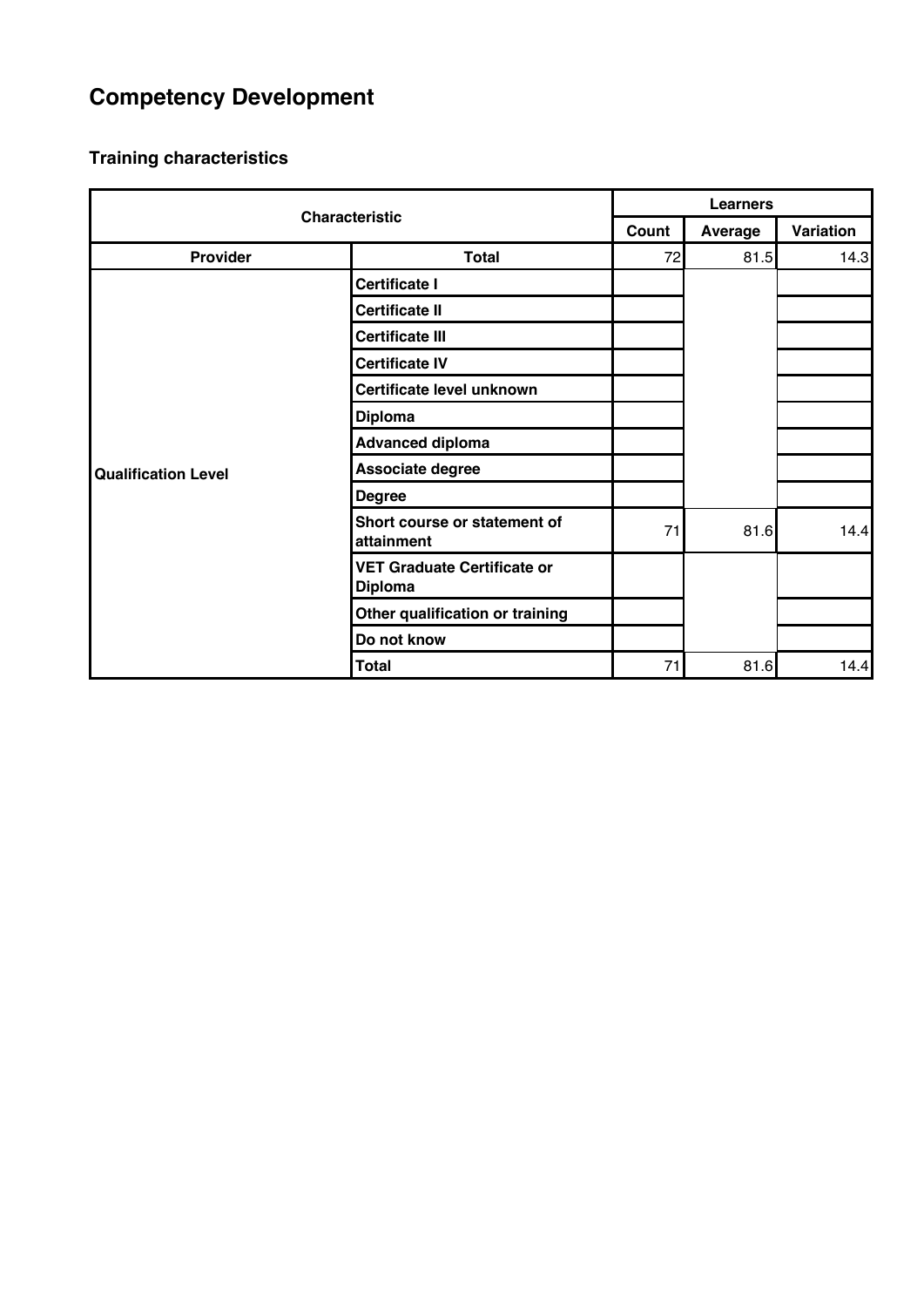| <b>Characteristic</b> |                                                   | <b>Learners</b> |         |           |  |
|-----------------------|---------------------------------------------------|-----------------|---------|-----------|--|
|                       |                                                   | Count           | Average | Variation |  |
| <b>Provider</b>       | <b>Total</b>                                      | 72              | 81.5    | 14.3      |  |
|                       | Natural and physical sciences                     |                 |         |           |  |
|                       | <b>Information technology</b>                     |                 |         |           |  |
|                       | <b>Engineering and related</b><br>technologies    |                 |         |           |  |
|                       | <b>Architecture and building</b>                  |                 |         |           |  |
|                       | Agriculture, environmental and<br>related studies |                 |         |           |  |
|                       | <b>Health</b>                                     |                 |         |           |  |
| Field of education    | <b>Education</b>                                  |                 |         |           |  |
|                       | <b>Management and commerce</b>                    |                 |         |           |  |
|                       | <b>Society and culture</b>                        |                 |         |           |  |
|                       | <b>Creative arts</b>                              |                 |         |           |  |
|                       | Food, hospitality and personal<br>services        |                 |         |           |  |
|                       | <b>Other</b>                                      | 71              | 81.6    | 14.4      |  |
|                       | <b>Total</b>                                      | 71              | 81.6    | 14.4      |  |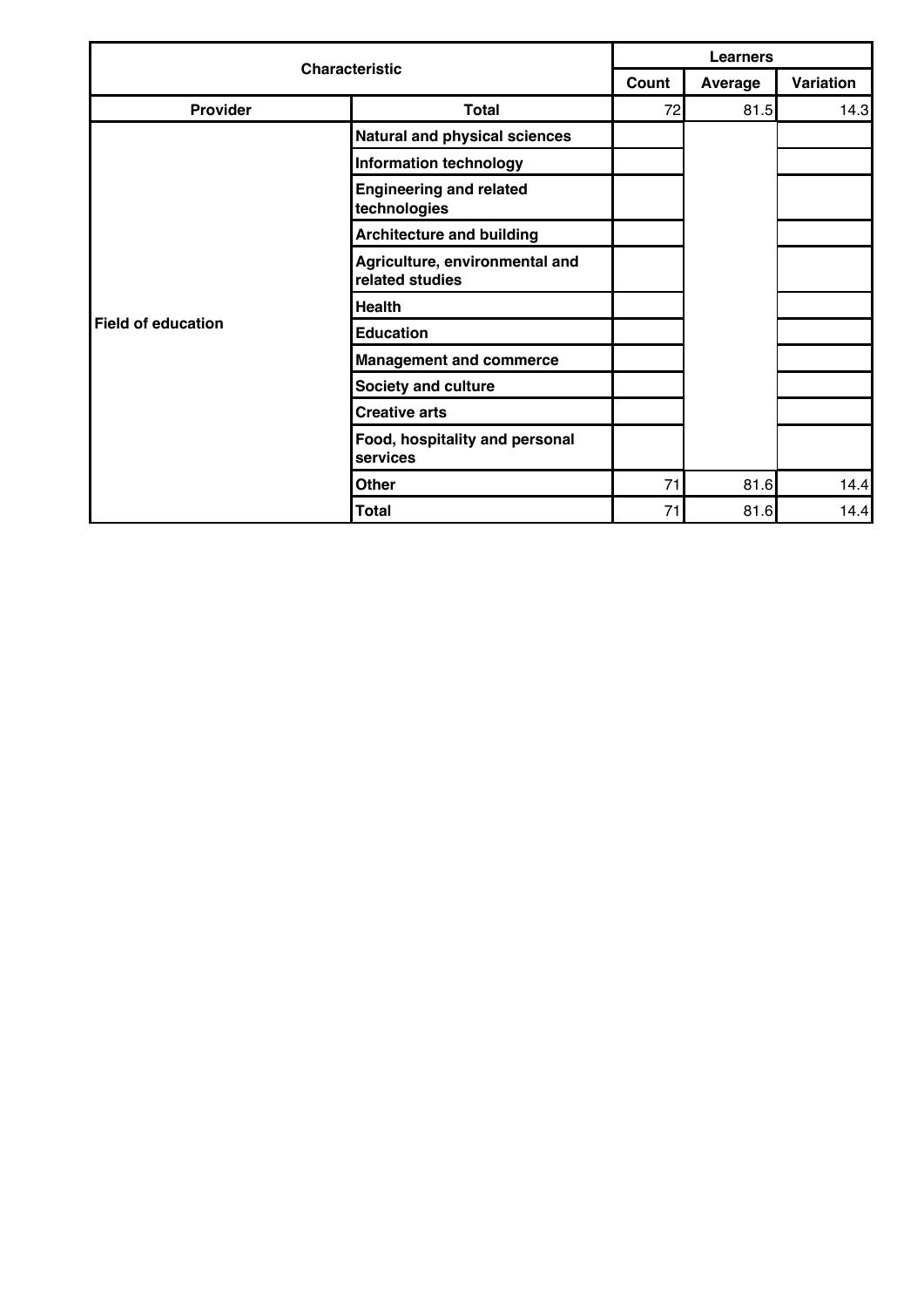| <b>Characteristic</b>                | <b>Learners</b>                      |                         |         |           |
|--------------------------------------|--------------------------------------|-------------------------|---------|-----------|
|                                      |                                      |                         | Average | Variation |
|                                      | January                              | $\overline{\mathbf{4}}$ | 90.0    | 15.9      |
|                                      | February                             | $\overline{c}$          | 83.3    | 23.6      |
|                                      | <b>March</b>                         |                         |         |           |
|                                      | <b>April</b>                         |                         |         |           |
|                                      | May                                  | 1                       | 73.3    | $0.0\,$   |
|                                      | June                                 | 6                       | 78.9    | 11.5      |
| Training start month                 | July                                 | $\overline{\mathbf{4}}$ | 89.6    | 15.8      |
|                                      | <b>August</b>                        | 5                       | 74.7    | 8.7       |
|                                      | September                            | $\overline{\mathbf{4}}$ | 71.7    | 10.0      |
|                                      | October                              | 6                       | 75.6    | 18.2      |
|                                      | <b>November</b>                      | 5                       | 86.7    | 12.5      |
|                                      | <b>December</b>                      | 8                       | 79.2    | 15.7      |
|                                      | Do not know                          |                         |         |           |
|                                      | 2018                                 |                         |         |           |
|                                      | 2017                                 | 44                      | 80.1    | 14.4      |
|                                      | 2016                                 | 1                       | 86.7    | $0.0\,$   |
|                                      | 2015                                 |                         |         |           |
|                                      | 2014                                 |                         |         |           |
|                                      | 2013                                 |                         |         |           |
|                                      | 2012                                 |                         |         |           |
|                                      | 2011                                 |                         |         |           |
|                                      | 2010                                 |                         |         |           |
|                                      | 2009                                 |                         |         |           |
| <b>Training start year</b>           | 2008                                 |                         |         |           |
|                                      | 2007                                 |                         |         |           |
|                                      | 2006                                 |                         |         |           |
|                                      | 2005                                 |                         |         |           |
|                                      | 2004                                 |                         |         |           |
|                                      | 2003                                 |                         |         |           |
|                                      | 2002                                 |                         |         |           |
|                                      | 2001                                 |                         |         |           |
|                                      | 2000                                 |                         |         |           |
|                                      | 1999                                 |                         |         |           |
|                                      | Apprenticeship or traineeship        | 71                      | 81.2    | 14.2      |
| Apprenticeship or traineeship        | Not apprenticeship or traineeship    |                         |         |           |
|                                      | <b>Recognition of prior learning</b> | 71                      | 81.2    | $14.2$    |
| <b>Recognition of prior learning</b> | No recognition of prior learning     |                         |         |           |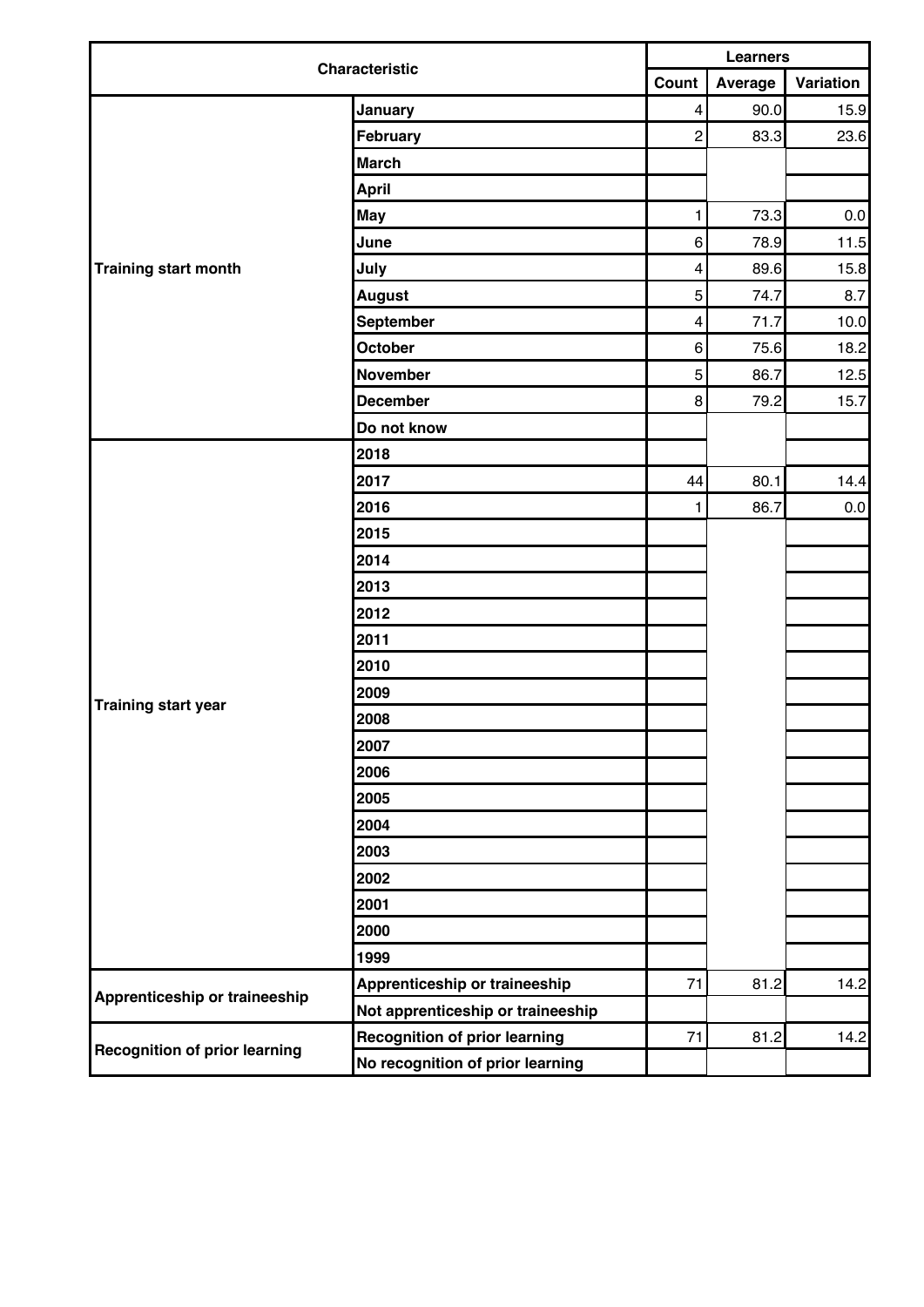| <b>Characteristic</b>                       |                                                           | <b>Learners</b>  |         |           |  |
|---------------------------------------------|-----------------------------------------------------------|------------------|---------|-----------|--|
|                                             |                                                           | Count            | Average | Variation |  |
|                                             | <b>Female</b>                                             | 11               | 73.3    | 18.1      |  |
| Learner sex                                 | <b>Male</b>                                               | 60               | 82.6    | 13.1      |  |
|                                             | <b>Total</b>                                              | 71               | 81.2    | 14.2      |  |
|                                             | Under 15                                                  |                  |         |           |  |
|                                             | 15 to 19                                                  |                  |         |           |  |
|                                             | 20 to 24                                                  | 5                | 77.3    | 12.1      |  |
|                                             | 25 to 34                                                  | 26               | 83.6    | 13.9      |  |
| Learner age                                 | 35 to 44                                                  | 15               | 83.1    | 15.1      |  |
|                                             | 45 to 54                                                  | 12               | 75.0    | 16.6      |  |
|                                             | 55 to 64                                                  | 11               | 82.9    | 12.7      |  |
|                                             | 65 or over                                                | $\overline{2}$   | 73.3    | 9.4       |  |
|                                             | <b>Total</b>                                              | 71               | 81.2    | 14.2      |  |
|                                             | <b>No</b>                                                 | 70               | 81.3    | 14.3      |  |
|                                             | Yes, Aboriginal                                           |                  |         |           |  |
| <b>Aboriginal or Torres Strait Islander</b> | Yes, Torres Strait Islander                               |                  |         |           |  |
| origin                                      | Yes, both Aboriginal and Torres<br><b>Strait Islander</b> |                  |         |           |  |
|                                             | <b>Total</b>                                              | 70               | 81.3    | 14.3      |  |
|                                             | <b>English</b>                                            | 26               | 78.1    | 12.7      |  |
| Home language                               | Language other than English                               | 44               | 83.2    | 15.0      |  |
|                                             | <b>Total</b>                                              | 70               | 81.3    | 14.3      |  |
|                                             | <b>Australian</b>                                         | $\boldsymbol{9}$ | 77.8    | 9.4       |  |
| Permanent residency or<br>citizenship       | <b>Not Australian</b>                                     | 61               | 81.8    | 14.9      |  |
|                                             | <b>Total</b>                                              | 70               | 81.3    | 14.3      |  |
|                                             | <b>Disability identified</b>                              | 64               | 81.5    | 14.5      |  |
| <b>Disability status</b>                    | No disability identified                                  | 6                | 78.9    | 12.9      |  |
|                                             | <b>Total</b>                                              | 70               | 81.3    | 14.3      |  |
|                                             | $\mathbf{1}$                                              | 72               | 81.5    | 14.3      |  |
| <b>Groups</b>                               | <b>Total</b>                                              | 72               | 81.5    | 14.3      |  |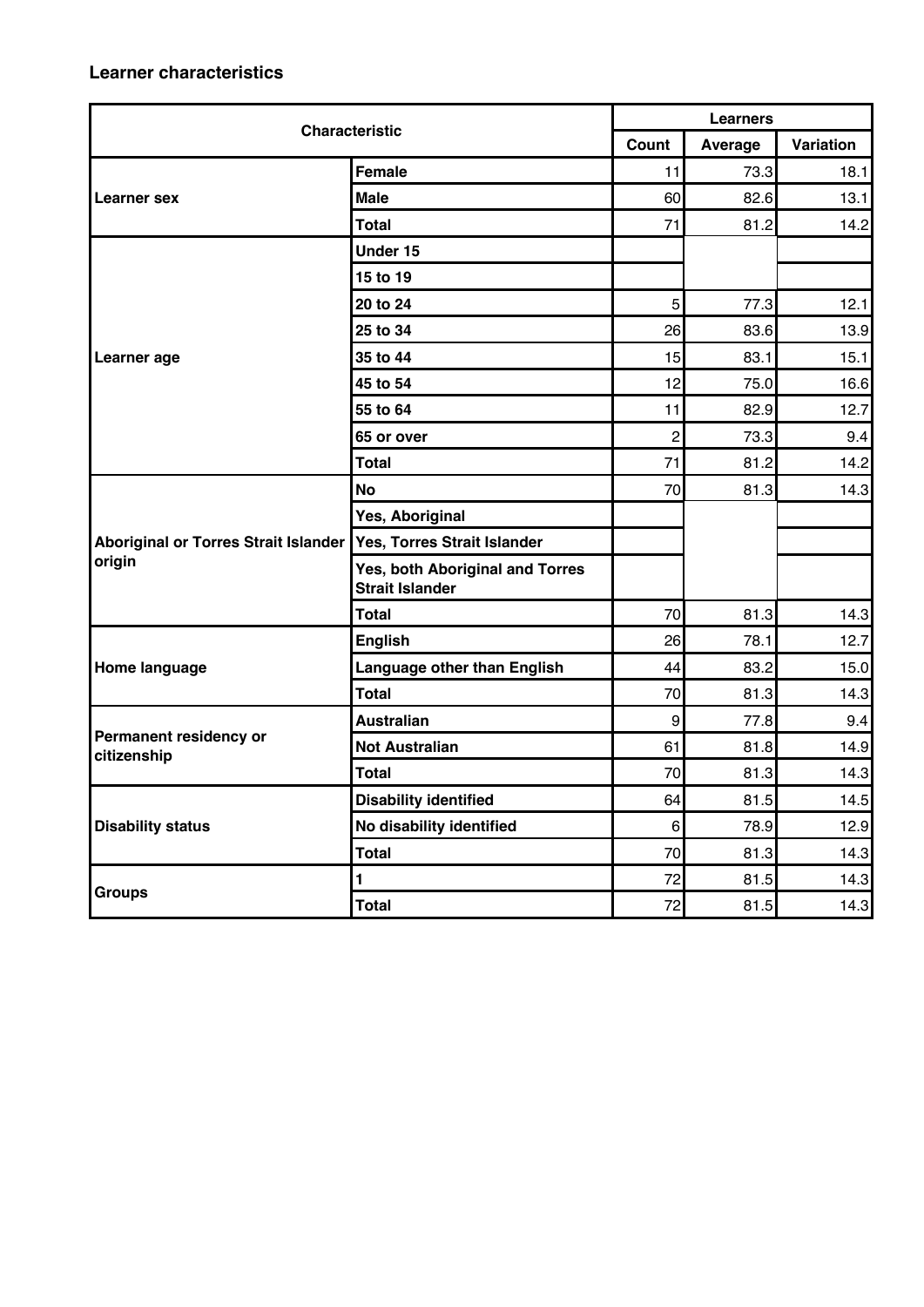# **Training Resources**

| <b>Characteristic</b>      |                                                      | <b>Learners</b> |                |           |
|----------------------------|------------------------------------------------------|-----------------|----------------|-----------|
|                            |                                                      | Count           | <b>Average</b> | Variation |
| <b>Provider</b>            | <b>Total</b>                                         | 72              | 81.6           | 17.5      |
|                            | <b>Certificate I</b>                                 |                 |                |           |
|                            | <b>Certificate II</b>                                |                 |                |           |
|                            | <b>Certificate III</b>                               |                 |                |           |
|                            | <b>Certificate IV</b>                                |                 |                |           |
|                            | Certificate level unknown                            |                 |                |           |
|                            | <b>Diploma</b>                                       |                 |                |           |
|                            | <b>Advanced diploma</b>                              |                 |                |           |
| <b>Qualification Level</b> | Associate degree                                     |                 |                |           |
|                            | <b>Degree</b>                                        |                 |                |           |
|                            | Short course or statement of<br>attainment           | 71              | 81.8           | 17.5      |
|                            | <b>VET Graduate Certificate or</b><br><b>Diploma</b> |                 |                |           |
|                            | Other qualification or training                      |                 |                |           |
|                            | Do not know                                          |                 |                |           |
|                            | <b>Total</b>                                         | 71              | 81.8           | 17.5      |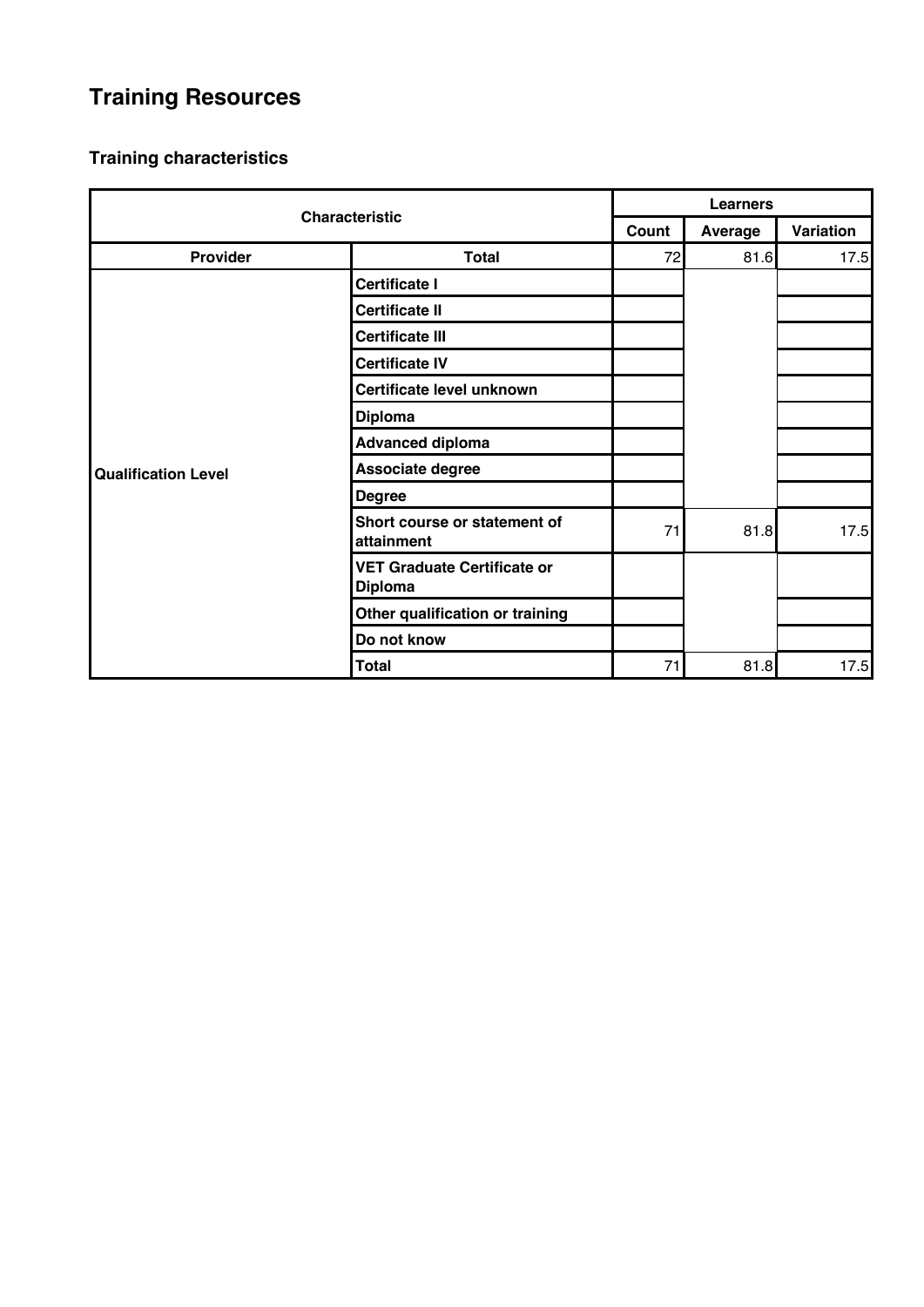| <b>Characteristic</b> |                                                   | <b>Learners</b> |         |           |  |
|-----------------------|---------------------------------------------------|-----------------|---------|-----------|--|
|                       |                                                   | Count           | Average | Variation |  |
| Provider              | <b>Total</b>                                      | 72              | 81.6    | 17.5      |  |
|                       | Natural and physical sciences                     |                 |         |           |  |
|                       | <b>Information technology</b>                     |                 |         |           |  |
|                       | <b>Engineering and related</b><br>technologies    |                 |         |           |  |
|                       | <b>Architecture and building</b>                  |                 |         |           |  |
|                       | Agriculture, environmental and<br>related studies |                 |         |           |  |
|                       | <b>Health</b>                                     |                 |         |           |  |
| Field of education    | <b>Education</b>                                  |                 |         |           |  |
|                       | <b>Management and commerce</b>                    |                 |         |           |  |
|                       | <b>Society and culture</b>                        |                 |         |           |  |
|                       | <b>Creative arts</b>                              |                 |         |           |  |
|                       | Food, hospitality and personal<br>services        |                 |         |           |  |
|                       | <b>Other</b>                                      | 71              | 81.8    | 17.5      |  |
|                       | <b>Total</b>                                      | 71              | 81.8    | 17.5      |  |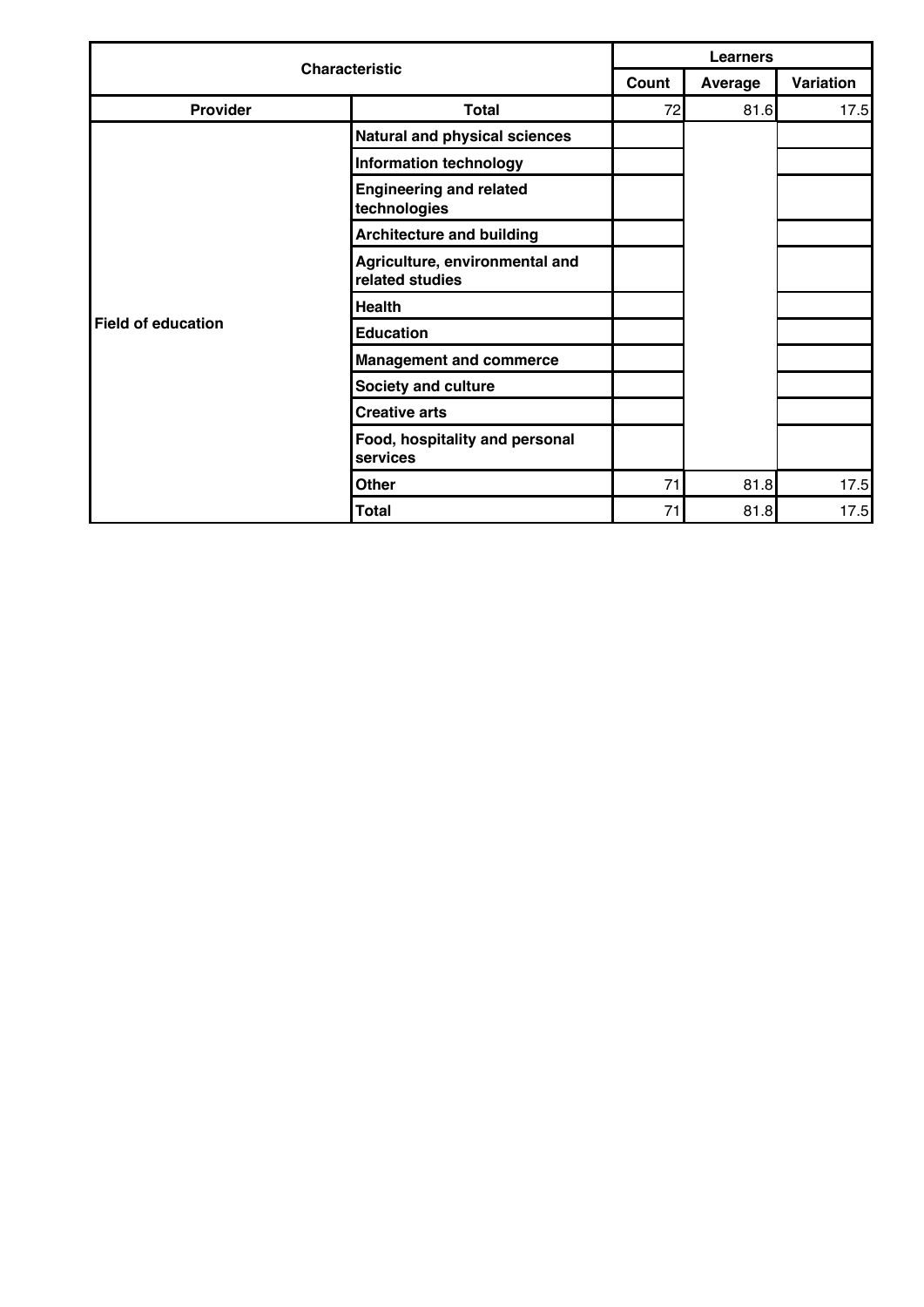| <b>Characteristic</b>                | <b>Learners</b>                      |                         |         |           |
|--------------------------------------|--------------------------------------|-------------------------|---------|-----------|
|                                      | Count                                |                         | Average | Variation |
|                                      | January                              | $\overline{\mathbf{4}}$ | 91.7    | 16.7      |
|                                      | February                             | $\overline{c}$          | 83.3    | 23.6      |
|                                      | <b>March</b>                         |                         |         |           |
|                                      | April                                |                         |         |           |
|                                      | <b>May</b>                           | 1                       | 88.9    | $0.0\,$   |
|                                      | June                                 | 6                       | 79.6    | 13.0      |
| Training start month                 | July                                 | $\overline{\mathbf{4}}$ | 91.7    | 16.7      |
|                                      | <b>August</b>                        | 5                       | 77.8    | 13.6      |
|                                      | September                            | $\overline{\mathbf{4}}$ | 75.0    | 16.7      |
|                                      | October                              | 6                       | 70.4    | 26.0      |
|                                      | <b>November</b>                      | 5                       | 93.3    | 14.9      |
|                                      | <b>December</b>                      | 8                       | 72.2    | 21.4      |
|                                      | Do not know                          |                         |         |           |
|                                      | 2018                                 |                         |         |           |
|                                      | 2017                                 | 44                      | 80.3    | 18.8      |
|                                      | 2016                                 | 1                       | 88.9    | 0.0       |
|                                      | 2015                                 |                         |         |           |
|                                      | 2014                                 |                         |         |           |
|                                      | 2013                                 |                         |         |           |
|                                      | 2012                                 |                         |         |           |
|                                      | 2011                                 |                         |         |           |
|                                      | 2010                                 |                         |         |           |
|                                      | 2009                                 |                         |         |           |
| <b>Training start year</b>           | 2008                                 |                         |         |           |
|                                      | 2007                                 |                         |         |           |
|                                      | 2006                                 |                         |         |           |
|                                      | 2005                                 |                         |         |           |
|                                      | 2004                                 |                         |         |           |
|                                      | 2003                                 |                         |         |           |
|                                      | 2002                                 |                         |         |           |
|                                      | 2001                                 |                         |         |           |
|                                      | 2000                                 |                         |         |           |
|                                      | 1999                                 |                         |         |           |
|                                      | Apprenticeship or traineeship        | 71                      | 81.4    | 17.5      |
| Apprenticeship or traineeship        | Not apprenticeship or traineeship    |                         |         |           |
|                                      | <b>Recognition of prior learning</b> | 71                      | 81.4    | 17.5      |
| <b>Recognition of prior learning</b> | No recognition of prior learning     |                         |         |           |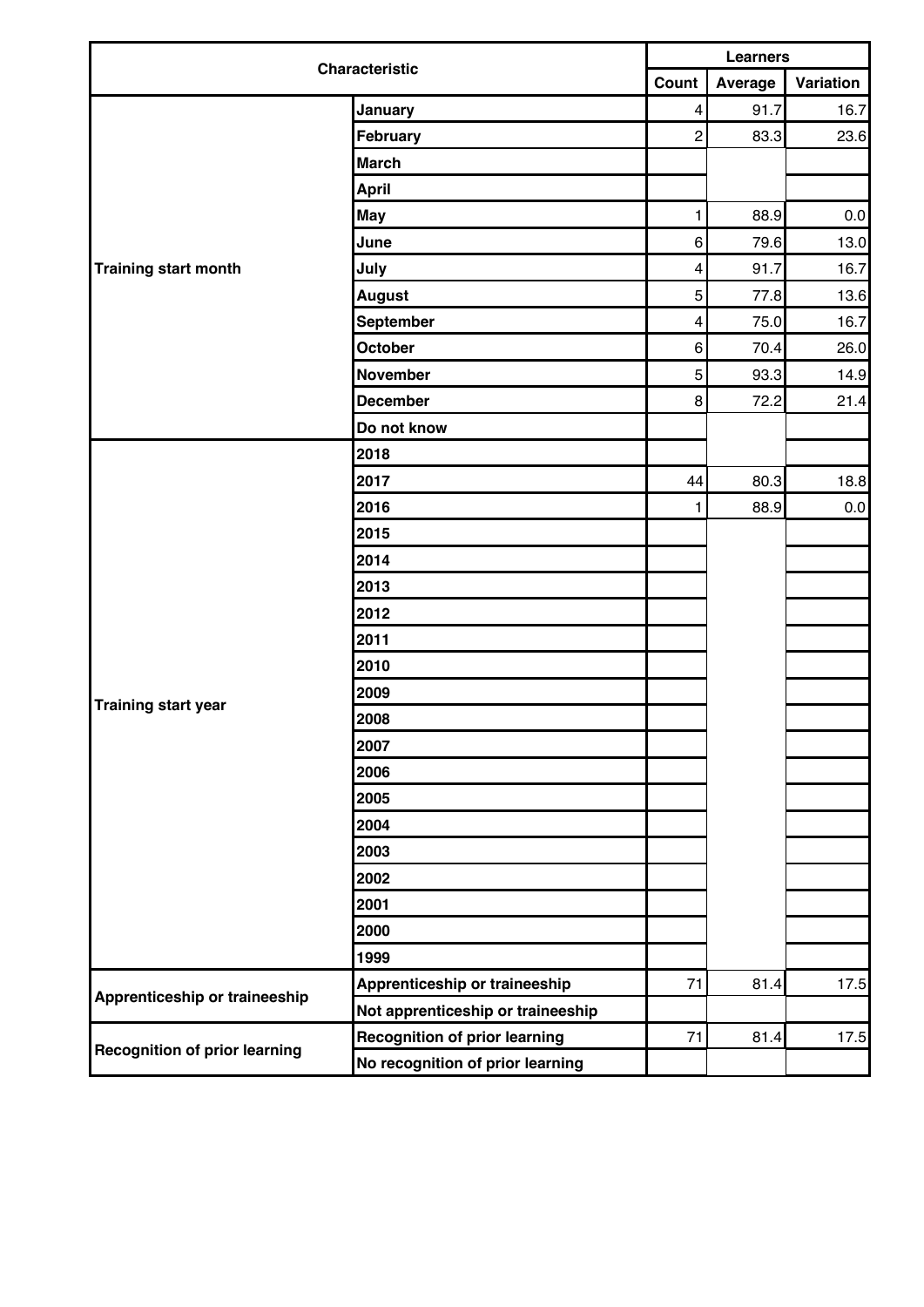| <b>Characteristic</b>                 |                                                           | <b>Learners</b>  |         |           |  |
|---------------------------------------|-----------------------------------------------------------|------------------|---------|-----------|--|
|                                       |                                                           | Count            | Average | Variation |  |
|                                       | Female                                                    | 11               | 71.7    | 22.4      |  |
| Learner sex                           | <b>Male</b>                                               | 60               | 83.1    | 16.0      |  |
|                                       | <b>Total</b>                                              | 71               | 81.4    | 17.5      |  |
|                                       | Under 15                                                  |                  |         |           |  |
|                                       | 15 to 19                                                  |                  |         |           |  |
|                                       | 20 to 24                                                  | 5                | 80.0    | 14.5      |  |
|                                       | 25 to 34                                                  | 26               | 83.3    | 13.4      |  |
| Learner age                           | 35 to 44                                                  | 15               | 88.1    | 16.0      |  |
|                                       | 45 to 54                                                  | 12               | 71.3    | 26.1      |  |
|                                       | 55 to 64                                                  | 11               | 78.8    | 16.8      |  |
|                                       | 65 or over                                                | $\overline{2}$   | 83.3    | 7.9       |  |
|                                       | <b>Total</b>                                              | 71               | 81.4    | 17.5      |  |
|                                       | <b>No</b>                                                 | 70               | 81.6    | 17.5      |  |
|                                       | Yes, Aboriginal                                           |                  |         |           |  |
| Aboriginal or Torres Strait Islander  | Yes, Torres Strait Islander                               |                  |         |           |  |
| origin                                | Yes, both Aboriginal and Torres<br><b>Strait Islander</b> |                  |         |           |  |
|                                       | Total                                                     | 70               | 81.6    | 17.5      |  |
|                                       | <b>English</b>                                            | 26               | 76.5    | 15.5      |  |
| Home language                         | Language other than English                               | 44               | 84.6    | 18.1      |  |
|                                       | <b>Total</b>                                              | 70               | 81.6    | 17.5      |  |
|                                       | <b>Australian</b>                                         | $\boldsymbol{9}$ | 76.5    | 11.7      |  |
| Permanent residency or<br>citizenship | <b>Not Australian</b>                                     | 61               | 82.3    | 18.2      |  |
|                                       | <b>Total</b>                                              | 70               | 81.6    | 17.5      |  |
|                                       | <b>Disability identified</b>                              | 64               | 82.1    | 17.9      |  |
| <b>Disability status</b>              | No disability identified                                  | 6 <sup>1</sup>   | 75.9    | 13.0      |  |
|                                       | <b>Total</b>                                              | 70               | 81.6    | 17.5      |  |
|                                       | $\blacksquare$                                            | 72               | 81.6    | 17.5      |  |
| <b>Groups</b>                         | <b>Total</b>                                              | 72               | 81.6    | 17.5      |  |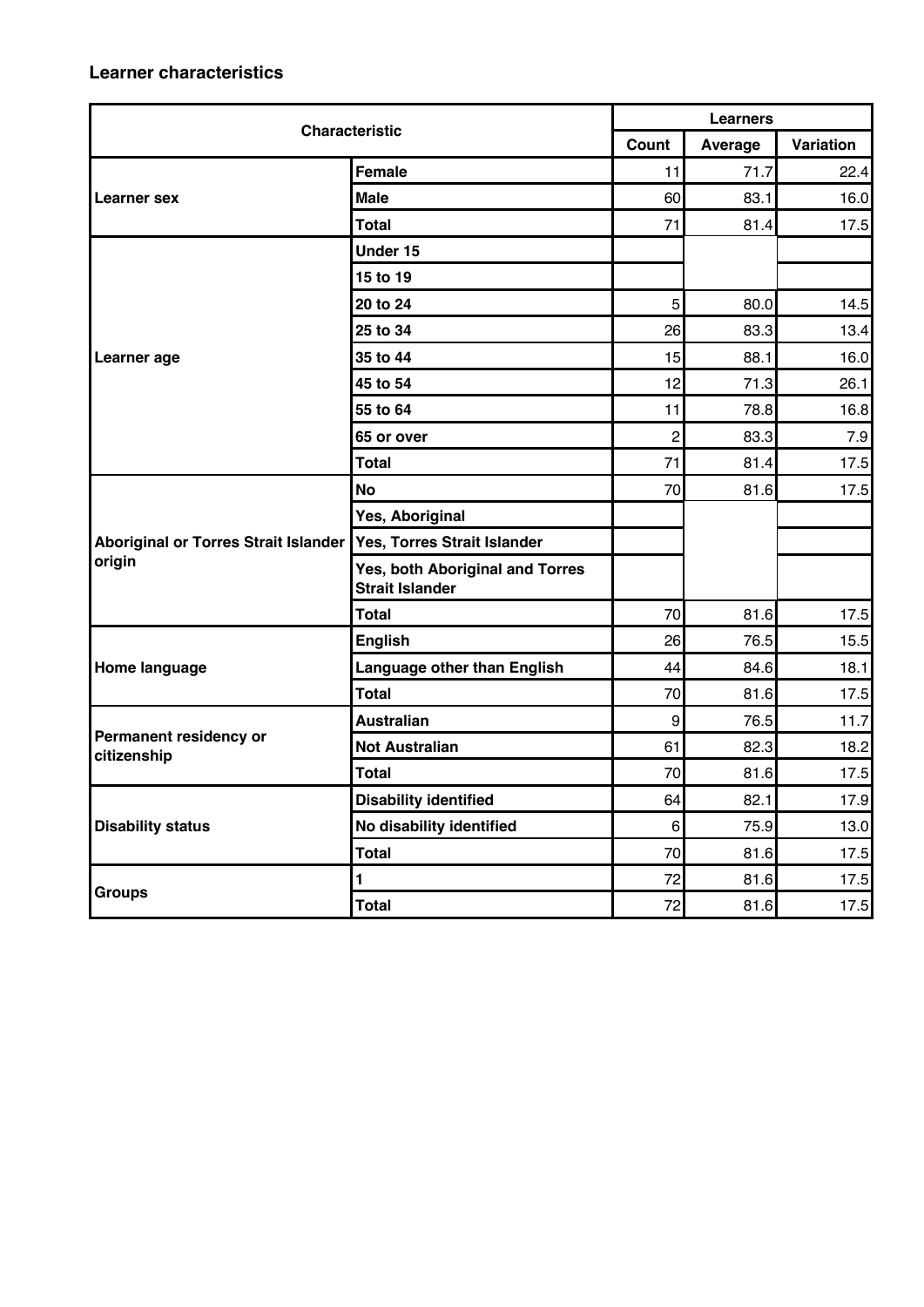# **Effective Support**

| <b>Characteristic</b>      |                                                      | <b>Learners</b> |         |           |  |
|----------------------------|------------------------------------------------------|-----------------|---------|-----------|--|
|                            |                                                      | Count           | Average | Variation |  |
| Provider                   | <b>Total</b>                                         | 72              | 83.2    | 18.7      |  |
|                            | <b>Certificate I</b>                                 |                 |         |           |  |
|                            | <b>Certificate II</b>                                |                 |         |           |  |
|                            | <b>Certificate III</b>                               |                 |         |           |  |
|                            | <b>Certificate IV</b>                                |                 |         |           |  |
|                            | Certificate level unknown                            |                 |         |           |  |
|                            | <b>Diploma</b>                                       |                 |         |           |  |
|                            | <b>Advanced diploma</b>                              |                 |         |           |  |
| <b>Qualification Level</b> | Associate degree                                     |                 |         |           |  |
|                            | <b>Degree</b>                                        |                 |         |           |  |
|                            | Short course or statement of<br>attainment           | 71              | 83.3    | 18.9      |  |
|                            | <b>VET Graduate Certificate or</b><br><b>Diploma</b> |                 |         |           |  |
|                            | Other qualification or training                      |                 |         |           |  |
|                            | Do not know                                          |                 |         |           |  |
|                            | <b>Total</b>                                         | 71              | 83.3    | 18.9      |  |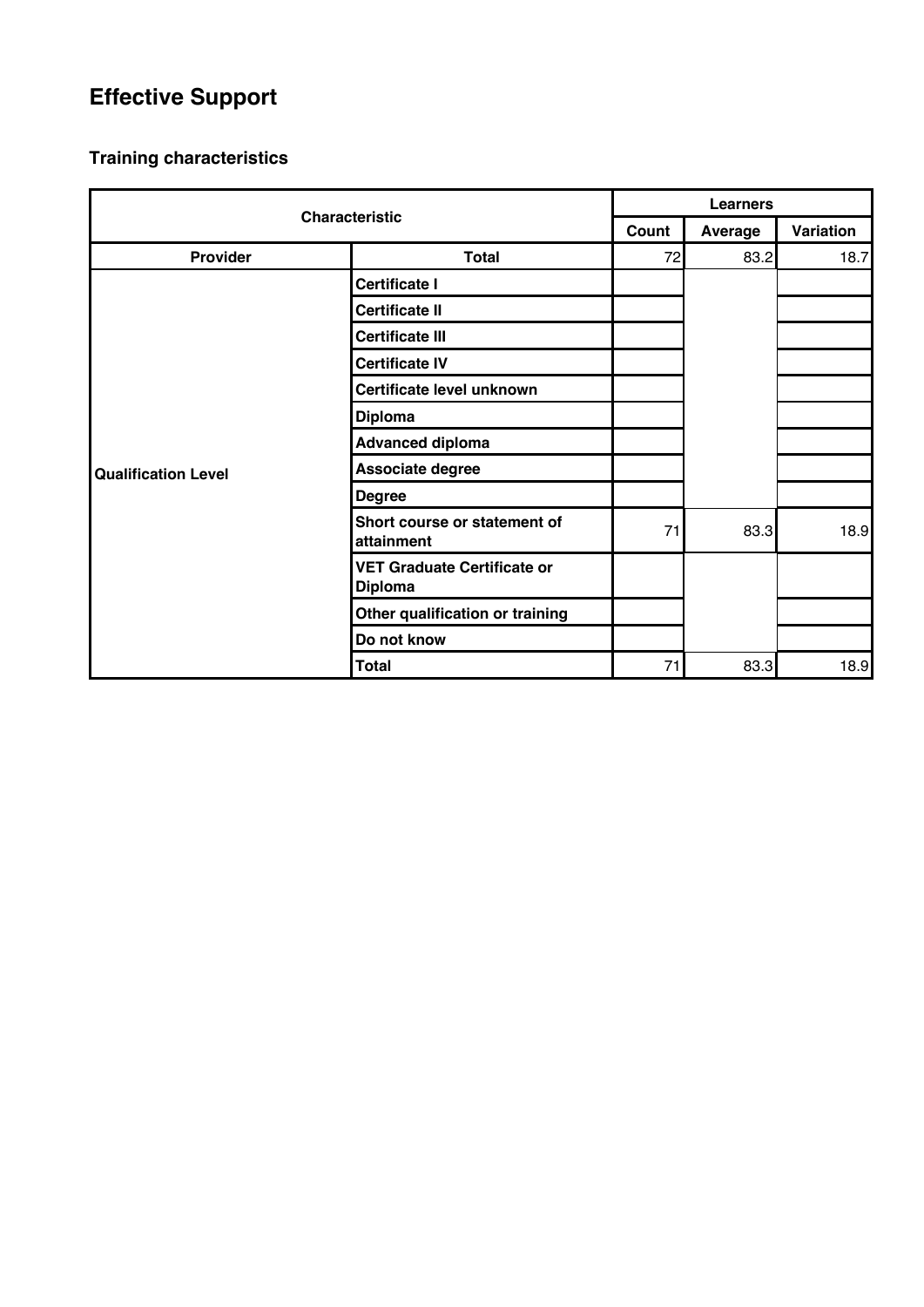| <b>Characteristic</b> |                                                   | <b>Learners</b> |         |           |  |
|-----------------------|---------------------------------------------------|-----------------|---------|-----------|--|
|                       |                                                   | Count           | Average | Variation |  |
| Provider              | <b>Total</b>                                      | 72              | 83.2    | 18.7      |  |
|                       | <b>Natural and physical sciences</b>              |                 |         |           |  |
|                       | <b>Information technology</b>                     |                 |         |           |  |
|                       | <b>Engineering and related</b><br>technologies    |                 |         |           |  |
|                       | <b>Architecture and building</b>                  |                 |         |           |  |
|                       | Agriculture, environmental and<br>related studies |                 |         |           |  |
|                       | <b>Health</b>                                     |                 |         |           |  |
| Field of education    | <b>Education</b>                                  |                 |         |           |  |
|                       | <b>Management and commerce</b>                    |                 |         |           |  |
|                       | <b>Society and culture</b>                        |                 |         |           |  |
|                       | <b>Creative arts</b>                              |                 |         |           |  |
|                       | Food, hospitality and personal<br>services        |                 |         |           |  |
|                       | <b>Other</b>                                      | 71              | 83.3    | 18.9      |  |
|                       | <b>Total</b>                                      | 71              | 83.3    | 18.9      |  |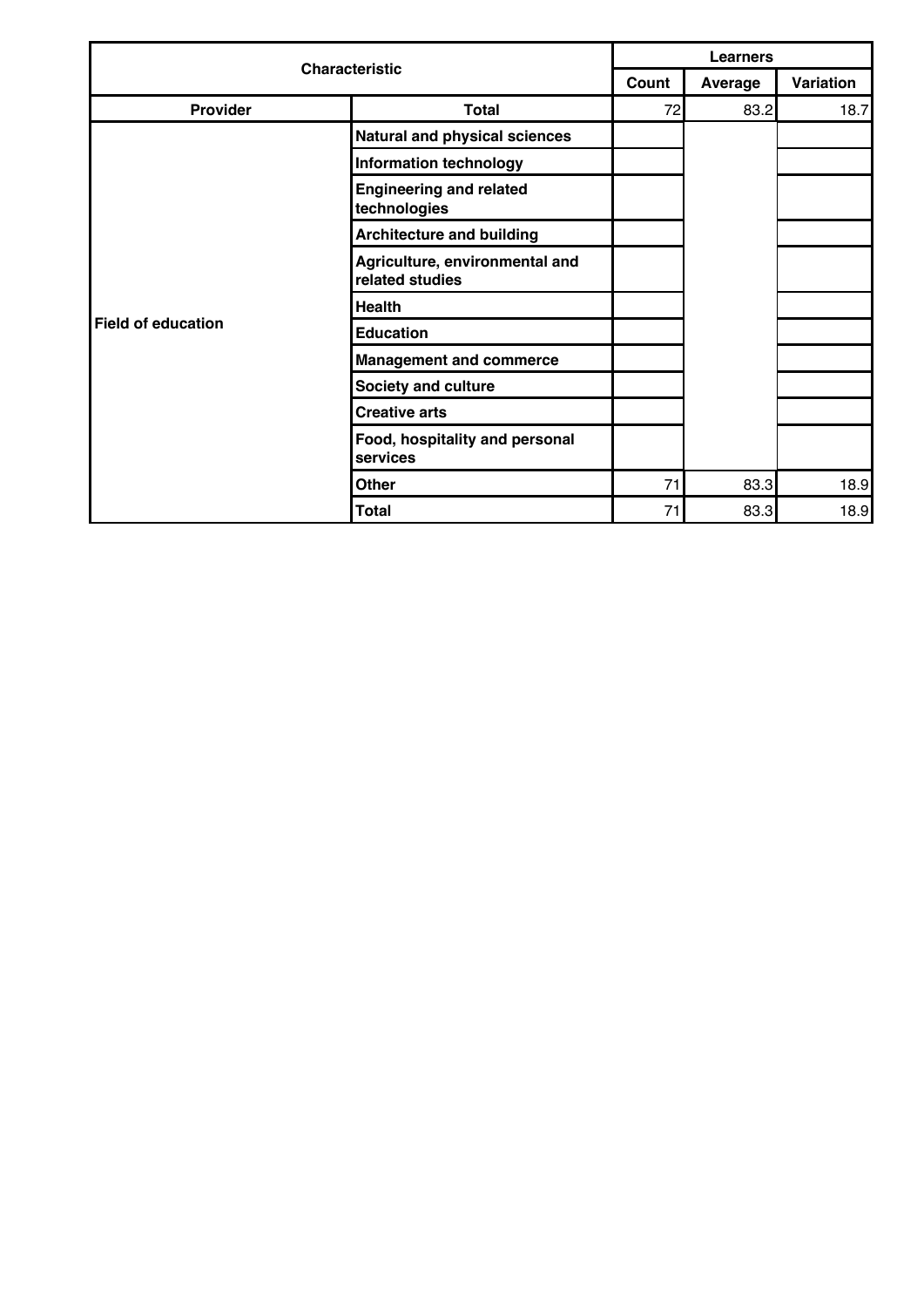| <b>Characteristic</b>                | <b>Learners</b>                      |                         |         |           |
|--------------------------------------|--------------------------------------|-------------------------|---------|-----------|
|                                      | Count                                |                         | Average | Variation |
|                                      | January                              | $\overline{\mathbf{4}}$ | 91.7    | 16.7      |
|                                      | February                             | $\overline{c}$          | 83.3    | 23.6      |
|                                      | <b>March</b>                         |                         |         |           |
|                                      | April                                |                         |         |           |
|                                      | <b>May</b>                           | 1                       | 77.8    | $0.0\,$   |
|                                      | June                                 | 6                       | 81.5    | 13.5      |
| Training start month                 | July                                 | $\overline{\mathbf{4}}$ | 91.7    | 16.7      |
|                                      | <b>August</b>                        | 5                       | 77.8    | 23.6      |
|                                      | September                            | $\overline{\mathbf{4}}$ | 75.0    | 10.6      |
|                                      | October                              | 6                       | 85.2    | 31.2      |
|                                      | <b>November</b>                      | 5                       | 88.9    | 13.6      |
|                                      | <b>December</b>                      | 8                       | 77.8    | 28.5      |
|                                      | Do not know                          |                         |         |           |
|                                      | 2018                                 |                         |         |           |
|                                      | 2017                                 | 44                      | 82.8    | 20.7      |
|                                      | 2016                                 | 1                       | 88.9    | $0.0\,$   |
|                                      | 2015                                 |                         |         |           |
|                                      | 2014                                 |                         |         |           |
|                                      | 2013                                 |                         |         |           |
|                                      | 2012                                 |                         |         |           |
|                                      | 2011                                 |                         |         |           |
|                                      | 2010                                 |                         |         |           |
|                                      | 2009                                 |                         |         |           |
| <b>Training start year</b>           | 2008                                 |                         |         |           |
|                                      | 2007                                 |                         |         |           |
|                                      | 2006                                 |                         |         |           |
|                                      | 2005                                 |                         |         |           |
|                                      | 2004                                 |                         |         |           |
|                                      | 2003                                 |                         |         |           |
|                                      | 2002                                 |                         |         |           |
|                                      | 2001                                 |                         |         |           |
|                                      | 2000                                 |                         |         |           |
|                                      | 1999                                 |                         |         |           |
|                                      | Apprenticeship or traineeship        | 71                      | 82.9    | 18.8      |
| Apprenticeship or traineeship        | Not apprenticeship or traineeship    |                         |         |           |
|                                      | <b>Recognition of prior learning</b> | 71                      | 82.9    | 18.8      |
| <b>Recognition of prior learning</b> | No recognition of prior learning     |                         |         |           |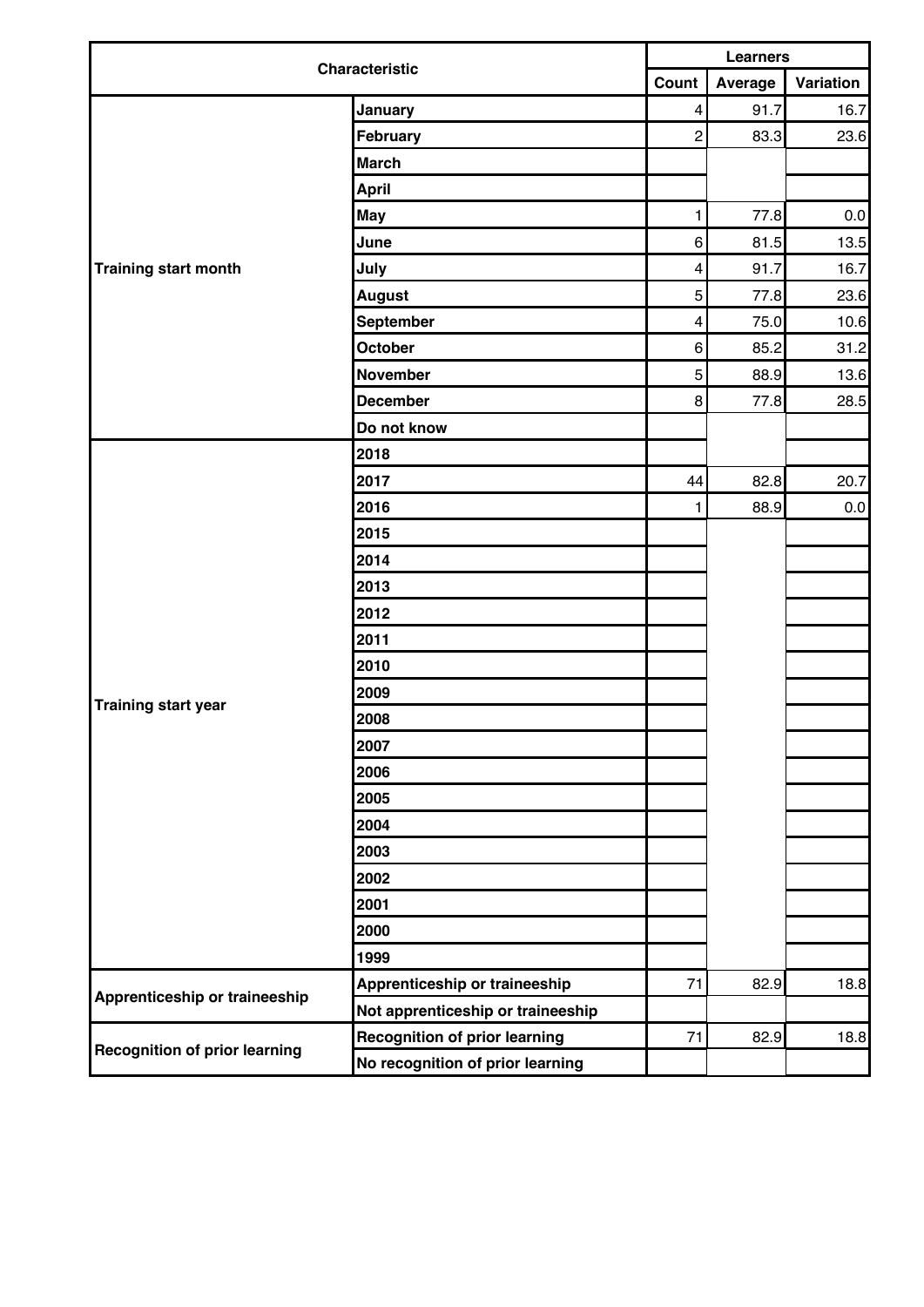| <b>Characteristic</b>                       |                                                           | <b>Learners</b>  |         |           |  |
|---------------------------------------------|-----------------------------------------------------------|------------------|---------|-----------|--|
|                                             |                                                           | Count            | Average | Variation |  |
|                                             | <b>Female</b>                                             | 11               | 71.7    | 22.4      |  |
| <b>Learner</b> sex                          | <b>Male</b>                                               | 60               | 85.0    | 17.5      |  |
|                                             | <b>Total</b>                                              | 71               | 82.9    | 18.8      |  |
|                                             | Under 15                                                  |                  |         |           |  |
|                                             | 15 to 19                                                  |                  |         |           |  |
|                                             | 20 to 24                                                  | 5                | 80.0    | 14.5      |  |
|                                             | 25 to 34                                                  | 26               | 87.6    | 15.8      |  |
| Learner age                                 | 35 to 44                                                  | 15               | 84.4    | 16.2      |  |
|                                             | 45 to 54                                                  | 12               | 74.1    | 29.7      |  |
|                                             | 55 to 64                                                  | 11               | 82.8    | 15.2      |  |
|                                             | 65 or over                                                | $\overline{2}$   | 72.2    | 7.9       |  |
|                                             | <b>Total</b>                                              | 71               | 82.9    | 18.8      |  |
|                                             | <b>No</b>                                                 | 70               | 83.2    | 18.8      |  |
|                                             | Yes, Aboriginal                                           |                  |         |           |  |
| <b>Aboriginal or Torres Strait Islander</b> | Yes, Torres Strait Islander                               |                  |         |           |  |
| origin                                      | Yes, both Aboriginal and Torres<br><b>Strait Islander</b> |                  |         |           |  |
|                                             | <b>Total</b>                                              | 70               | 83.2    | 18.8      |  |
|                                             | <b>English</b>                                            | 26               | 78.2    | 21.4      |  |
| Home language                               | Language other than English                               | 44               | 86.1    | 16.6      |  |
|                                             | <b>Total</b>                                              | 70               | 83.2    | 18.8      |  |
|                                             | <b>Australian</b>                                         | $\boldsymbol{9}$ | 82.7    | 13.7      |  |
| Permanent residency or<br>citizenship       | <b>Not Australian</b>                                     | 61               | 83.2    | 19.5      |  |
|                                             | <b>Total</b>                                              | 70               | 83.2    | 18.8      |  |
|                                             | <b>Disability identified</b>                              | 64               | 83.0    | 19.1      |  |
| <b>Disability status</b>                    | No disability identified                                  | 6                | 85.2    | 16.7      |  |
|                                             | <b>Total</b>                                              | 70               | 83.2    | 18.8      |  |
| <b>Groups</b>                               | 1                                                         | 72               | 83.2    | 18.7      |  |
|                                             | <b>Total</b>                                              | 72               | 83.2    | 18.7      |  |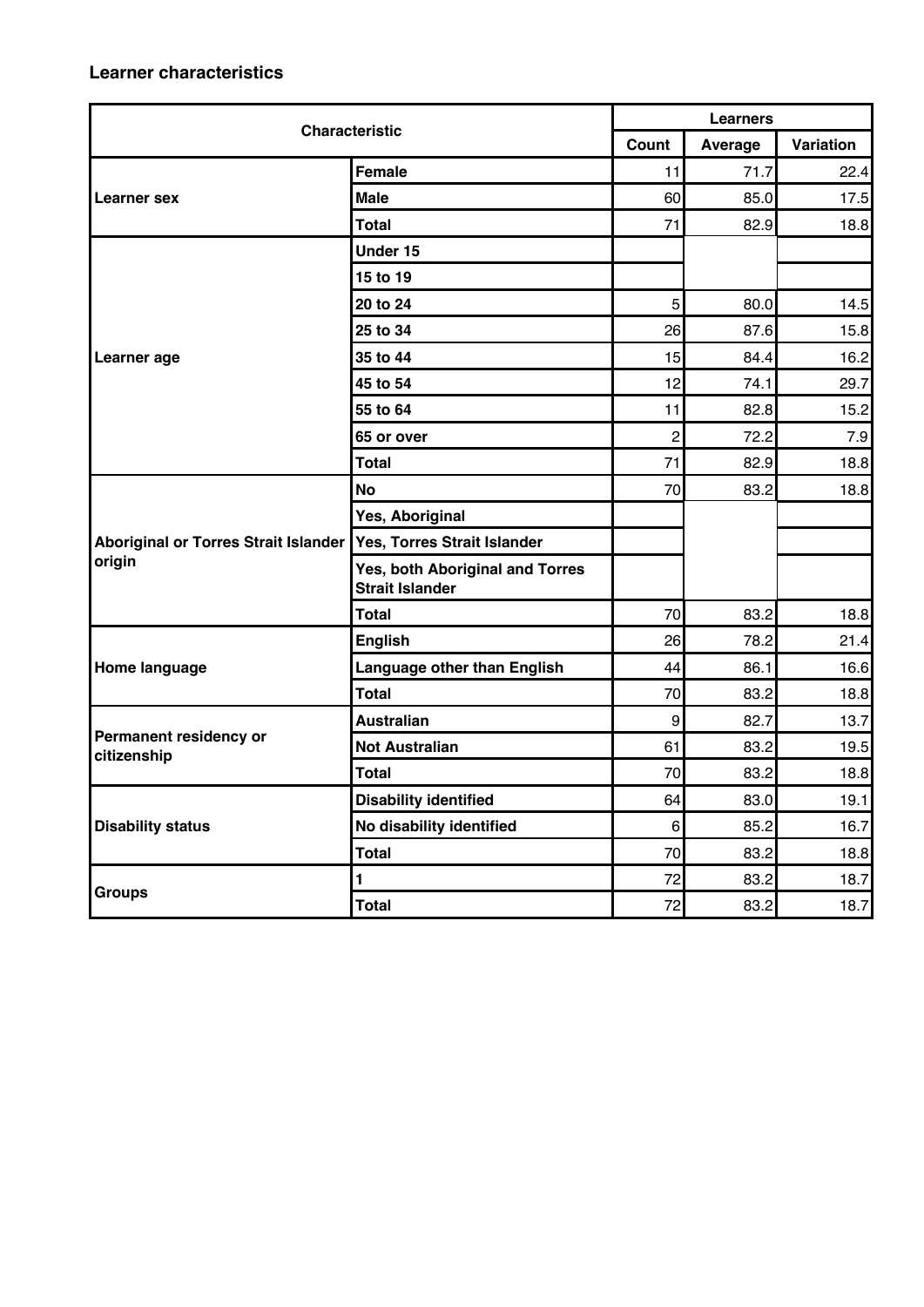# **Active Learning**

| <b>Characteristic</b>      |                                                      | <b>Learners</b> |                |           |  |
|----------------------------|------------------------------------------------------|-----------------|----------------|-----------|--|
|                            |                                                      | Count           | <b>Average</b> | Variation |  |
| <b>Provider</b>            | <b>Total</b>                                         | 72              | 79.7           | 11.9      |  |
|                            | <b>Certificate I</b>                                 |                 |                |           |  |
|                            | <b>Certificate II</b>                                |                 |                |           |  |
|                            | <b>Certificate III</b>                               |                 |                |           |  |
|                            | <b>Certificate IV</b>                                |                 |                |           |  |
|                            | Certificate level unknown                            |                 |                |           |  |
|                            | <b>Diploma</b>                                       |                 |                |           |  |
|                            | <b>Advanced diploma</b>                              |                 |                |           |  |
| <b>Qualification Level</b> | Associate degree                                     |                 |                |           |  |
|                            | <b>Degree</b>                                        |                 |                |           |  |
|                            | Short course or statement of<br>attainment           | 71              | 79.8           | 12.0      |  |
|                            | <b>VET Graduate Certificate or</b><br><b>Diploma</b> |                 |                |           |  |
|                            | Other qualification or training                      |                 |                |           |  |
|                            | Do not know                                          |                 |                |           |  |
|                            | <b>Total</b>                                         | 71              | 79.8           | 12.0      |  |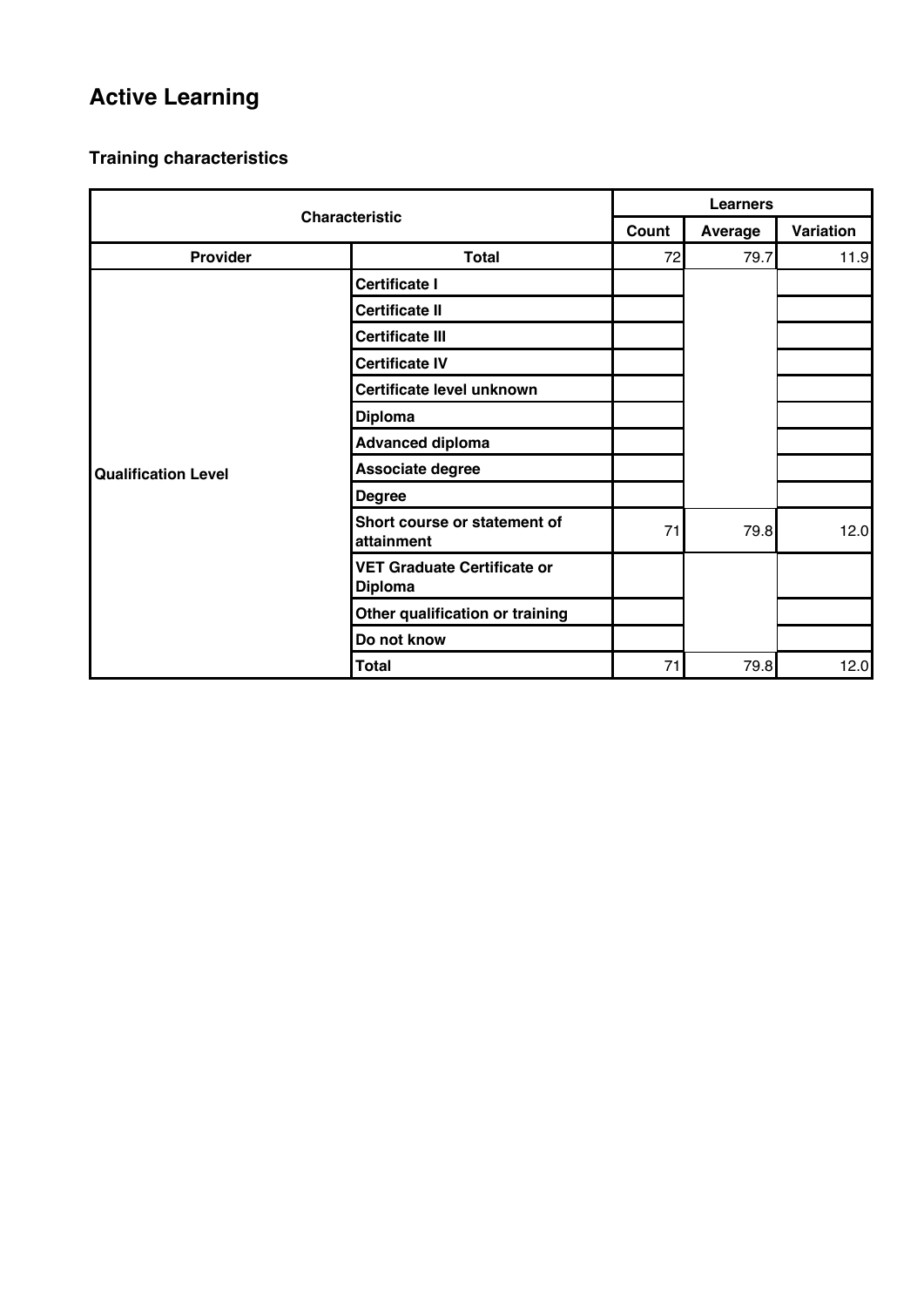| <b>Characteristic</b> |                                                   | <b>Learners</b> |         |           |  |
|-----------------------|---------------------------------------------------|-----------------|---------|-----------|--|
|                       |                                                   | Count           | Average | Variation |  |
| Provider              | <b>Total</b>                                      | 72              | 79.7    | 11.9      |  |
|                       | Natural and physical sciences                     |                 |         |           |  |
|                       | <b>Information technology</b>                     |                 |         |           |  |
|                       | <b>Engineering and related</b><br>technologies    |                 |         |           |  |
|                       | <b>Architecture and building</b>                  |                 |         |           |  |
|                       | Agriculture, environmental and<br>related studies |                 |         |           |  |
|                       | <b>Health</b>                                     |                 |         |           |  |
| Field of education    | <b>Education</b>                                  |                 |         |           |  |
|                       | <b>Management and commerce</b>                    |                 |         |           |  |
|                       | <b>Society and culture</b>                        |                 |         |           |  |
|                       | <b>Creative arts</b>                              |                 |         |           |  |
|                       | Food, hospitality and personal<br>services        |                 |         |           |  |
|                       | <b>Other</b>                                      | 71              | 79.8    | 12.0      |  |
|                       | <b>Total</b>                                      | 71              | 79.8    | 12.0      |  |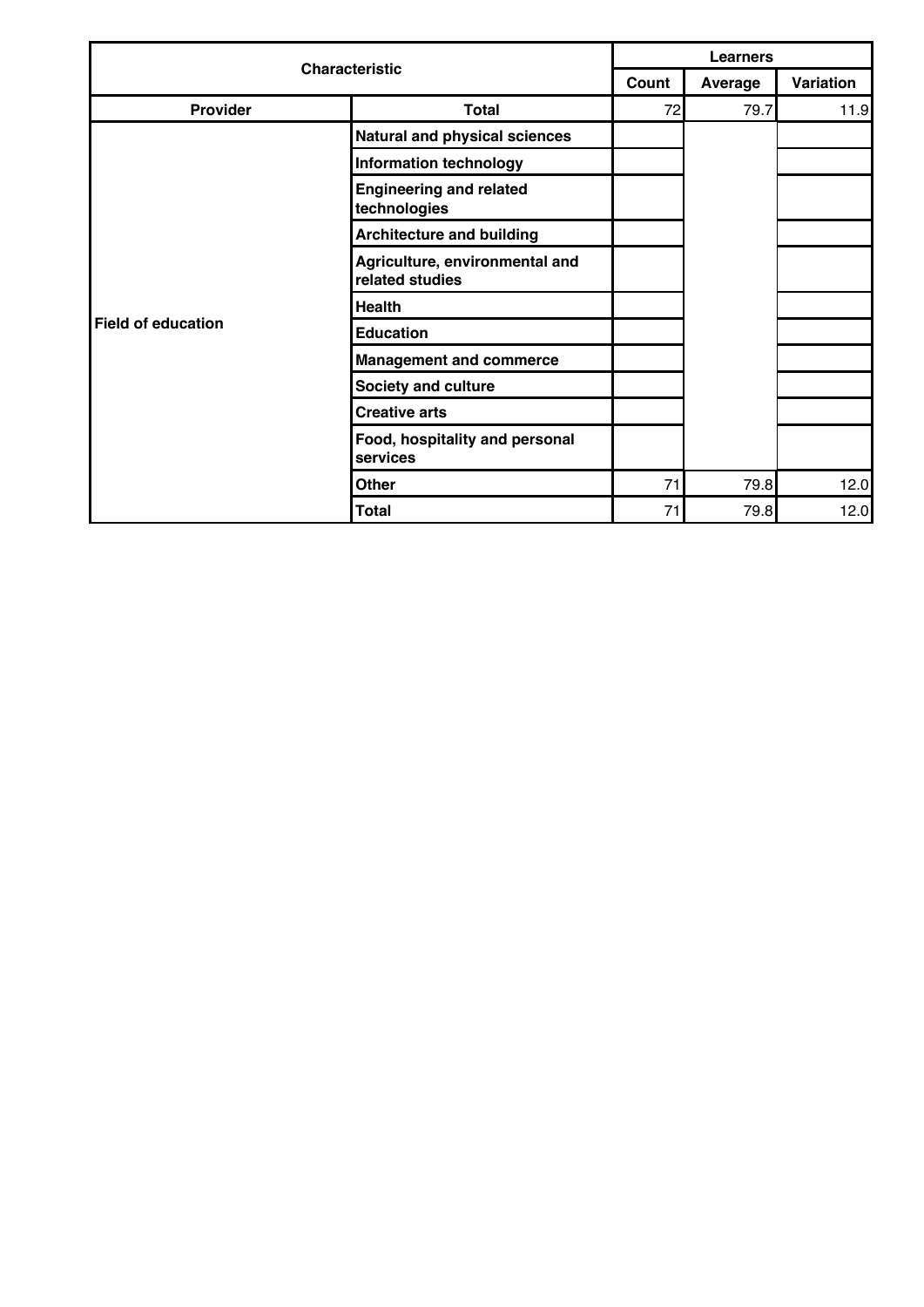| <b>Characteristic</b>                | <b>Learners</b>                      |                         |         |           |
|--------------------------------------|--------------------------------------|-------------------------|---------|-----------|
|                                      |                                      | Count                   | Average | Variation |
|                                      | January                              | $\overline{\mathbf{4}}$ | 83.3    | 18.0      |
|                                      | February                             | $\overline{c}$          | 83.3    | 23.6      |
|                                      | <b>March</b>                         |                         |         |           |
|                                      | <b>April</b>                         |                         |         |           |
|                                      | <b>May</b>                           | 1                       | 75.0    | $0.0\,$   |
|                                      | June                                 | 6                       | 77.8    | 8.6       |
| Training start month                 | July                                 | $\overline{\mathbf{4}}$ | 81.2    | 10.5      |
|                                      | <b>August</b>                        | 5                       | 73.3    | 7.0       |
|                                      | September                            | $\overline{\mathbf{4}}$ | 75.0    | 6.8       |
|                                      | October                              | 6                       | 77.8    | 8.6       |
|                                      | <b>November</b>                      | 5                       | 81.7    | 13.7      |
|                                      | <b>December</b>                      | 8                       | 79.2    | 14.8      |
|                                      | Do not know                          |                         |         |           |
|                                      | 2018                                 |                         |         |           |
|                                      | 2017                                 | 44                      | 78.6    | 11.4      |
|                                      | 2016                                 | 1                       | 83.3    | $0.0\,$   |
|                                      | 2015                                 |                         |         |           |
|                                      | 2014                                 |                         |         |           |
|                                      | 2013                                 |                         |         |           |
|                                      | 2012                                 |                         |         |           |
|                                      | 2011                                 |                         |         |           |
|                                      | 2010                                 |                         |         |           |
|                                      | 2009                                 |                         |         |           |
| <b>Training start year</b>           | 2008                                 |                         |         |           |
|                                      | 2007                                 |                         |         |           |
|                                      | 2006                                 |                         |         |           |
|                                      | 2005                                 |                         |         |           |
|                                      | 2004                                 |                         |         |           |
|                                      | 2003                                 |                         |         |           |
|                                      | 2002                                 |                         |         |           |
|                                      | 2001                                 |                         |         |           |
|                                      | 2000                                 |                         |         |           |
|                                      | 1999                                 |                         |         |           |
|                                      | Apprenticeship or traineeship        | 71                      | 79.6    | 11.9      |
| Apprenticeship or traineeship        | Not apprenticeship or traineeship    |                         |         |           |
|                                      | <b>Recognition of prior learning</b> | 71                      | 79.6    | 11.9      |
| <b>Recognition of prior learning</b> | No recognition of prior learning     |                         |         |           |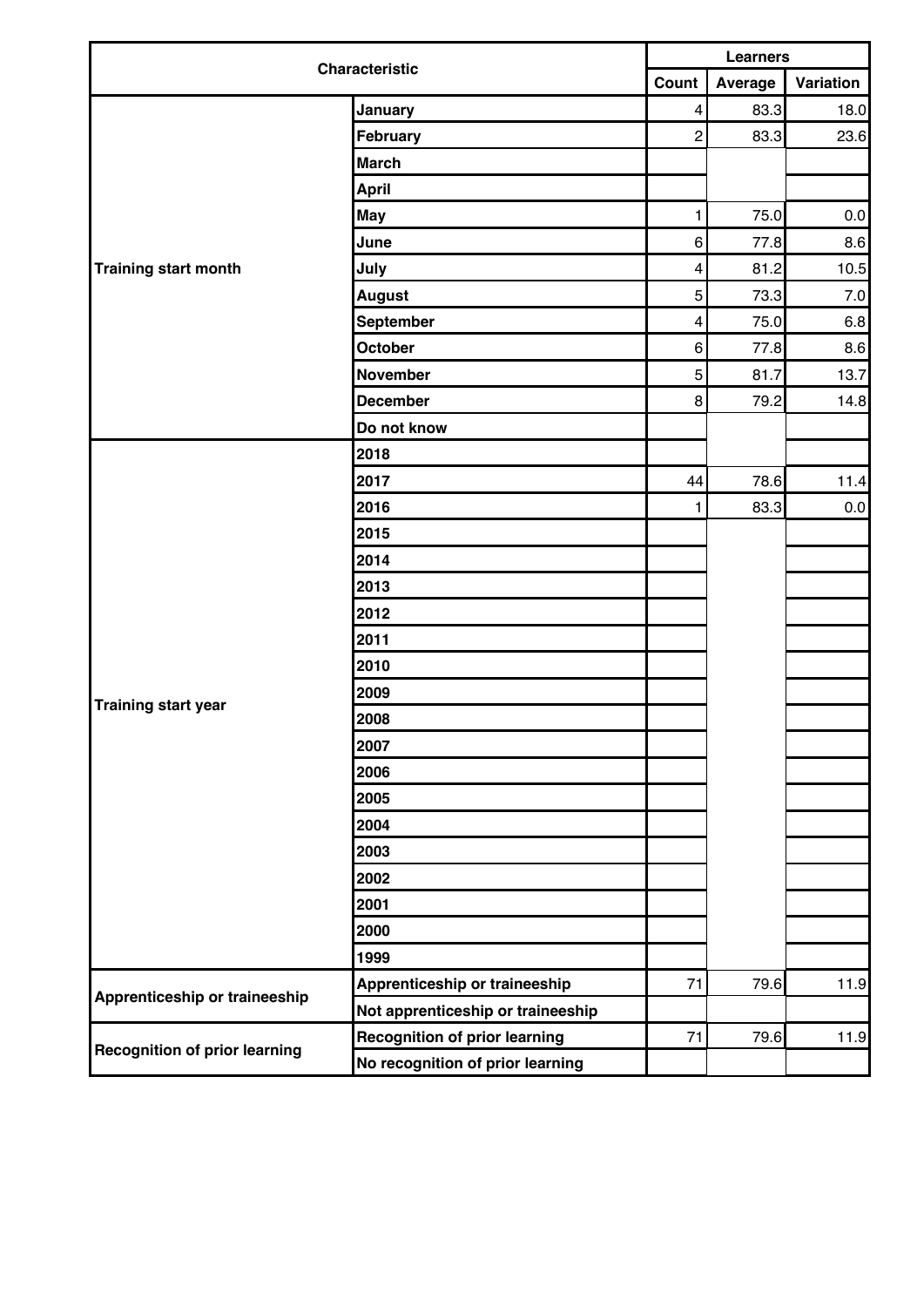| <b>Characteristic</b>                 |                                                           | <b>Learners</b>  |         |           |  |
|---------------------------------------|-----------------------------------------------------------|------------------|---------|-----------|--|
|                                       |                                                           | Count            | Average | Variation |  |
|                                       | Female                                                    | 11               | 76.5    | 13.9      |  |
| Learner sex                           | <b>Male</b>                                               | 60               | 80.1    | 11.6      |  |
|                                       | <b>Total</b>                                              | 71               | 79.6    | 11.9      |  |
|                                       | Under 15                                                  |                  |         |           |  |
|                                       | 15 to 19                                                  |                  |         |           |  |
|                                       | 20 to 24                                                  | 5                | 78.3    | 12.6      |  |
|                                       | 25 to 34                                                  | 26               | 81.7    | 11.8      |  |
| Learner age                           | 35 to 44                                                  | 15               | 83.3    | 12.2      |  |
|                                       | 45 to 54                                                  | 12               | 76.4    | 10.6      |  |
|                                       | 55 to 64                                                  | 11               | 76.5    | 11.7      |  |
|                                       | 65 or over                                                | $\overline{2}$   | 62.5    | 5.9       |  |
|                                       | <b>Total</b>                                              | 71               | 79.6    | 11.9      |  |
|                                       | <b>No</b>                                                 | 70               | 79.6    | 12.0      |  |
|                                       | Yes, Aboriginal                                           |                  |         |           |  |
| Aboriginal or Torres Strait Islander  | Yes, Torres Strait Islander                               |                  |         |           |  |
| origin                                | Yes, both Aboriginal and Torres<br><b>Strait Islander</b> |                  |         |           |  |
|                                       | Total                                                     | 70               | 79.6    | 12.0      |  |
|                                       | <b>English</b>                                            | 26               | 75.6    | 11.3      |  |
| Home language                         | Language other than English                               | 44               | 82.0    | 11.9      |  |
|                                       | <b>Total</b>                                              | 70               | 79.6    | 12.0      |  |
|                                       | <b>Australian</b>                                         | $\boldsymbol{9}$ | 73.1    | 5.6       |  |
| Permanent residency or<br>citizenship | <b>Not Australian</b>                                     | 61               | 80.6    | 12.4      |  |
|                                       | <b>Total</b>                                              | 70               | 79.6    | 12.0      |  |
|                                       | <b>Disability identified</b>                              | 64               | 79.9    | 12.0      |  |
| <b>Disability status</b>              | No disability identified                                  | 6 <sup>1</sup>   | 76.4    | 12.3      |  |
|                                       | <b>Total</b>                                              | 70               | 79.6    | 12.0      |  |
|                                       | $\blacksquare$                                            | 72               | 79.7    | 11.9      |  |
| <b>Groups</b>                         | <b>Total</b>                                              | 72               | 79.7    | 11.9      |  |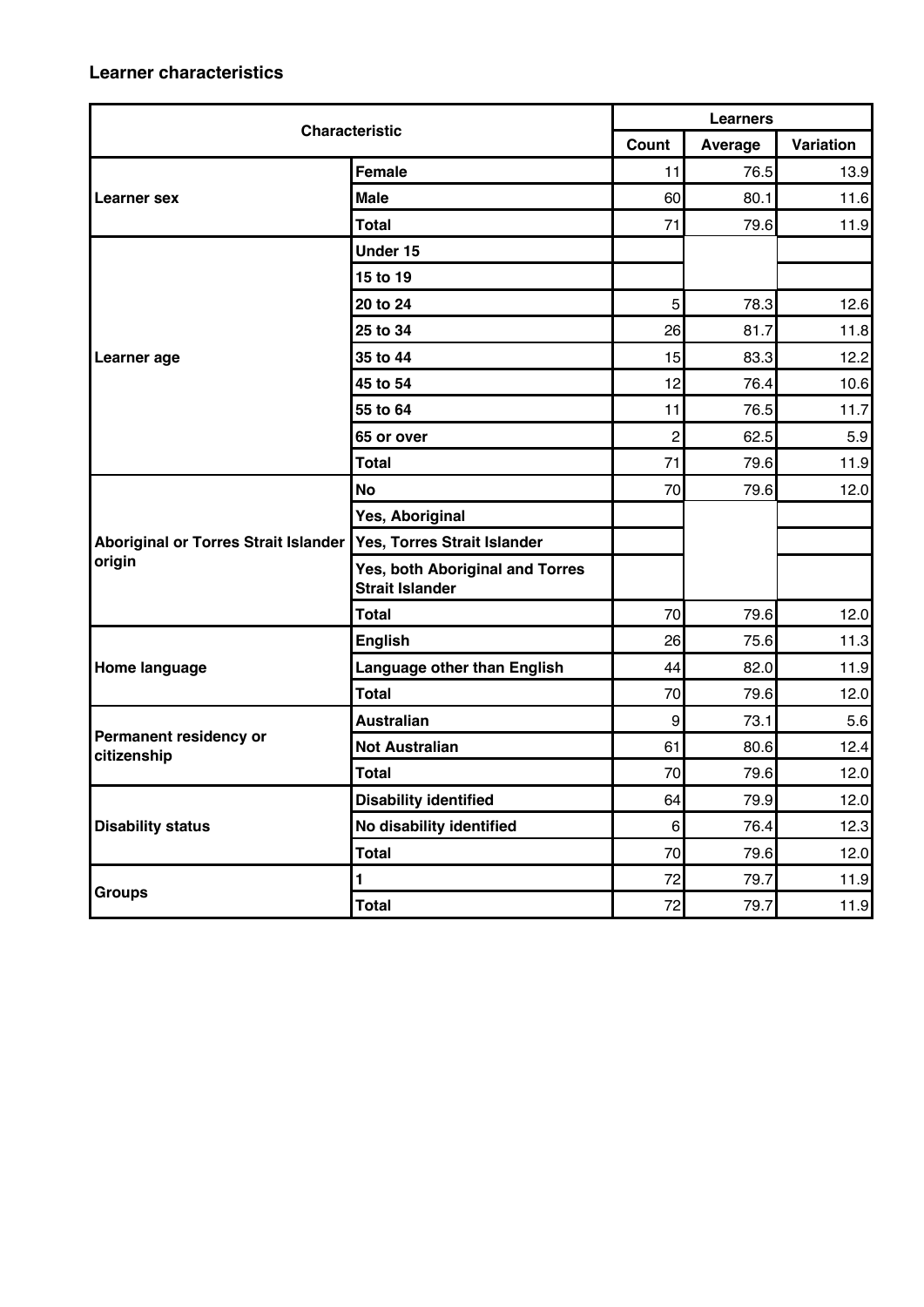## **Overall Satisfaction**

| <b>Characteristic</b>      |                                                      | <b>Learners</b> |                |           |  |
|----------------------------|------------------------------------------------------|-----------------|----------------|-----------|--|
|                            |                                                      | Count           | <b>Average</b> | Variation |  |
| Provider                   | <b>Total</b>                                         | 72              | 86.3           | 21.6      |  |
|                            | <b>Certificate I</b>                                 |                 |                |           |  |
|                            | <b>Certificate II</b>                                |                 |                |           |  |
|                            | <b>Certificate III</b>                               |                 |                |           |  |
|                            | <b>Certificate IV</b>                                |                 |                |           |  |
|                            | Certificate level unknown                            |                 |                |           |  |
|                            | <b>Diploma</b>                                       |                 |                |           |  |
|                            | <b>Advanced diploma</b>                              |                 |                |           |  |
| <b>Qualification Level</b> | Associate degree                                     |                 |                |           |  |
|                            | <b>Degree</b>                                        |                 |                |           |  |
|                            | Short course or statement of<br>attainment           | 71              | 86.1           | 21.7      |  |
|                            | <b>VET Graduate Certificate or</b><br><b>Diploma</b> |                 |                |           |  |
|                            | Other qualification or training                      |                 |                |           |  |
|                            | Do not know                                          |                 |                |           |  |
|                            | <b>Total</b>                                         | 71              | 86.1           | 21.7      |  |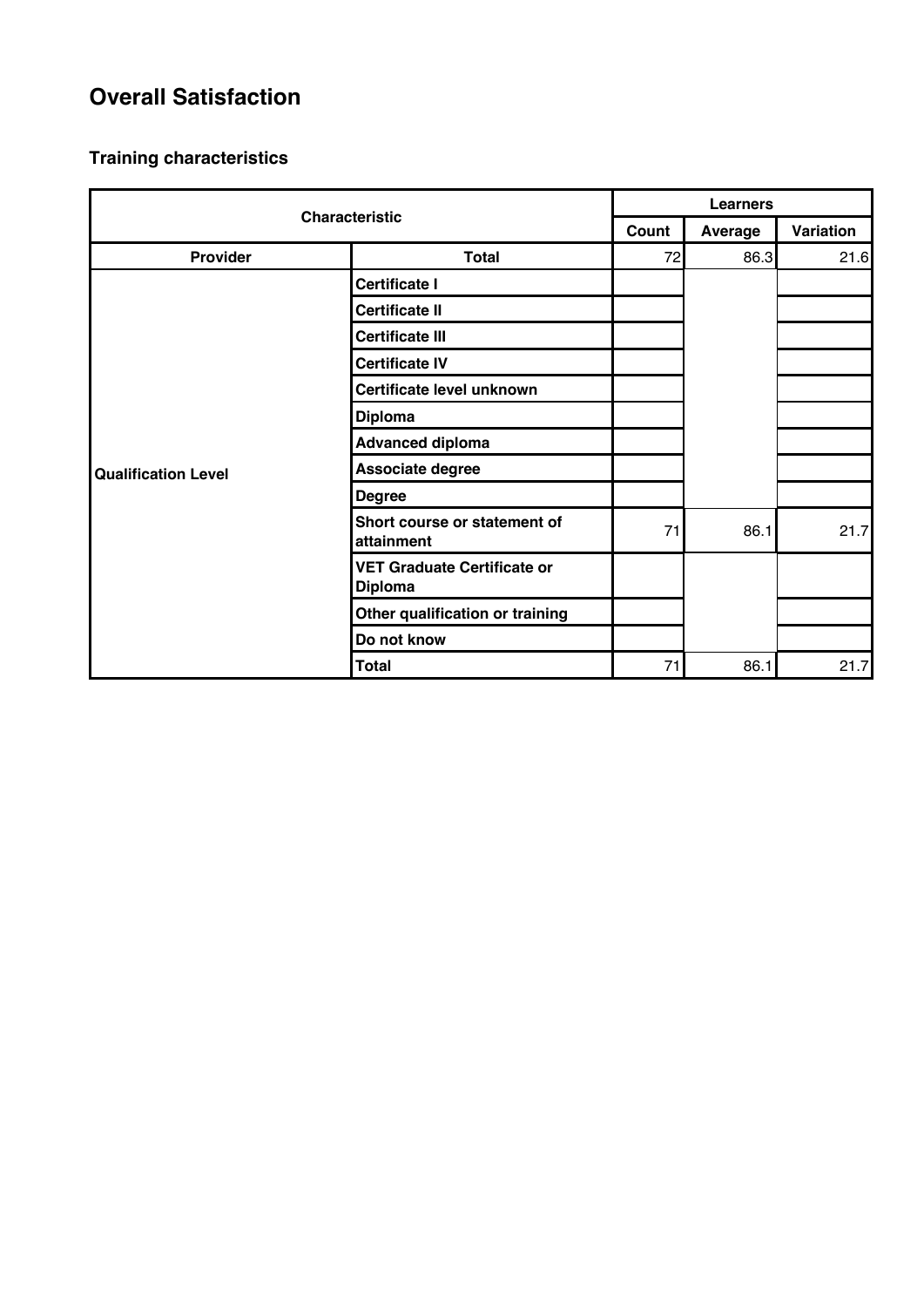| <b>Characteristic</b> |                                                   | <b>Learners</b> |         |           |  |
|-----------------------|---------------------------------------------------|-----------------|---------|-----------|--|
|                       |                                                   | Count           | Average | Variation |  |
| Provider              | <b>Total</b>                                      | 72              | 86.3    | 21.6      |  |
|                       | Natural and physical sciences                     |                 |         |           |  |
|                       | <b>Information technology</b>                     |                 |         |           |  |
|                       | <b>Engineering and related</b><br>technologies    |                 |         |           |  |
|                       | <b>Architecture and building</b>                  |                 |         |           |  |
|                       | Agriculture, environmental and<br>related studies |                 |         |           |  |
|                       | <b>Health</b>                                     |                 |         |           |  |
| Field of education    | <b>Education</b>                                  |                 |         |           |  |
|                       | <b>Management and commerce</b>                    |                 |         |           |  |
|                       | <b>Society and culture</b>                        |                 |         |           |  |
|                       | <b>Creative arts</b>                              |                 |         |           |  |
|                       | Food, hospitality and personal<br>services        |                 |         |           |  |
|                       | <b>Other</b>                                      | 71              | 86.1    | 21.7      |  |
|                       | <b>Total</b>                                      | 71              | 86.1    | 21.7      |  |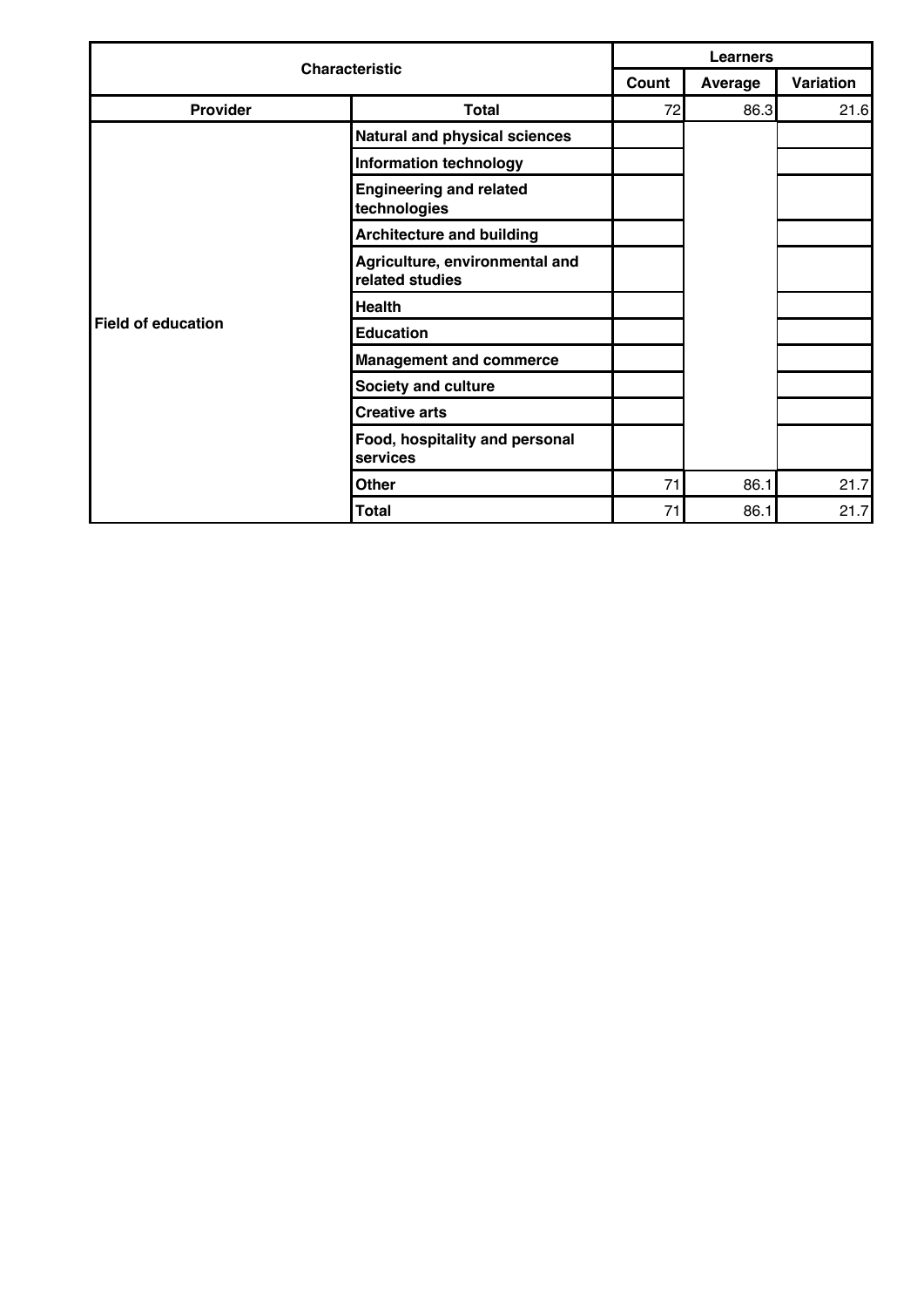| <b>Characteristic</b>                | <b>Learners</b>                      |                         |         |           |
|--------------------------------------|--------------------------------------|-------------------------|---------|-----------|
|                                      | Count                                |                         | Average | Variation |
|                                      | January                              | $\overline{\mathbf{4}}$ | 91.7    | 16.7      |
|                                      | February                             | $\overline{c}$          | 83.3    | 23.6      |
|                                      | <b>March</b>                         |                         |         |           |
|                                      | <b>April</b>                         |                         |         |           |
|                                      | <b>May</b>                           | 1                       | 77.8    | $0.0\,$   |
|                                      | June                                 | 6                       | 85.2    | 16.7      |
| <b>Training start month</b>          | July                                 | $\overline{\mathbf{4}}$ | 91.7    | 16.7      |
|                                      | <b>August</b>                        | 5                       | 71.1    | 41.3      |
|                                      | September                            | $\overline{\mathbf{4}}$ | 75.0    | 16.7      |
|                                      | October                              | 6                       | 81.5    | 35.6      |
|                                      | <b>November</b>                      | 5                       | 91.1    | 14.5      |
|                                      | <b>December</b>                      | 8                       | 84.7    | 31.9      |
|                                      | Do not know                          |                         |         |           |
|                                      | 2018                                 |                         |         |           |
|                                      | 2017                                 | 44                      | 83.3    | 25.2      |
|                                      | 2016                                 | 1                       | 100.0   | 0.0       |
|                                      | 2015                                 |                         |         |           |
|                                      | 2014                                 |                         |         |           |
|                                      | 2013                                 |                         |         |           |
|                                      | 2012                                 |                         |         |           |
|                                      | 2011                                 |                         |         |           |
|                                      | 2010                                 |                         |         |           |
|                                      | 2009                                 |                         |         |           |
| <b>Training start year</b>           | 2008                                 |                         |         |           |
|                                      | 2007                                 |                         |         |           |
|                                      | 2006                                 |                         |         |           |
|                                      | 2005                                 |                         |         |           |
|                                      | 2004                                 |                         |         |           |
|                                      | 2003                                 |                         |         |           |
|                                      | 2002                                 |                         |         |           |
|                                      | 2001                                 |                         |         |           |
|                                      | 2000                                 |                         |         |           |
|                                      | 1999                                 |                         |         |           |
|                                      | Apprenticeship or traineeship        | 71                      | 86.1    | 21.7      |
| Apprenticeship or traineeship        | Not apprenticeship or traineeship    |                         |         |           |
|                                      | <b>Recognition of prior learning</b> | 71                      | 86.1    | 21.7      |
| <b>Recognition of prior learning</b> | No recognition of prior learning     |                         |         |           |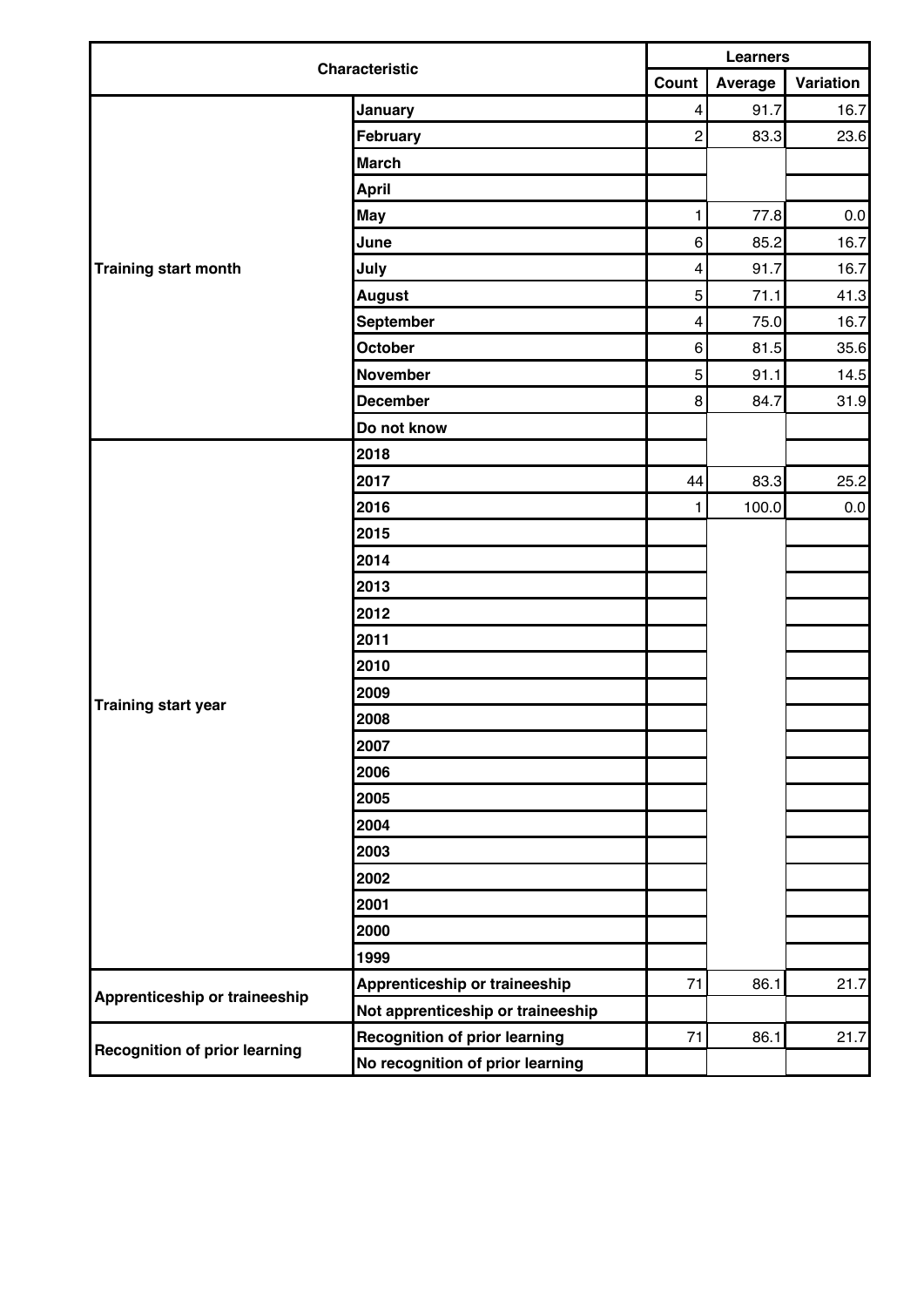| <b>Characteristic</b>                       |                                                           | <b>Learners</b>  |         |           |  |
|---------------------------------------------|-----------------------------------------------------------|------------------|---------|-----------|--|
|                                             |                                                           | Count            | Average | Variation |  |
|                                             | <b>Female</b>                                             | 11               | 73.7    | 25.5      |  |
| Learner sex                                 | <b>Male</b>                                               | 60               | 88.3    | 20.4      |  |
|                                             | <b>Total</b>                                              | 71               | 86.1    | 21.7      |  |
|                                             | Under 15                                                  |                  |         |           |  |
|                                             | 15 to 19                                                  |                  |         |           |  |
|                                             | 20 to 24                                                  | 5                | 86.7    | 14.5      |  |
|                                             | 25 to 34                                                  | 26               | 85.9    | 22.8      |  |
| Learner age                                 | 35 to 44                                                  | 15               | 87.4    | 15.1      |  |
|                                             | 45 to 54                                                  | 12               | 76.9    | 34.0      |  |
|                                             | 55 to 64                                                  | 11               | 91.9    | 12.3      |  |
|                                             | 65 or over                                                | $\overline{2}$   | 100.0   | 0.0       |  |
|                                             | <b>Total</b>                                              | 71               | 86.1    | 21.7      |  |
|                                             | <b>No</b>                                                 | 70               | 86.3    | 21.7      |  |
|                                             | Yes, Aboriginal                                           |                  |         |           |  |
| <b>Aboriginal or Torres Strait Islander</b> | Yes, Torres Strait Islander                               |                  |         |           |  |
| origin                                      | Yes, both Aboriginal and Torres<br><b>Strait Islander</b> |                  |         |           |  |
|                                             | <b>Total</b>                                              | 70               | 86.3    | 21.7      |  |
|                                             | <b>English</b>                                            | 26               | 79.9    | 26.1      |  |
| Home language                               | Language other than English                               | 44               | 90.2    | 18.0      |  |
|                                             | <b>Total</b>                                              | 70               | 86.3    | 21.7      |  |
|                                             | <b>Australian</b>                                         | $\boldsymbol{9}$ | 86.4    | 16.5      |  |
| Permanent residency or<br>citizenship       | <b>Not Australian</b>                                     | 61               | 86.3    | 22.5      |  |
|                                             | <b>Total</b>                                              | 70               | 86.3    | 21.7      |  |
|                                             | <b>Disability identified</b>                              | 64               | 86.1    | 22.2      |  |
| <b>Disability status</b>                    | No disability identified                                  | 6                | 88.9    | 17.2      |  |
|                                             | <b>Total</b>                                              | 70               | 86.3    | 21.7      |  |
|                                             | 1                                                         | 72               | 86.3    | 21.6      |  |
| <b>Groups</b>                               | <b>Total</b>                                              | 72               | 86.3    | 21.6      |  |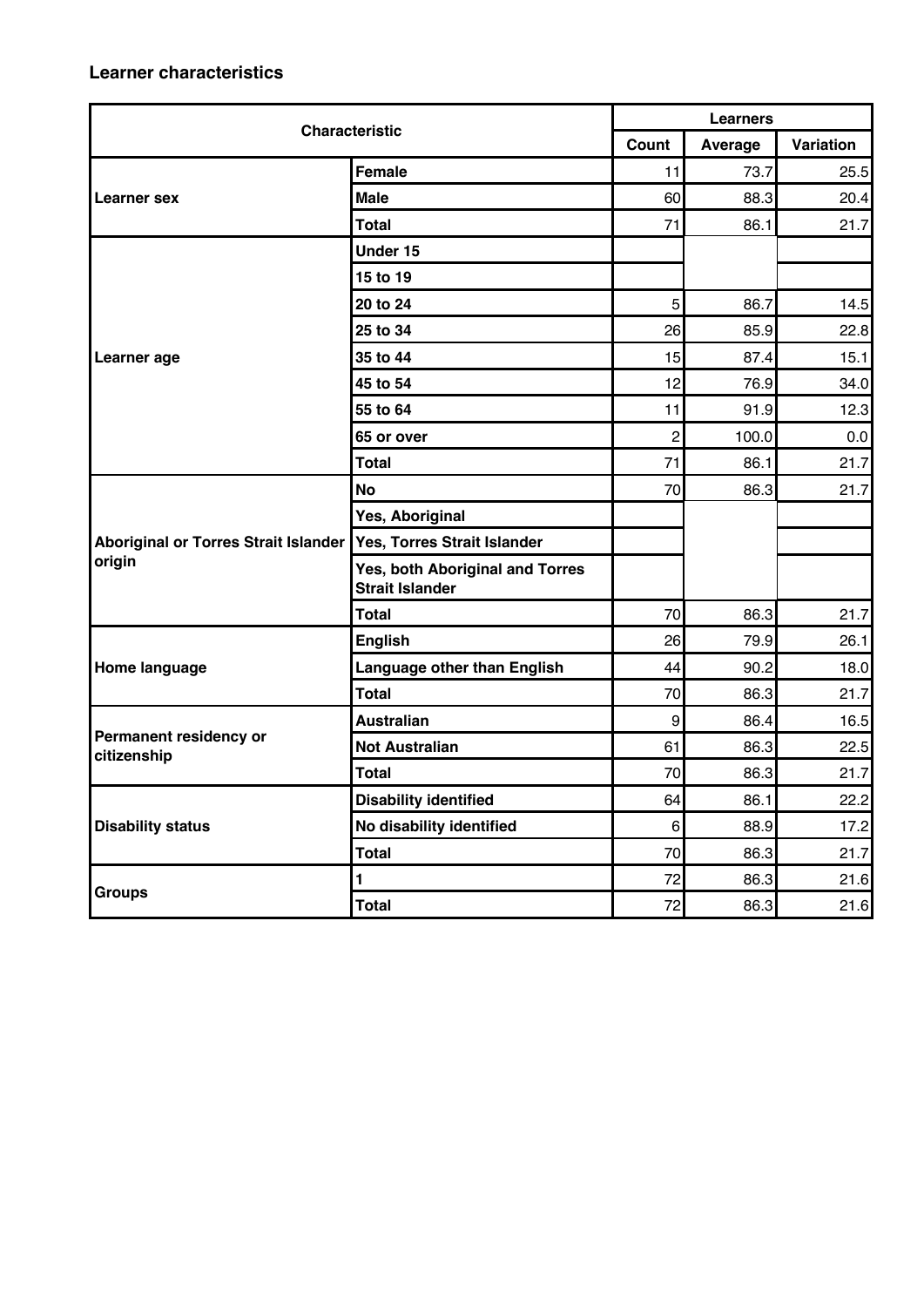# **Group Report**

The Group Report provides information about each nominated group and a snapshot of results for the scales measured by the Learner Questionnaire (LQ) and Employer Questionnaire (EQ).

For each scale, the Group Report presents information about the:

- count of responses used to calculate the scale score;
- average scale score; and
- variation in scale scores.

Scores are reported on the response scale of 0 to 100, where 0 means 'strongly disagree' and 100 means 'strongly agree'.

Results are provided for learners and/or employers depending on the data entered into SMART.

This Group Report can be used to analyse the number, average and variation of the survey responses. Comparisons can be made across scales, to previous reports, or between learners and employers.

## **Group 1**

|                               | Learners             |                          | <b>Employers</b>     |                          |  |
|-------------------------------|----------------------|--------------------------|----------------------|--------------------------|--|
| <b>Scale</b>                  | <b>Average score</b> | <b>Average variation</b> | <b>Average score</b> | <b>Average variation</b> |  |
| <b>Trainer Quality</b>        | 87.8                 | 14.5                     | 100.0                | 0.01                     |  |
| <b>Effective Assessment</b>   | 84.4                 | 15.9                     | 100.0                | 0.0                      |  |
| <b>Clear Expectations</b>     | 81.9                 | 16.1                     |                      |                          |  |
| <b>Learning Stimulation</b>   | 80.4                 | 17.3                     |                      |                          |  |
| <b>Training Relevance</b>     | 84.9                 | 18.4                     | 100.0                | 0.0                      |  |
| <b>Competency Development</b> | 81.5                 | 14.3I                    | 93.3                 | 0.0                      |  |
| <b>Training Resources</b>     | 81.6                 | 17.5                     | 100.0                | 0.0                      |  |
| <b>Effective Support</b>      | 83.2                 | 18.7                     | 77.8                 | 0.0                      |  |
| <b>Active Learning</b>        | 79.7                 | 11.9                     |                      |                          |  |
| <b>Overall Satisfaction</b>   | 86.3                 | 21.6                     | 100.0                | 0.0                      |  |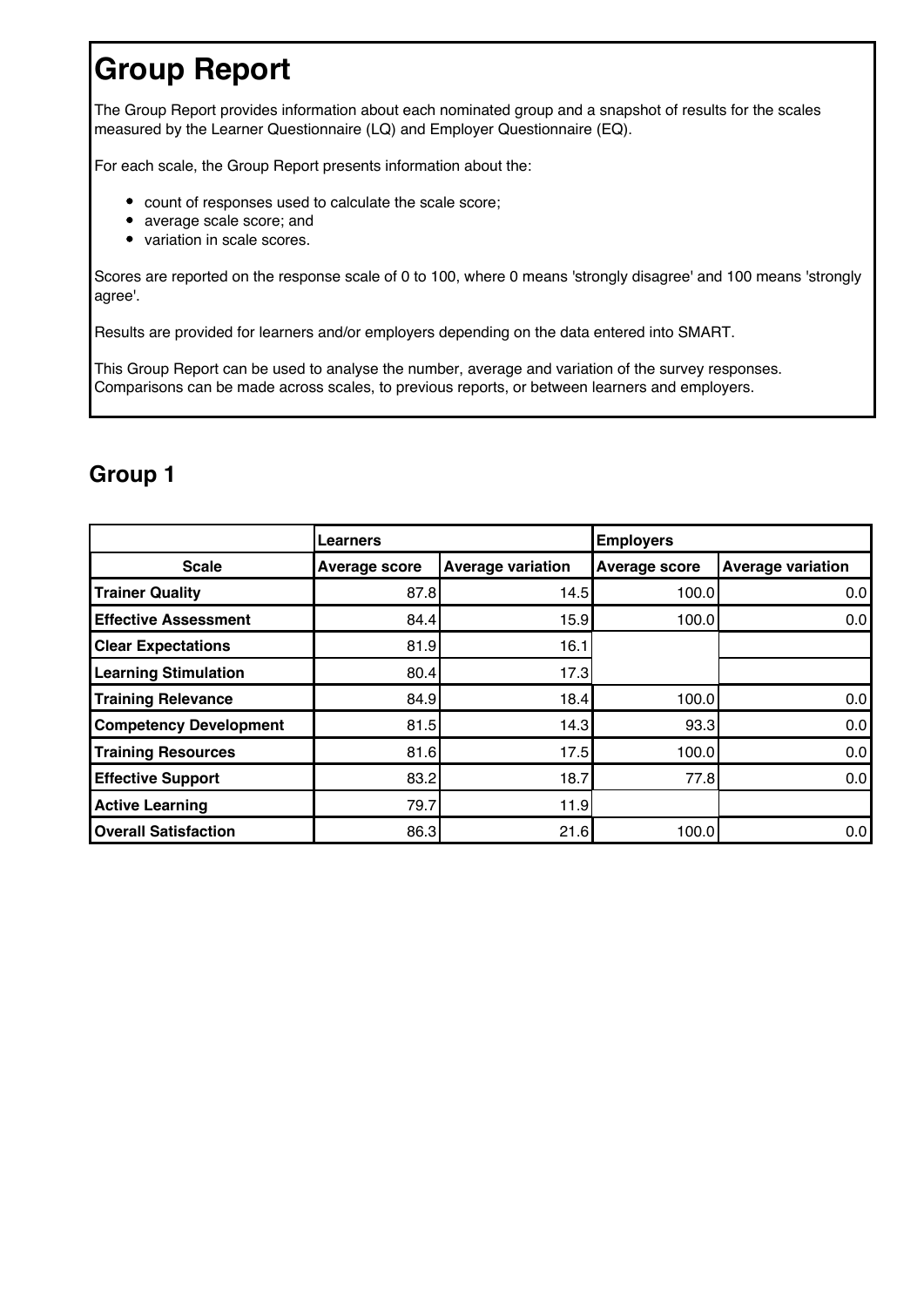# **Comments Report**

The Comments Report lists the comments provided to the two open-ended questions on the Learner Questionnaire (LQ) and/or Employer Questionnaire (EQ).

Both the LQ and EQ contain questions that seek information about the best aspects of training, and about the aspects of training most in need of improvement. The report provides a print out of these.

## **LQ best aspects**

| A challenging task made enjoyable                                                                                                              |
|------------------------------------------------------------------------------------------------------------------------------------------------|
| Acceptance of diverse backgrounds & experience                                                                                                 |
| All                                                                                                                                            |
| All of it                                                                                                                                      |
| Ample time behind the wheel and dedicated instructor                                                                                           |
| Being challenged in a realistic setting with multiple hazards to be aware of                                                                   |
| Being taught how to handle a mc                                                                                                                |
| Clear instruction of activities                                                                                                                |
| Compatence of trainer                                                                                                                          |
| Driving the truck                                                                                                                              |
| Driving training was very thorough                                                                                                             |
| For a serious level of licencing, it seemed to be set up I'm a way that made it more bright and interesting. Therefore<br>info was more easily |
| <b>GOOD STAFF</b>                                                                                                                              |
| Good environment, trainers who know their material well                                                                                        |
| Hands on and relevant                                                                                                                          |
| Hands on experience                                                                                                                            |
| High Standards set by highly experienced staff/instructors. Being able to have quality one on one for my study and<br>assessment               |
| It was clear and worked through the material at a good pace for all partipants                                                                 |
| It was practical, and it worked in with my available hours                                                                                     |
| Lots of practice                                                                                                                               |
| My trainer was amazing and had come i especially to accommodate me and everyone else made you feel very<br>comfortable and                     |
| On the relevant skills required by strict training                                                                                             |
| Passing                                                                                                                                        |
| Physical education                                                                                                                             |
| Practical aspects, and driving                                                                                                                 |
| Really friendly staff that were really helpful.                                                                                                |
| Stuart was brilliant present - thorough knowledge and terrific people skills.                                                                  |
| Sufficient individual practical training should I require it.                                                                                  |
| The Trainer was a champ, and the obstacle course was pretty fun                                                                                |
| The driving                                                                                                                                    |
| The practice was great and the trainer who took me for the final assessment was Fantastic                                                      |
| The trainer                                                                                                                                    |
| The trainer was excellent and his way of explaining things and understanding the mind of learners                                              |

The trainer was the best vocational trainer I have ever worked with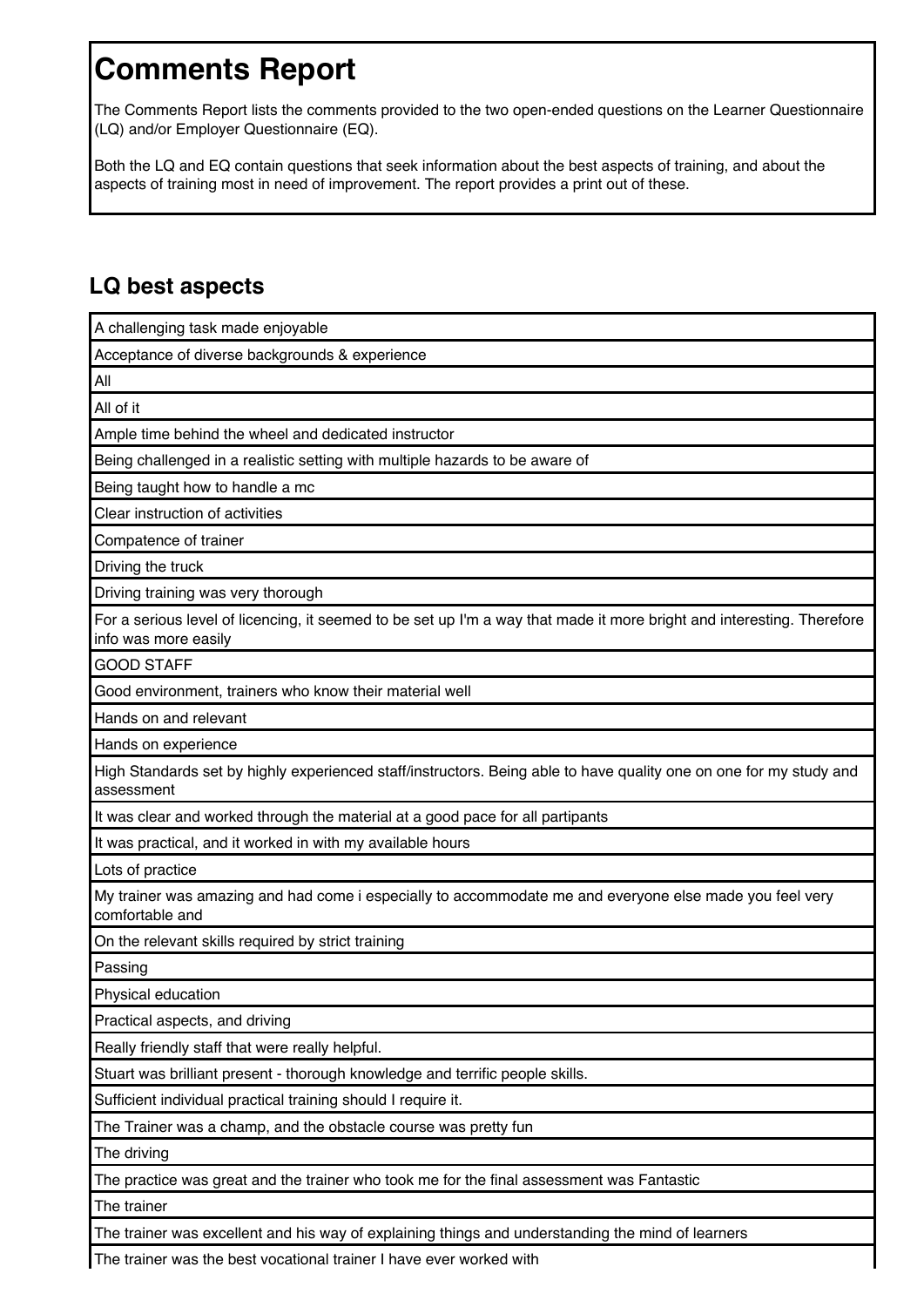The trainer was very informative and gave me a clear direction

The trainer, absolute legend

The training is one on one

The training was organised

The way the trainers taught me.

Useful knowledge and friendly service

Vehicle maneuvering skills and lane placement

Well maintained vehicles and knowledgeable staff / trainers

everything

getting out of the van and being assessed as competent

practical aspect

to learn something new, which i never learned before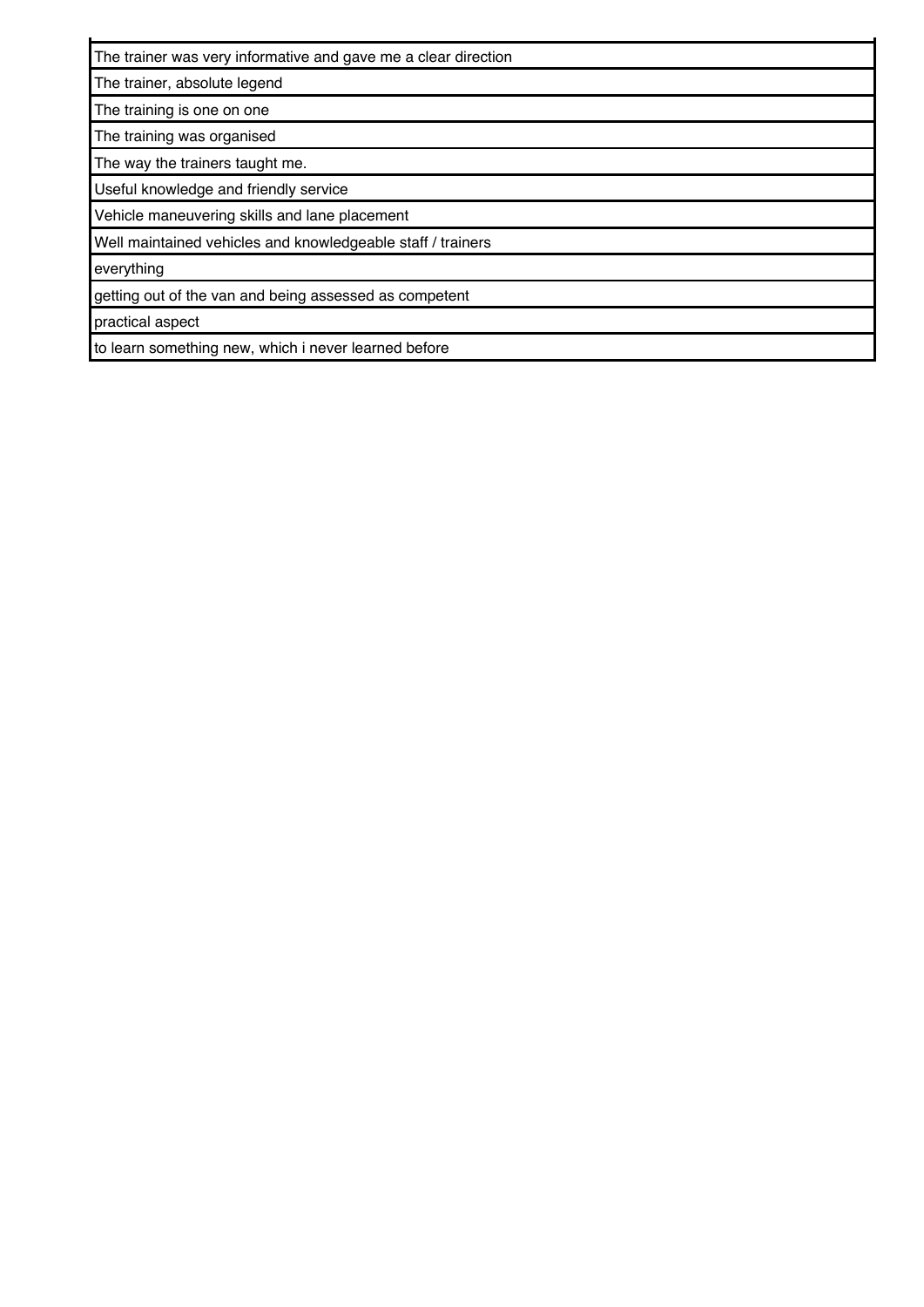## **LQ needs improvement**

Facilities and teaching skills

I recommend that trainees have a go at driving trucks fitted with manual transmissions, as the assumption is that trainee drivers will be

I'm only being picky here but there could be more explainations and training for the reversing part of the training

Information during the initial stages of booking into the course regarding the different levels of driver training and the licenses that

It would be useful to also use an LPG forklift.

My experience with the training was one of satisfaction

N/A

**NA** 

NONE ALL GOOD

New gearbox in one of the trucks!

New vehicles

Nil Nil

Nil

No improvements needed

None None None None None None None None Not sure

Nothing Nothing

Nothing

Noticing the important points

On a minor point the trainer and examiner had different expectations of what the trainee should do to meet the examination standard

Perhaps a better facilities room for refreshments etc.

Picking a pallet

Picking a pallet

Probably for less experienced people 2 aspects 1. Correct loading of a vehicle. 2. correct strapping and tying down a load. Today for

Reduce the service fee for learner

The only thing I didn't enjoy was the breaks which are clearly necessary but in my case gave room for some nerves to sneak back in.

The pallets used for training were in poor condition and instead of two forklifts there should be one three and a wider area

The theory I felt didn't prepare me 100% for the theory test as we focused to much and spent to much time outside having discussions

The van was absolutely shocking to drive the seat was not secure and all day slid backwards and forwards and the key fell out of the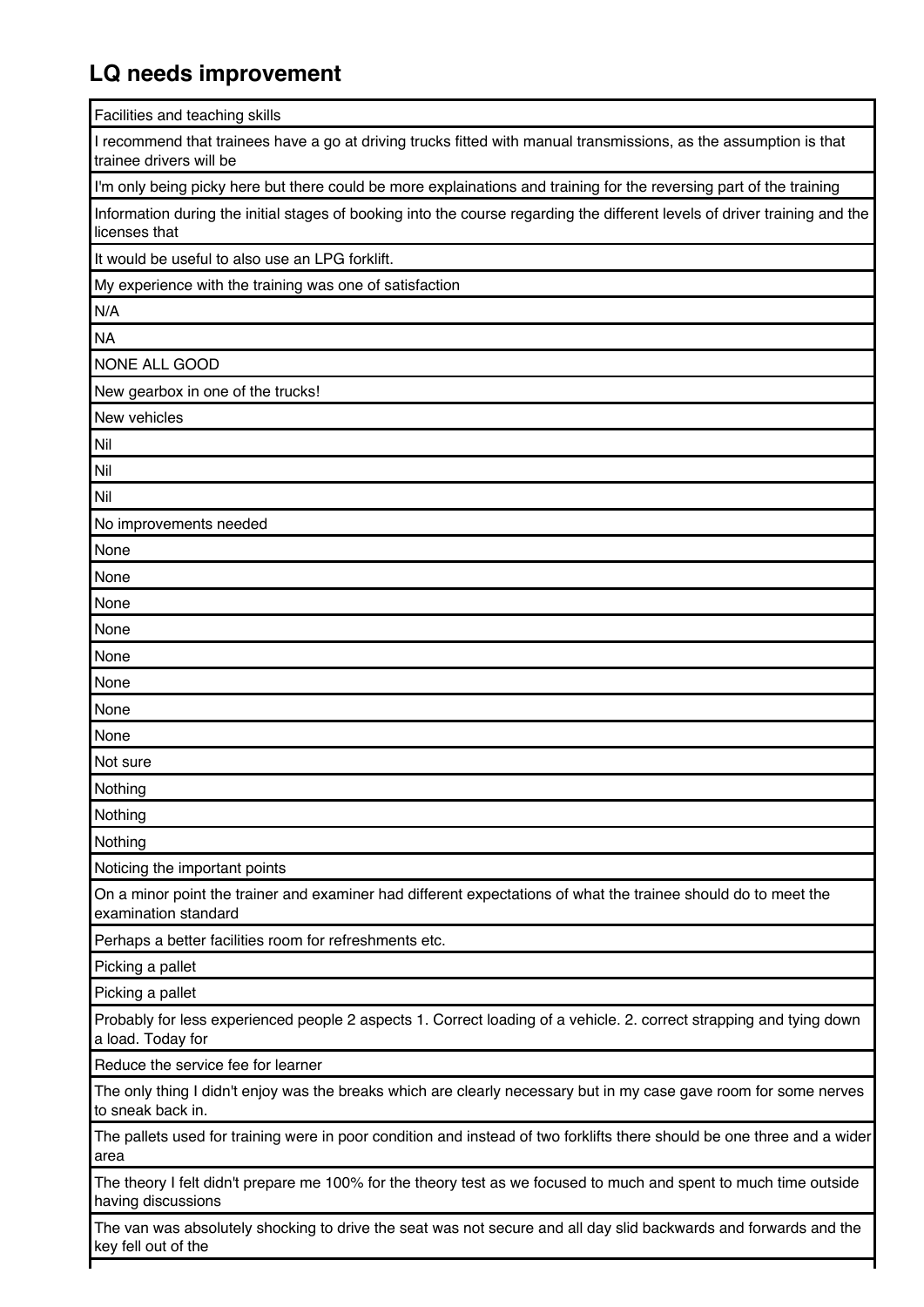| What needs improvement is reversing of trailers. In my opinion there isnt enough done on it. |  |  |
|----------------------------------------------------------------------------------------------|--|--|
|                                                                                              |  |  |

customer parking!

nothing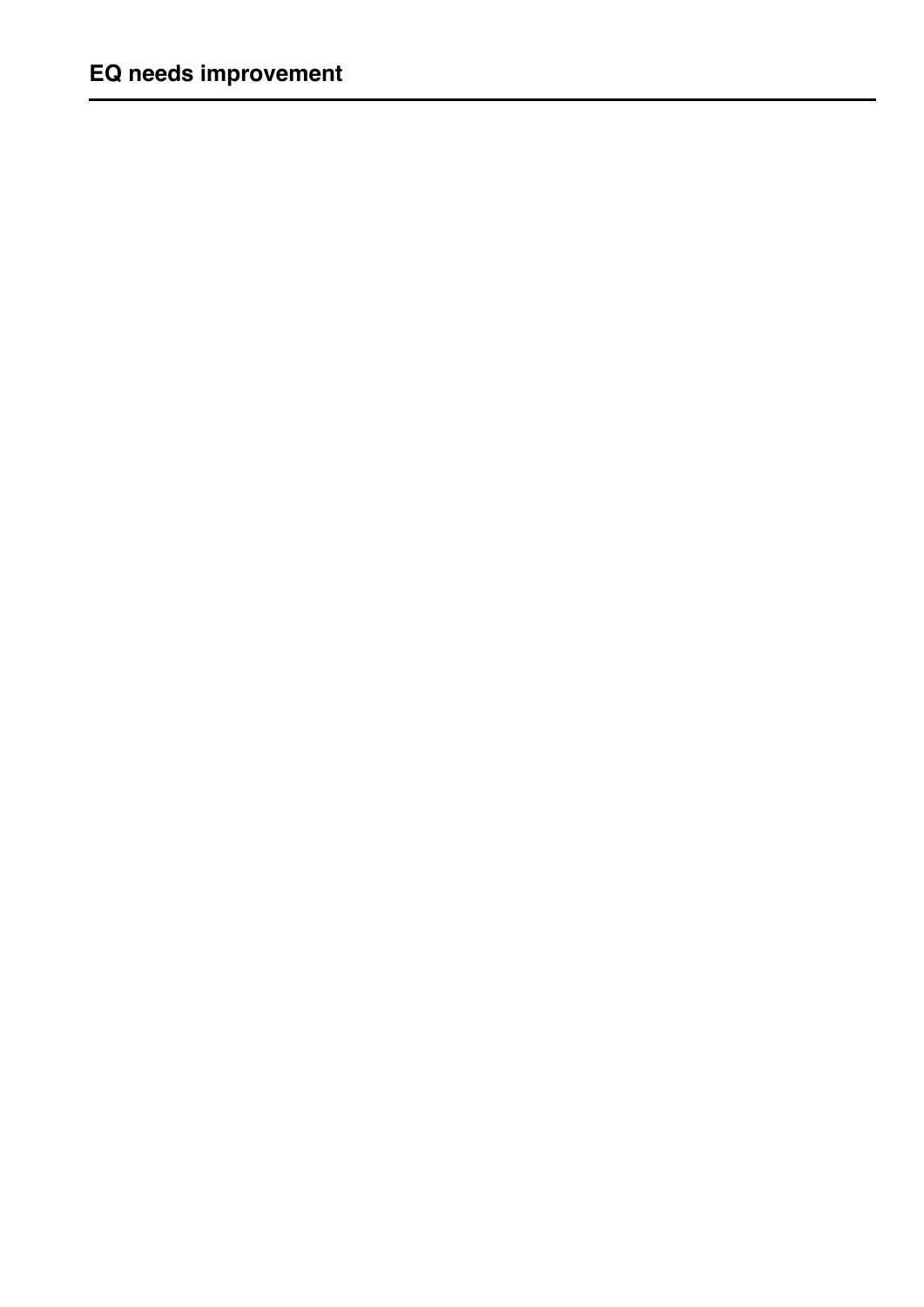# **Administration Report**

The Administration Report provides information provided by the training organisation on survey management. It provides a print out of responses entered into the SMART system.

| Learner survey feedback                        |                                                                                       |
|------------------------------------------------|---------------------------------------------------------------------------------------|
| Staff days spent managing learner survey       | 14                                                                                    |
| Cost of direct expenses of learner survey      | 1690                                                                                  |
| Problems encountered during learner survey     | Response rates for learners was not bad, a larger sample next year<br>would be better |
| <b>Employer survey feedback</b>                |                                                                                       |
| Staff days spent managing employer survey      | 14                                                                                    |
| Cost of direct expenses of employer survey     | 1690                                                                                  |
| Problems encountered during employer<br>survey | Employer responses were slow and required considerable followup                       |